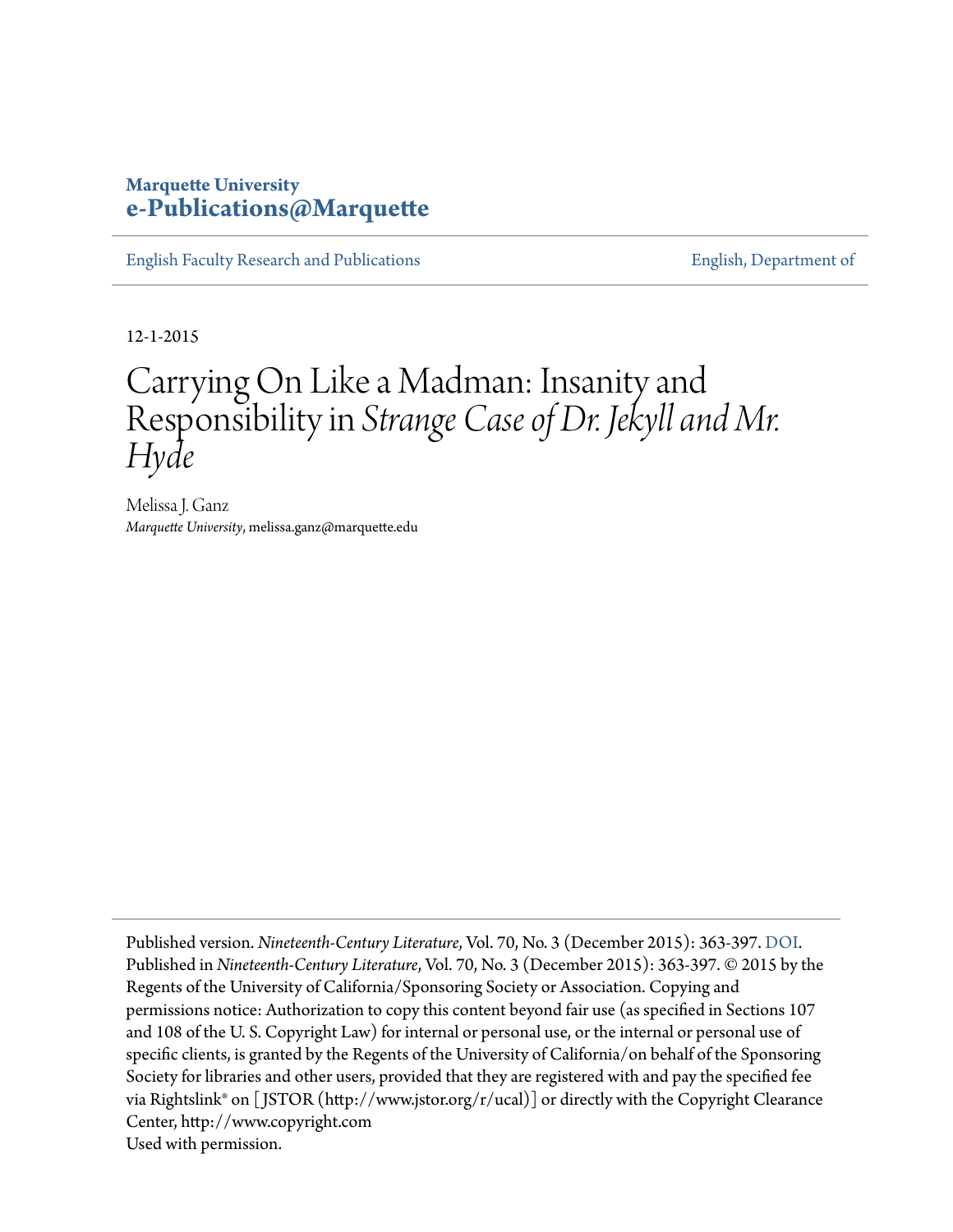Carrying On Like a Madman: Insanity and Responsibility in Strange Case of Dr. Jekyll and Mr. Hyde

MELISSA J. GANZ

**"I** declare at least, before God, [that] no man morally sane could have been guilty of that crime upon so pitiful a provocation; and that I struck in no more reasonable spirit than that in which a sick child may break a plaything.''1 Thus Henry Jekyll describes his inexplicable murder of Sir Danvers Carew in the statement that he leaves for his lawyer and friend, Gabriel Utterson, at the end of Robert Louis Stevenson's Strange Case of Dr. Jekyll and Mr. Hyde (1886). In the statement, Jekyll refuses to accept responsibility for Carew's death, insisting that he was in a ''fit of... delirium'' (Jekyll and Hyde, p. 64) throughout the attack and could not control his actions. At the time, he explains, he had assumed the identity of his ''second and worse [self]'' (p. 62), the savage

Nineteenth-Century Literature, Vol. 70, No. 3, pp. 363–397, ISSN: 0891–9356, online ISSN: 1067–8352, © 2015 by The Regents of the University of California. All rights reserved. Please direct all requests for permission to photocopy or reproduce article content through the University of California Press website, at [http://www.ucpress.edu/journals/rights.htm.](http://www.ucpress.edu/journals/rights.htm) DOI: 10.1525/ncl.2015.70.3.363.

<sup>1</sup> Robert Louis Stevenson, Strange Case of Dr Jekyll and Mr Hyde, in "The Strange Case of Dr Jekyll and Mr Hyde'' and Other Tales of Terror, ed. Robert Mighall (New York: Penguin, 2002), p.  $64$ . Further references to this edition appear in the text as *Jekyll and Hyde*.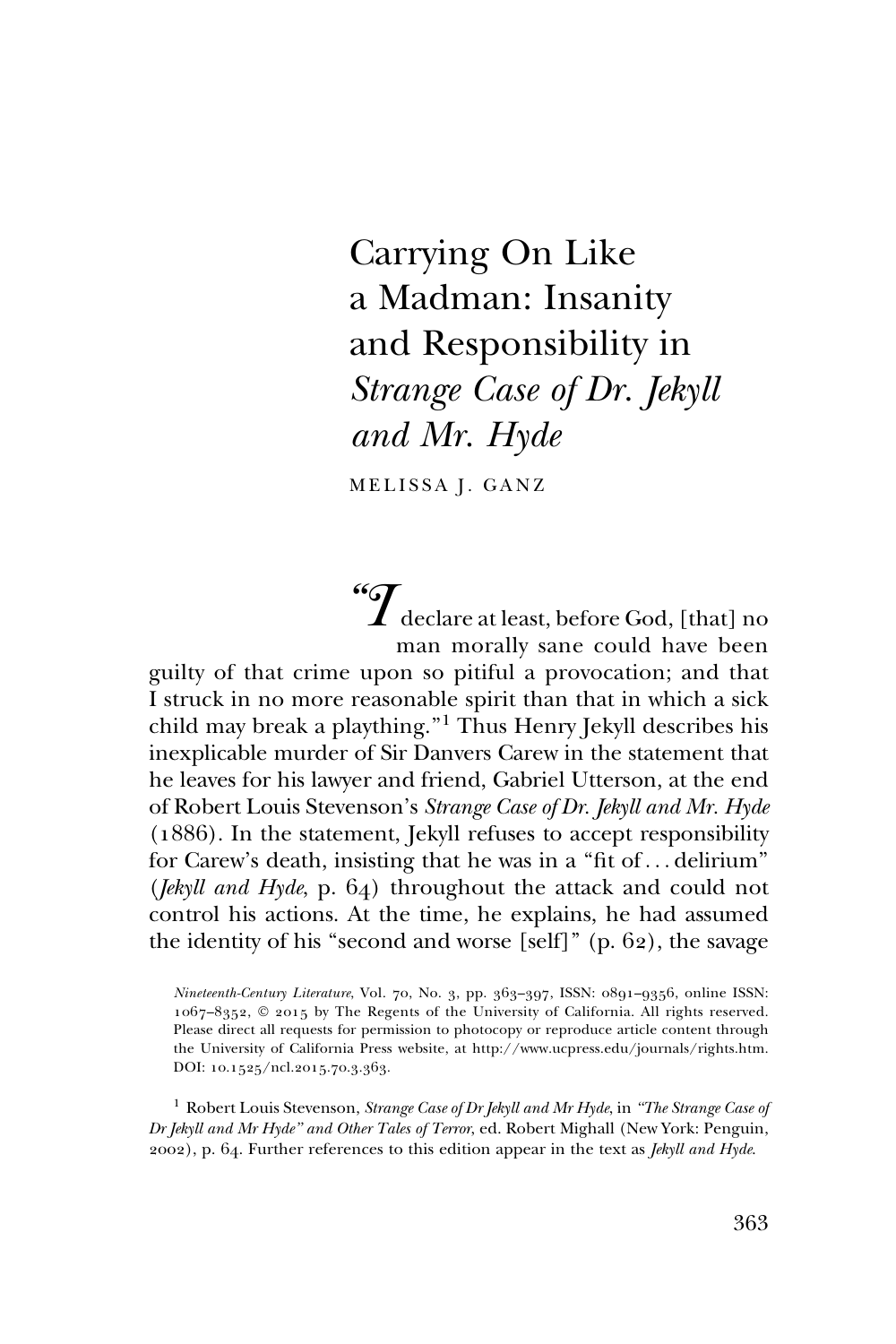Edward Hyde. Although Jekyll's argument appears blatantly selfserving, his attempt to exonerate himself finds support elsewhere in the text. Friends and acquaintances routinely comment on his mental instability. In many ways, the novel invites us to read Jekyll's evil double as the manifestation of his madness.

The idea of exculpatory insanity sparked fierce debates between jurists and doctors throughout the nineteenth century. The cognitive test of insanity that emerged from the M'Naghten case of 1843 deemed a person legally irresponsible for his acts if, due to a defect of reason resulting from mental disease, he was unable to perceive the nature and quality of his acts or to know that they were wrong.2 Early psychiatrists—''alienists,'' as they were known—like James Cowles Prichard and Henry Maudsley, however, argued that this test failed to acknowledge the existence of affective and volitional disorders such as moral and impulsive insanity. Prichard and Maudsley urged judges to adopt a more permissive standard—an ''irresistible impulse'' test—that deemed accused criminals "mad" if they were unable to control their actions, even if they knew what they were doing was wrong. In the 1870s and 1880s, this position gained ground, as scientists and social thinkers emphasized the role that biology and environment played in shaping human behavior and people became more skeptical about the idea of free will. The jurist and statutory draftsman James Fitzjames Stephen, in fact, reversed his opinion and joined Prichard and Maudsley in arguing for a broader definition of insanity. Other judges, though, vociferously opposed the idea on both moral and practical grounds. In their view, the broader standard threatened to undermine the goals of law enforcement by permitting those who deserved punishment to go free.3 Published in the midst of this controversy, Jekyll and Hyde takes up

<sup>2</sup> See Daniel M'Naghten's Case, 8 Eng. Rep.  $718$  (1843), at  $722$ .

 $3$  For an overview of the debates, see Thomas Maeder, Crime and Madness: The Origins and Evolution of the Insanity Defense (New York: Harper and Row,  $1985$ ), pp.  $36–51$ ; John R. Reed, Victorian Will (Athens: Ohio Univ. Press, 1989), pp. 133–52; Roger Smith, Trial by Medicine: Insanity and Responsibility in Victorian Trials (Edinburgh: Edinburgh Univ. Press, 1981), pp. 38–56, 75–89, 96–123; Martin J. Wiener, Reconstructing the Criminal: Culture, Law, and Policy in England, 1830–1914 (Cambridge: Cambridge Univ. Press, 1990), pp. 166-71, 269-76; and Roger Smith, "The Boundary Between Insanity and Criminal Responsibility in Nineteenth-Century England,'' in Madhouses,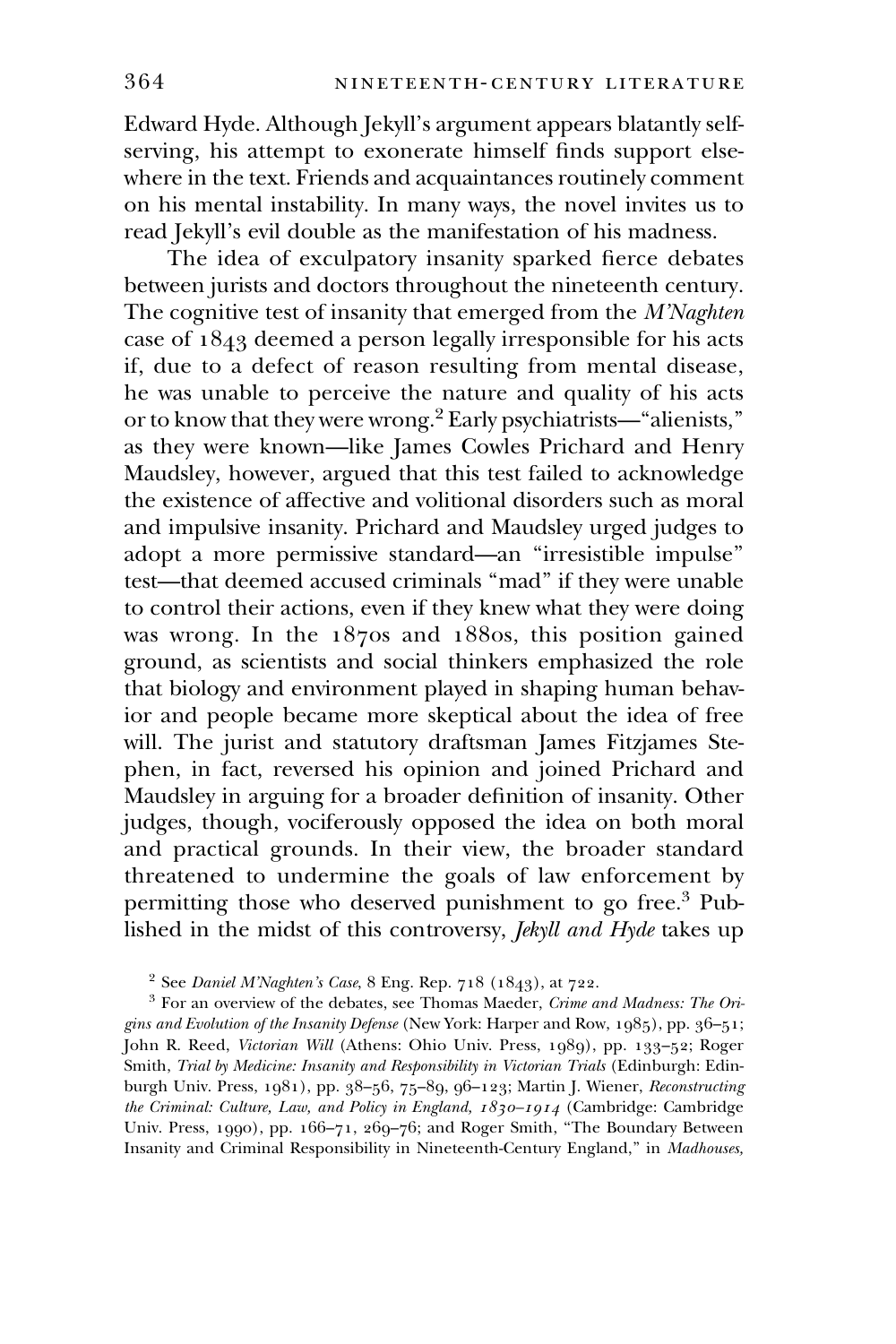questions concerning criminal responsibility that preoccupied the Victorians and that continue to spark debate today.

Scholars have examined the novel's portrait of criminality as well as its engagement with developments in the mind sciences, but they have paid little attention to the legal questions raised by Jekyll's apparent madness.<sup>4</sup> Mary Rosner and Robert Mighall only briefly consider the issue of culpability. After reviewing the medico-legal debates, Rosner simply asserts that ''Stevenson may have evoked [the] controversial diagnosis *DR. JEKYLL AND M*<br>questions concerning<br>the Victorians and the Scholars have ex<br>as well as its engage<br>sciences, but they have<br>tions raised by Jekyl.<br>Robert Mighall only<br>After reviewing the metal (Stevenson may<br>[of moral in [of moral insanity] in order to highlight and undercut'' the

<sup>4</sup> On Stevenson's engagement with Victorian psychology, see Jill L. Matus, Shock, Memory and the Unconscious in Victorian Fiction (Cambridge: Cambridge Univ. Press, 2009), pp. 160–82; Julia Reid, Robert Louis Stevenson, Science, and the "Fin de Siècle" (New York: Palgrave, 2006), pp. 5–12, 92–105; Ann Stiles, Popular Fiction and Brain Science in the Late Nineteenth Century (Cambridge: Cambridge Univ. Press, 2012), pp. 27–49; Jason Daniel Tougaw, Strange Cases: The Medical Case History and the British Novel (New York: Routledge, 2006), pp. 139–75; Ed Block, Jr., ''James Sully, Evolutionist Psychology, and Late Victorian Gothic Fiction,'' Victorian Studies, 25 (1982), 443–67; Michael Davis, ''Incongruous Compounds: Re-reading Jekyll and Hyde and Late-Victorian Psychology,'' Journal of Victorian Culture, 11 (2006), 207-25; Richard Dury, "Crossing the Bounds of Single Identity: Dr. Jekyll and Mr. Hyde and a Paper in a French Scientific Journal,'' in Robert Louis Stevenson, Writer of Boundaries, ed. Richard Ambrosini and Richard Dury (Madison: Univ. of Wisconsin Press, 2006), pp. 237–51; Christine Persak, ''Spencer's Doctrines and Mr. Hyde: Moral Evolution in Stevenson's 'Strange Case,''' Victorian Newsletter, no. 86 (1994), 13-17; and Martin Tropp, "Dr. Jekyll and Mr. Hyde, Schopenhauer, and the Power of the Will," Midwest Quarterly, 32 (1991), 141-55. On the novel's treatment of crime, see Stephen Arata, Fictions of Loss in the Victorian Fin de Siècle (Cambridge: Cambridge Univ. Press, 1996), pp. 33–53; Simon Joyce, Capital Offenses: Geographies of Class and Crime in Victorian London (Charlottesville: Univ. of Virginia Press, 2003), pp. 145–78; Beth Kalikoff, Murder and Moral Decay in Victorian Popular Literature (Ann Arbor: UMI Research Press, 1986), pp. 166–68; Marie-Christine Leps, Apprehending the Criminal: The Production of Deviance in Nineteenth-Century Discourse (Durham, N.C.: Duke Univ. Press, 1992), pp. 205-20; and Gordon Hirsch, "Frankenstein, Detective Fiction, and Jekyll and Hyde," in "Dr Jekyll and Mr Hyde" after One Hundred Years, ed. William Veeder and Gordon Hirsch (Chicago: Univ. of Chicago Press, 1988), pp. 223–46. Cathrine O. Frank and Scott Veitch read the novel in relation to developments in civil as opposed to criminal law (see Frank, ''Privacy, Character, and the Jurisdiction of the Self: A 'Story of the Door' in The Strange Case of Dr. Jekyll and Mr. Hyde,'' English Language Notes, 48 [2010], 215-24; and Veitch, "Binding Precedent: Robert Louis Stevenson's Strange Case of Dr Jekyll and Mr Hyde," in Reading the Legal Case: Cross-Currents between Law and the Humanities, ed. Marco Wan [New York: Routledge, 2012], pp. 217–30). Lisa Rodensky offers an insightful analysis of Victorian novels' engagement with criminal responsibility more generally (see Rodensky, The Crime in Mind: Criminal Responsibility and the Victorian Novel [New York: Oxford Univ. Press, 2003]).

Mad-Doctors, and Madmen: The Social History of Psychiatry in the Victorian Era, ed. Andrew Scull (Philadelphia: Univ. of Pennsylvania Press, 1981), pp. 363–84.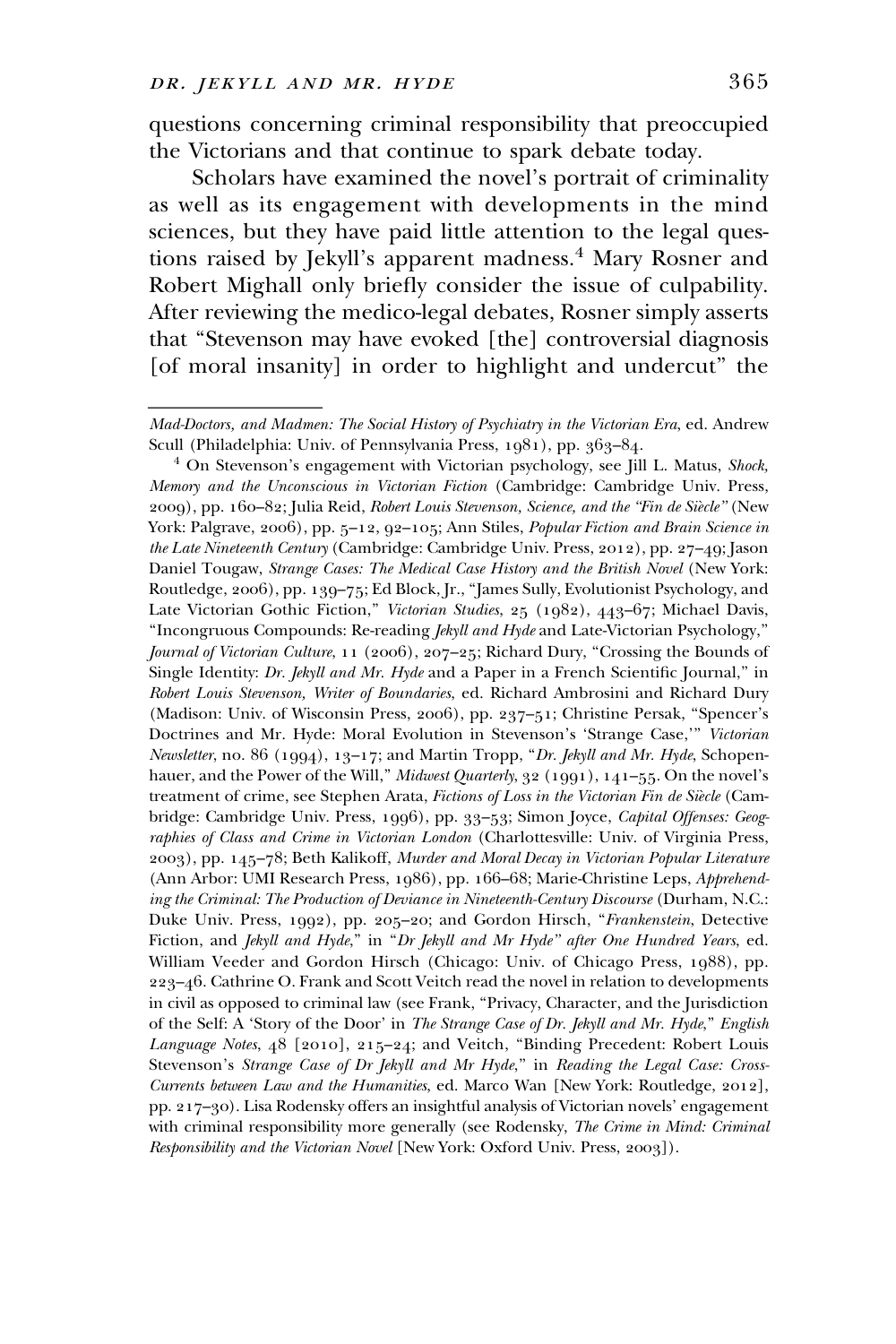distinction between the "sane" and the "insane," the "bad" and the "mad."<sup>5</sup> Mighall similarly speculates that Jekyll "may very well be leaving his confession to be read by his medical colleagues so that they can judge Hyde/Jekyll's responsibility, and perhaps allow him to escape the 'scaffold.'''6 Mighall observes that Jekyll's ''diagnosis of Hyde as morally insane might very well have been accepted [in the world outside the novel]," explaining that Jekyll ''would have been incarcerated in a special prison instead" ("Diagnosing Jekyll," p. 150).<sup>7</sup> Rosner's and Mighall's

<sup>5</sup> Mary Rosner, "'A Total Subversion of Character': Dr. Jekyll's Moral Insanity," Victorian Newsletter, no. 93 (1998), 30.

<sup>6</sup> Robert Mighall, ''Diagnosing Jekyll: The Scientific Context to Dr Jekyll's Experiment and Mr Hyde's Embodiment," in "The Strange Case of Dr Jekyll and Mr Hyde" and Other Tales of Terror, p. 150.

<sup>7</sup> In an earlier study, Mighall likewise notes the ways in which Stevenson draws upon the ideas of alienists such as Maudsley, but he argues that Jekyll's case ultimately ''demands an epistemological model other than that provided by either medicine or law'' (Robert Mighall, A Geography of Victorian Gothic Fiction: Mapping History's Nightmares [New York: Oxford Univ. Press, 1999], p. 188). The novel ''evokes the practices and expectations of clinical or legal procedure,'' Mighall concludes, ''only to deny them in the interests of sensation or horror. ... Whilst the case of Jekyll and Hyde touches on both medical and legalistic matters and invokes their explanatory models, it is a horror story, and therefore exceeds the epistemological limits of these discourses" (Geography, p. 192). Simon Petch and Julia Reid note Stevenson's evocation of Jekyll's moral insanity but they do not pursue the implications of this observation (see Petch, ''The Sovereign Self: Identity and Responsibility in Victorian England," in Law and Literature, ed. Michael Freeman and Andrew D. E. Lewis, vol. 2 of Current Legal Issues [New York: Oxford Univ. Press, 1999], pp. 401–5; and Reid, Robert Louis Stevenson, pp. 96–97). Simon Stern, too, observes that the novel can ''usefully be approached ... as a legal case'' (Stern, rev. of The Strange Case of Dr Jekyll and Mr Hyde, ed. Martin A. Danahay, Law and Politics Book Review, 18 [2008], 356). "One of the questions that Jekyll and Hyde can be used to raise ...," he suggests, "involves the difference between the M'Naghten approach and an approach that focuses more generally on the defendant's ability to adhere to legal requirements'' (p. 358). Edward W. Mitchell considers whether Jekyll would be held responsible for causing his own disordered mental state according to contemporary U.S. law. Mitchell's analysis, however, proceeds from the assumption that Jekyll does, in fact, suffer from mental disease; in Mitchell's view, "a being [such as Jekyll] would easily satisfy a volitional- or cognitive-style insanity test (particularly because of an inability to distinguish right from wrong)'' (Mitchell, ''Culpability for Inducing Mental States: The Insanity Defense of Dr. Jekyll,'' Journal of the American Academy of Psychiatry and the Law, 32 [2004], 63). Nicola Lacey reads the novel as showing the limits of both an older character-based notion of criminal responsibility and a newer "capacity-based, internal or subjective" model of responsibility (Lacey, ''Psychologising Jekyll, Demonising Hyde: The Strange Case of Criminal Responsibility," Criminal Law and Philosophy, 4 [2010], 119). The "terror" of the novel, she argues, ''resides in its questioning of whether either scientific knowledge or moral evaluation of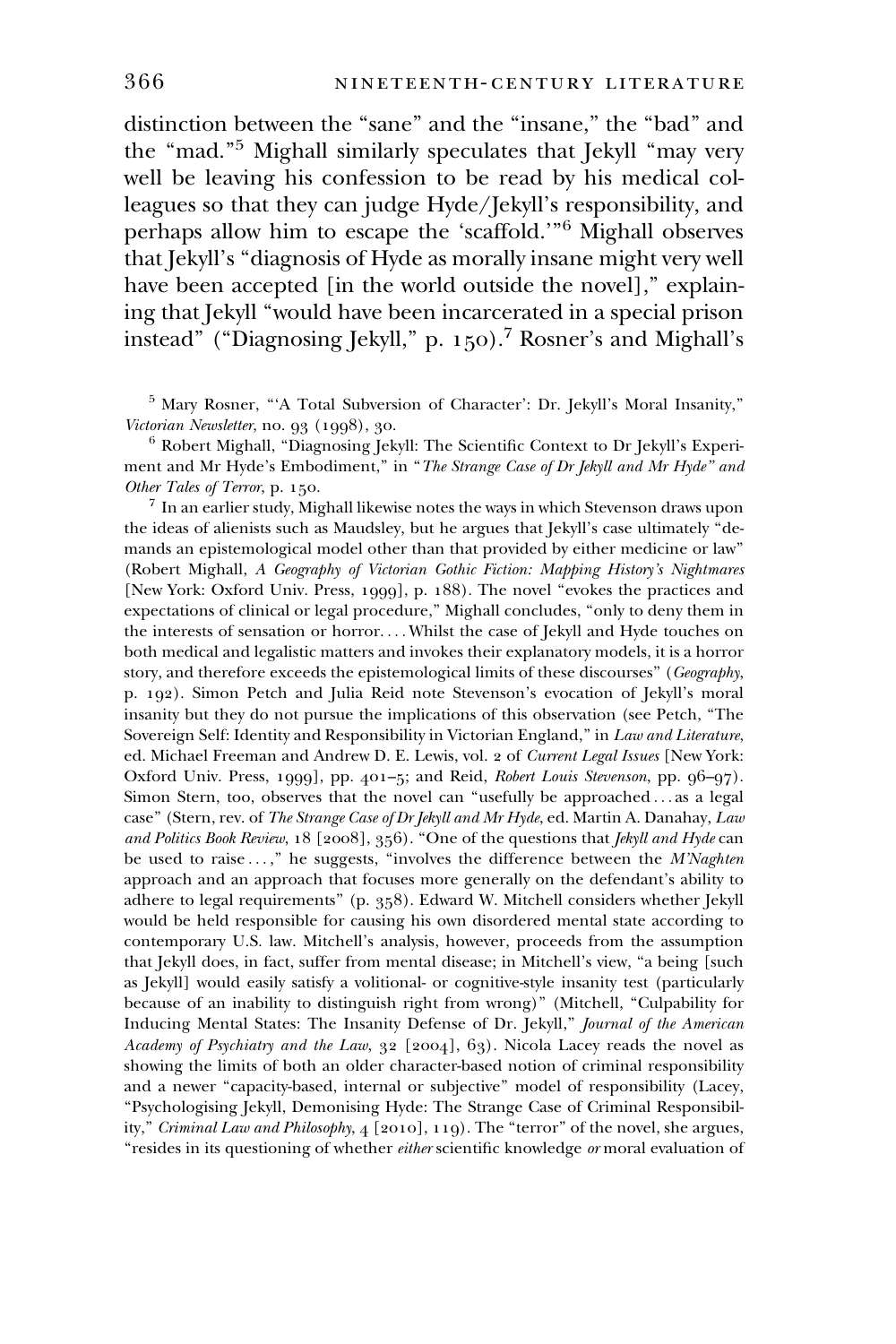assessments echo that of Stevenson's friend John Addington Symonds, who rebuked the novelist for depicting ''a certain moral callousness, a want of sympathy, a shutting out of hope.'' ''Physical and biological Science on a hundred lines is reducing individual freedom to zero, and weakening the sense of responsibility,'' Symonds complained. ''I doubt whether the artist should lend his genius to this grim argument."<sup>8</sup> In this view, Stevenson exonerates Jekyll and affirms the idea of irresistible impulse.

Stevenson's treatment of criminal responsibility, however, is more complicated than these critics suggest. In this essay, I read the novel alongside the medico-legal debates swirling through Victorian culture as well as Stevenson's own brief but formative career in the law. Although Stevenson promptly abandoned work as an advocate to pursue a vocation as a writer, he maintained a life-long interest in criminal justice and an abiding faith in personal accountability. In Jekyll and Hyde, I argue, Stevenson presents Jekyll's case as one for jurists rather than alienists. While the text appears to be sympathetic to the position articulated by Maudsley and Stephen, it ultimately shows the moral and practical dangers of broadening the definition of insanity. To recognize the idea of irresistible impulse as the basis of an insanity defense, Stevenson shows, is to confound the distinctions between freedom and compulsion, deviance and disease. Stevenson's frightening message is that the wealthy and respected doctor is quite sane. The novel holds Jekyll responsible for his actions and asks readers to do the same. abandoned work as a<br>he maintained a life<br>abiding faith in per<br>I argue, Stevenson pr<br>than alienists. While<br>position articulated<br>shows the moral and<br>inition of insanity. To<br>as the basis of an ins<br>found the distinction<br>ance a

#### ھک

Before we consider Jekyll's case, we need to review the controversy between jurists and alienists concerning the nature and consequences of mental disease. Since the

character can provide a stable basis for attributions of responsibility'' (''Psychologising Jekyll,'' p. 111).

<sup>&</sup>lt;sup>8</sup> J. A. Symonds, letter to Robert Louis Stevenson, 3 March 1886, in The Letters of John Addington Symonds, ed. Herbert M. Schueller and Robert L. Peters, 3 vols. (Detroit: Wayne State Univ. Press, 1967–69), III, 120–21.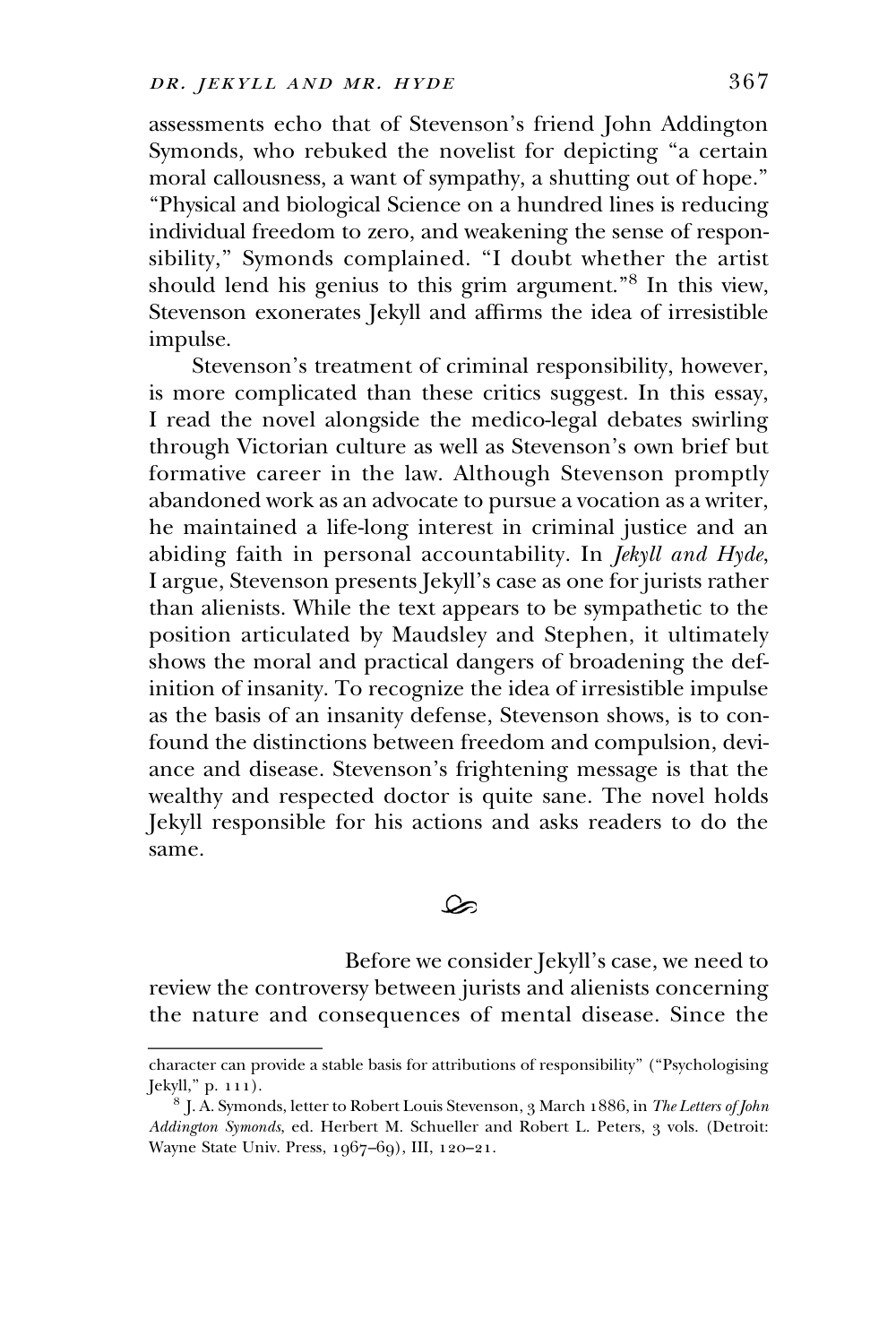thirteenth century, crimes in Anglo-American law have generally consisted of two elements: an unlawful act and a guilty mind. If a suspect lacks the requisite mental state (*mens rea*), he cannot be held responsible for committing the crime.<sup>9</sup> Judges held early on that madmen lacked the ability to form a criminal intent and, in the sixteenth century, they began formulating definitions of insanity. The most influential test to emerge was the ''knowledge of good and evil'' test, derived from ancient Hebrew law. As the seventeenth-century jurist Michael Dalton explained, ''If one that is 'non compos mentis,' or an ideot, kill a man, this is no felony, for they have not knowledge of Good and Evil, nor can have a felonious intent, nor a will or mind to do harm.''10 This test was difficult to satisfy, as judges held that any sign of rationality demonstrated the presence of a conscience and the ability to discern right from wrong. To qualify for exemption, the defendant needed to be ''totally deprived of his understanding and memory, and ... not know what he [was] doing, no more than an infant, ... a brute, or a wild beast.''11

In a series of murder trials in the early 1840s, however, this approach came under attack. In the first case, a jury acquitted attempted regicide Edward Oxford after medical witnesses diagnosed him as suffering from hereditary moral insanity; the judge sent Oxford to Bethlem Asylum.<sup>12</sup> In the second case, a jury acquitted Daniel M'Naghten of murdering the Prime

<sup>9</sup> See William Blackstone, *Commentaries on the Laws of England*, 4 vols.  $(1765-69;$ Chicago: Univ. of Chicago Press, 1979), IV, 20–21; and Joel Peter Eigen, Witnessing Insanity: Madness and Mad-Doctors in the English Court (New Haven: Yale Univ. Press, 1995), p. 35. For an overview of this doctrine in contemporary U.S. law, see Criminal Law: Cases and Materials, ed. John Kaplan, Robert Weisberg, and Guyora Binder, 7th ed. (New York: Wolters Kluwer, 2012), pp. 191–93.

<sup>10</sup> Michael Dalton, *The Country Justice* (London, 1618), quoted in Maeder, *Crime and* Madness, p. 7. On the "good and evil" test, see also Nigel Walker, Crime and Insanity in England, 2 vols. (Edinburgh: Edinburgh Univ. Press, 1968–73), I, 40–41.

<sup>11</sup> Rex v. Arnold (1724), quoted in Maeder, Crime and Madness, pp. 10–11. See also Daniel N. Robinson, Wild Beasts and Idle Humours: The Insanity Defense from Antiquity to the Present (Cambridge, Mass.: Harvard Univ. Press, 1996), pp. 129–40. Despite this harsh rule, Walker shows that the insanity defense was a regular feature of Old Bailey trials in the second half of the eighteenth century (see Walker, Crime and Insanity, I, 57–72).

<sup>12</sup> See Maeder, Crime and Madness, pp. 19-22; and Wiener, Reconstructing the Criminal, pp. 86–87.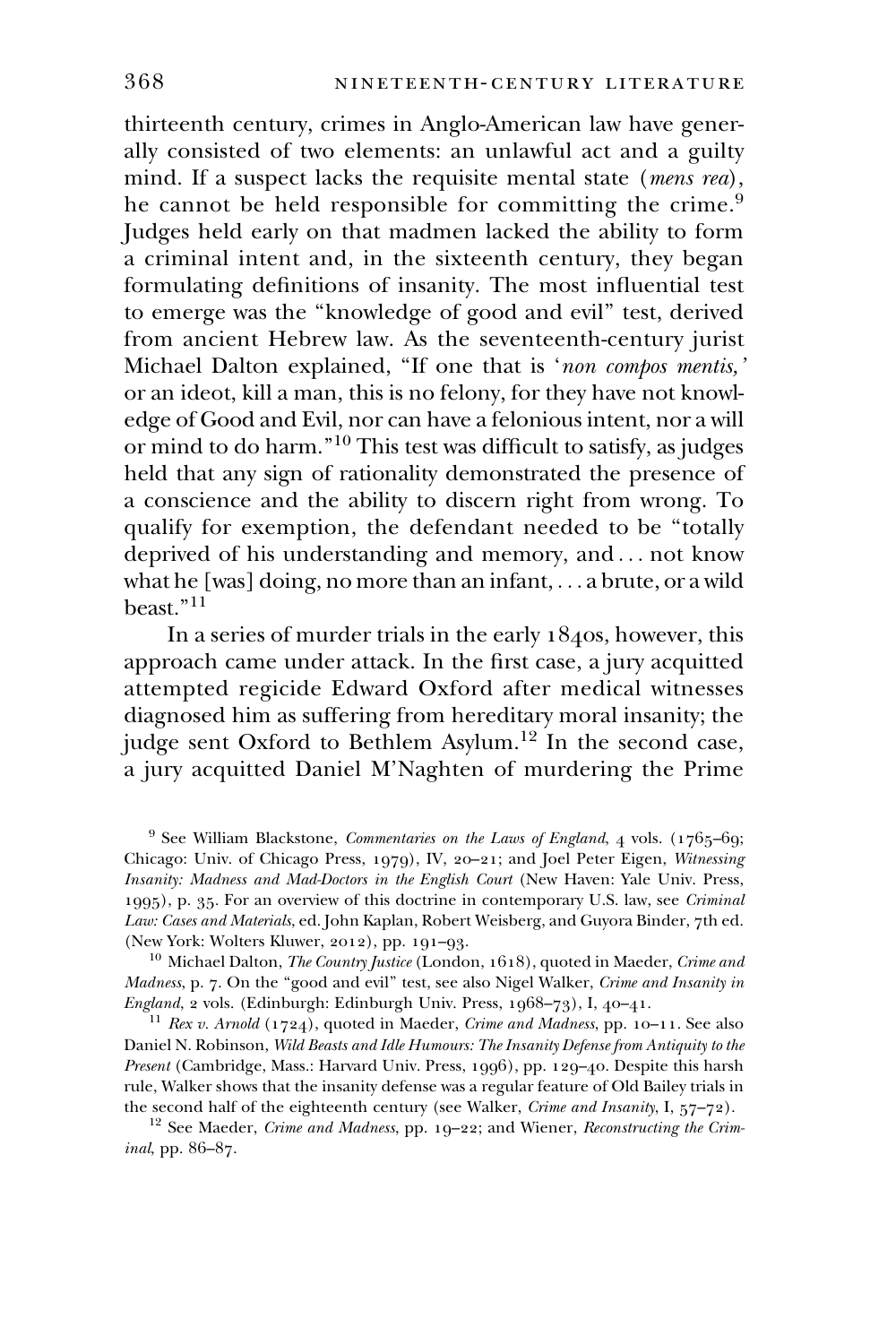Minister's private secretary after nine medical men testified that M'Naghten was a victim of irresistible impulses. This verdict, like the earlier one, produced widespread alarm, as the judge's instructions to the jury deviated from the traditional formulation.13 In response, the Queen summoned the fifteen common law judges to appear before the House of Lords and asked them to respond to a series of questions concerning the insanity defense. Their answers, which became known as the "M'Naghten Rules,'' restated the knowledge of right and wrong test, rejecting the broader formulations used in the Oxford and M'Naghten trials. On behalf of fourteen judges, Lord Chief Justice Tindal declared that ''to establish a defence on the ground of insanity, it must be clearly proved that, at the time of the committing of the act, the party accused was labouring under such a defect of reason, from disease of the mind, as not to know the nature and quality of the act he was doing; or, if he did know it, that he did not know he was doing what was wrong."<sup>14</sup> While not formally binding on English courts, the rules established a clear principle that judges used well into the twentieth century and that many American jurisdictions continue to rely on today.<sup>15</sup>

 $13$  See Wiener, *Reconstructing the Criminal*, pp. 86–87. In 1800, the Scottish defense lawyer Thomas Erskine likewise challenged the traditional test when he argued for the acquittal of attempted regicide James Hadfield on the ground that a mental delusion had impelled Hadfield to discharge his pistol at the King. Erskine's argument succeeded: the jury found Hadfield not guilty due to insanity and the judge sent him to Bethlem Hospital (see Maeder, *Crime and Madness*, pp. 12–16). Shortly after the trial, Parliament passed the Criminal Lunatics Act of 1800, which created a special verdict of not guilty by reason of insanity; the law required those who were acquitted on such grounds ''to be kept in strict custody, in such place and in such manner as to the court shall seem fit, until His Majesty's pleasure be known" (quoted in Wiener, Reconstructing the Criminal, p. 84). In 1883, Parliament changed the wording of the verdict to "guilty" but insane,'' upsetting jurists by its finding of ''both guilt and a lack of mens rea'' (Smith, Trial by Medicine, p. 18).

<sup>14</sup> Daniel M'Naghten's Case, 8 Eng. Rep.  $718$  (1843), at 722. For discussions of the case, see Maeder, Crime and Madness, pp. 23–35; Robinson, Wild Beasts, pp. 163–76; Smith, Trial by Medicine, pp. 14-16; Walker, Crime and Insanity, I, 84-103; and Wiener, Reconstructing the Criminal, pp. 87–88. Anthony Platt and Bernard L. Diamond note that in the early nineteenth century, judges began using the phrases "good and evil" and "right and wrong" interchangeably (see Platt and Diamond, "The Origins of the Right and Wrong Test of Criminal Responsibility and Its Subsequent Development in the United States: An Historical Survey," California Law Review, 54 [1966], 1237).

 $15$  See Smith, *Trial by Medicine*, pp.  $18-19$ ; and Wiener, *Reconstructing the Criminal*, p. 88. In the United States, more than half of the states as well as the federal government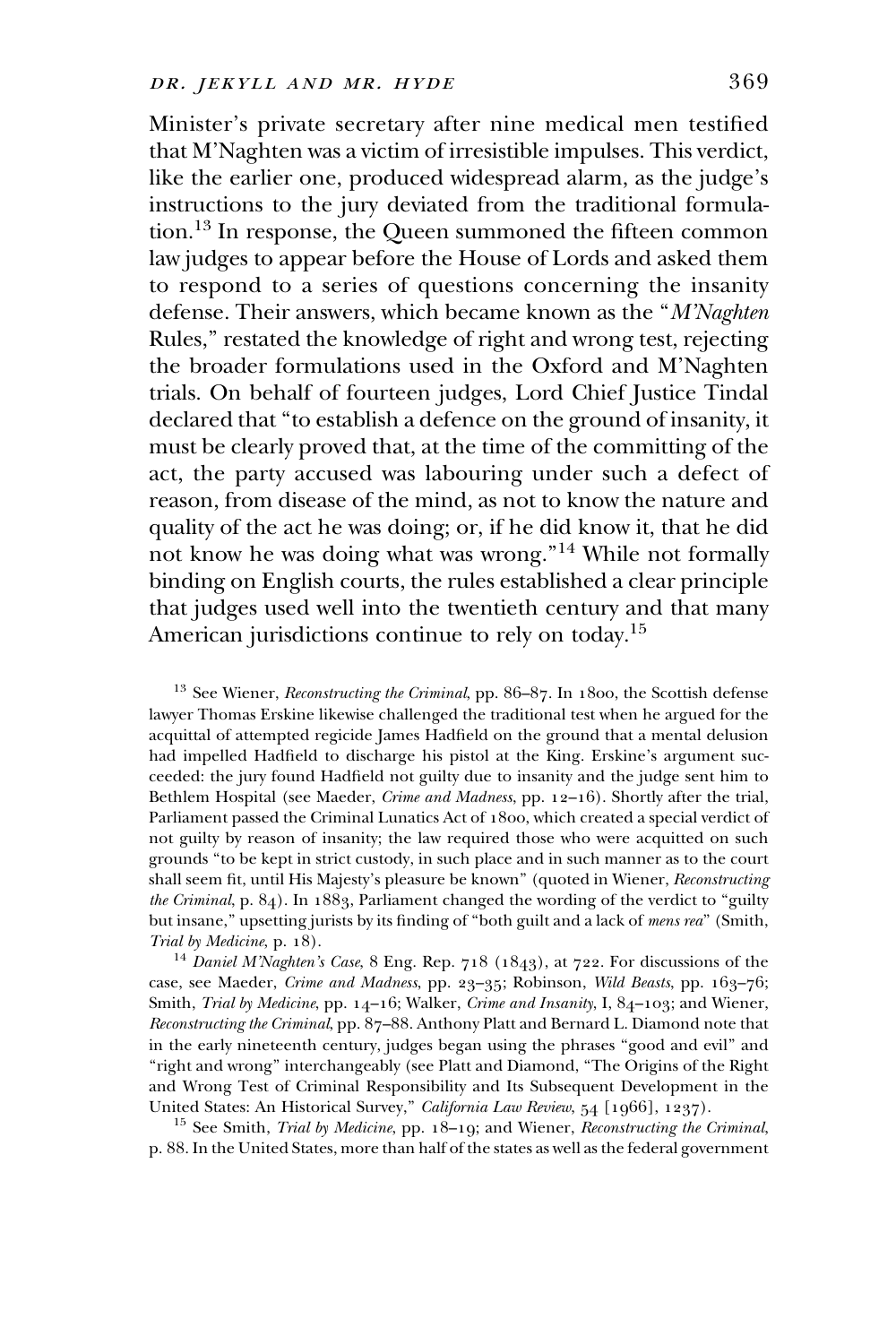The narrow formulation of this test, however, worried medical professionals who insisted that the law ought to reflect the latest developments in mental science. Following the French physician and founder of psychological medicine, Philippe Pinel, alienists like Prichard in England and Isaac Ray in the United States maintained that insanity could affect not only cognitive or intellectual faculties but also the will and emotions. In their view, the rational and affective functions of the brain were located in different mental organs, and each one was susceptible to disease. For this reason, a person could suffer from "partial insanity," meaning that the disease could come and go and that it could be limited to certain mental faculties.<sup>16</sup> In On the Different Forms of Insanity, in Relation to Jurisprudence (1842), Prichard identified two types of disease affecting the will and emotions: moral insanity and impulsive insanity. By "moral insanity" Prichard explained that he meant "a disorder which affects only the feelings and affections, or what are termed the moral powers of the mind, in contradistinction to the powers of the understanding or intellect.''17 The disease, he noted, typically produced a profound alteration in the temper and habits of a person such that an individual who was esteemed for ''probity and high respectability'' would suddenly become ''depraved, reckless, and devoid of all moral principle'' Finer, anemsts like F<br>United States maint:<br>cognitive or intellecture In their view, the rat<br>were located in diff<br>susceptible to diseas<br>from "partial insanit<br>and go and that it courses from "partial insanity"<br>(1842), Prich (On the Different Forms, p. 59). Moral insanity overlapped with

use versions of the M'Naghten test. An additional seventeen states combine versions of the M'Naghten test with versions of the volitional incapacity (i.e., irresistible impulse) test. One state (New Hampshire) uses a broad "product-of-mental illness" test (see Clark v. Arizona, 548 U.S. 735 [2006], at 749–51, reprinted in Criminal Law: Cases, Materials and Problems, ed. Russell L. Weaver, et al., 3d ed. [St. Paul: West Publishing, 2009], p. 552). On the history of the insanity defense in America, see Abraham S. Goldstein, The Insanity Defense (New Haven: Yale Univ. Press, 1967), pp. 67–96; Maeder, Crime and Madness, pp. 39–47, 58–97; and Robinson, Wild Beasts, pp. 176–208. For an overview of the different tests used in American jurisdictions, see Joshua Dressler, Understanding Criminal Law, 6th ed. (San Francisco: Matthew Bender, 2012), pp. 340–50.

<sup>&</sup>lt;sup>16</sup> See Eigen, Witnessing Insanity, pp. 76-81; Nicole Rafter, The Criminal Brain: Understanding Biological Theories of Crime (New York: New York Univ. Press, 2008), pp. 19–31; and Smith, Trial by Medicine, pp. 16, 36–37.

 $17$  James Cowles Prichard, On the Different Forms of Insanity, in Relation to Jurisprudence, Designed for the Use of Persons Concerned in Legal Questions Regarding Unsoundness of Mind (London: Hippolyte Baillière, 1842), p. 19. See also Prichard, A Treatise on Insanity and Other Disorders Affecting the Mind (London: Sherwood, Gilbert, and Piper, 1835), pp. 12–26.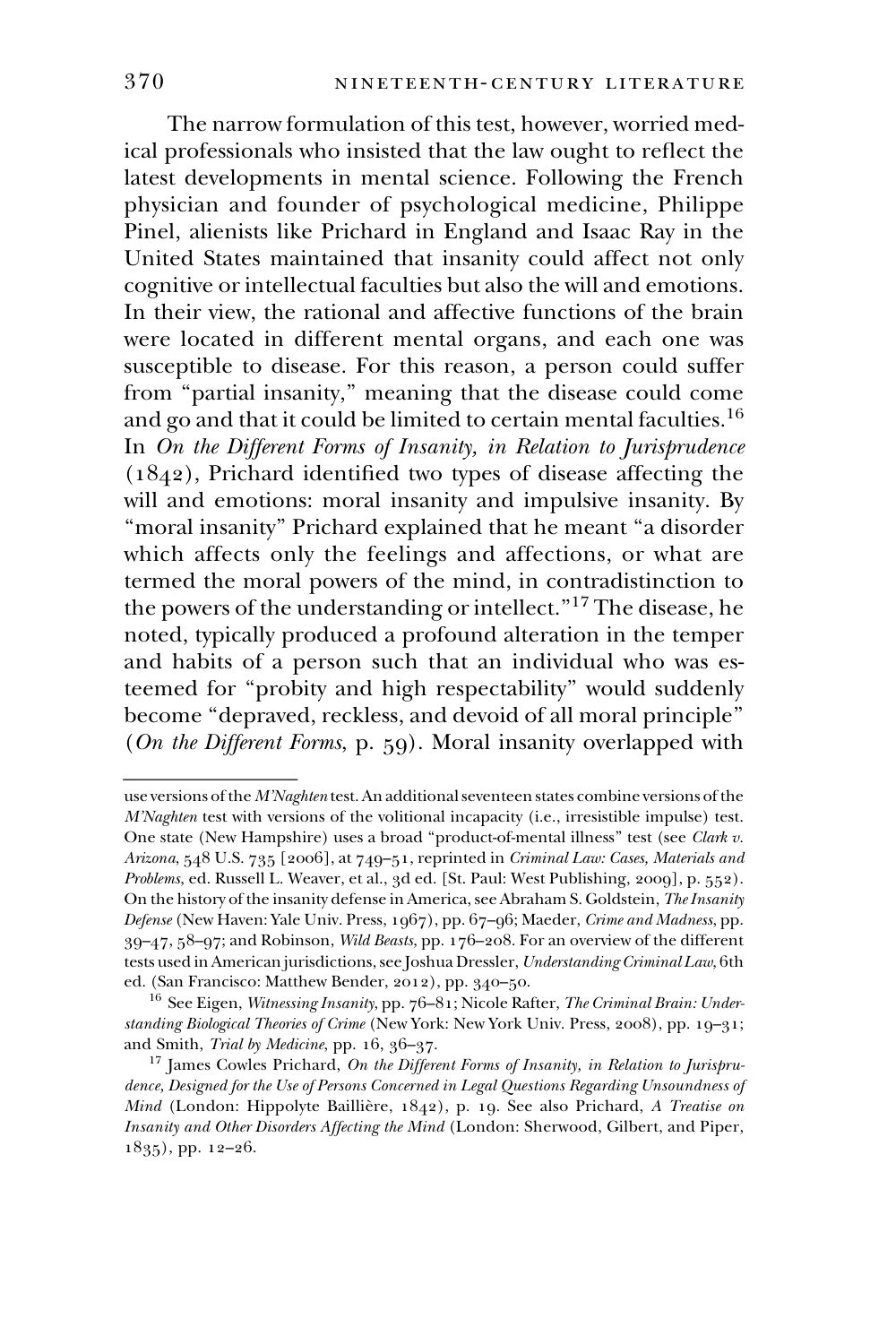the second ''class of mental affections,'' which, Prichard acknowledged, was ''very important in a legal point of view, and of very difficult investigation'':

These are distinguished in the following treatise, by the name of Insane impulse, or Instinctive madness. The character of the disease is a liability to sudden impulses to commit acts which bespeak madness, or are not those of a sane person. Such acts are often of an appalling and atrocious kind. ... (p. 20)

As this definition reveals, Prichard found it impossible to describe impulsive insanity without lapsing into tautology. He admitted that it was ''often very difficult to determine whether... persons [liable to such impulses were] criminals or lunatics'' (pp. 20–21). Similarly, he conceded that ''it is often very difficult to pronounce, with certainty, as to the presence or absence of moral insanity, or to determine whether the appearances which are supposed to indicate its existence do not proceed from natural peculiarity or eccentricity of character'' (p. 31). But he insisted on the validity of these diseases.<sup>18</sup>

Prichard's disciple, Maudsley, also acknowledged the difficulty of diagnosing emotional insanity even as he insisted that jurists recognize the disorder. The leading psychologist of the 1870s and editor of the Journal of Mental Science, Maudsley combined Prichard's theories with the latest developments in evolutionist thought.<sup>19</sup> In Body and Mind (1870), he emphasized the connection between physical and mental life, arguing that disordered minds stemmed from inherited defects in the brain. Such defects manifested themselves on the body, he explained, as those ''persons who have a strong hereditary tendency to insanity ... often ... [carry] in their physiognomy, bodily habit,

<sup>18</sup> Ellen L. O'Brien reads Robert Browning's dramatic monologues of the 1830s and 1840s alongside Prichard's account of insanity, arguing that the poems challenge the distinctions Prichard draws between moral insanity and criminal malice. Her analysis shows how Browning exposes the paradoxes of the medico-legal debates, revealing "the simultaneity of madness and badness" (Ellen L. O'Brien, Crime in Verse: The Poetics of Murder in the Victorian Era [Columbus: Ohio State Univ. Press, 2008], p. 126).

<sup>19</sup> For an overview of Maudsley's ideas, see Neil Davie, *Tracing the Criminal: The Rise* of Scientific Criminology in Britain, 1860–1918 (Oxford: Bardwell Press, 2005), pp. 79–86; and Rafter, Criminal Brain, pp. 102–5.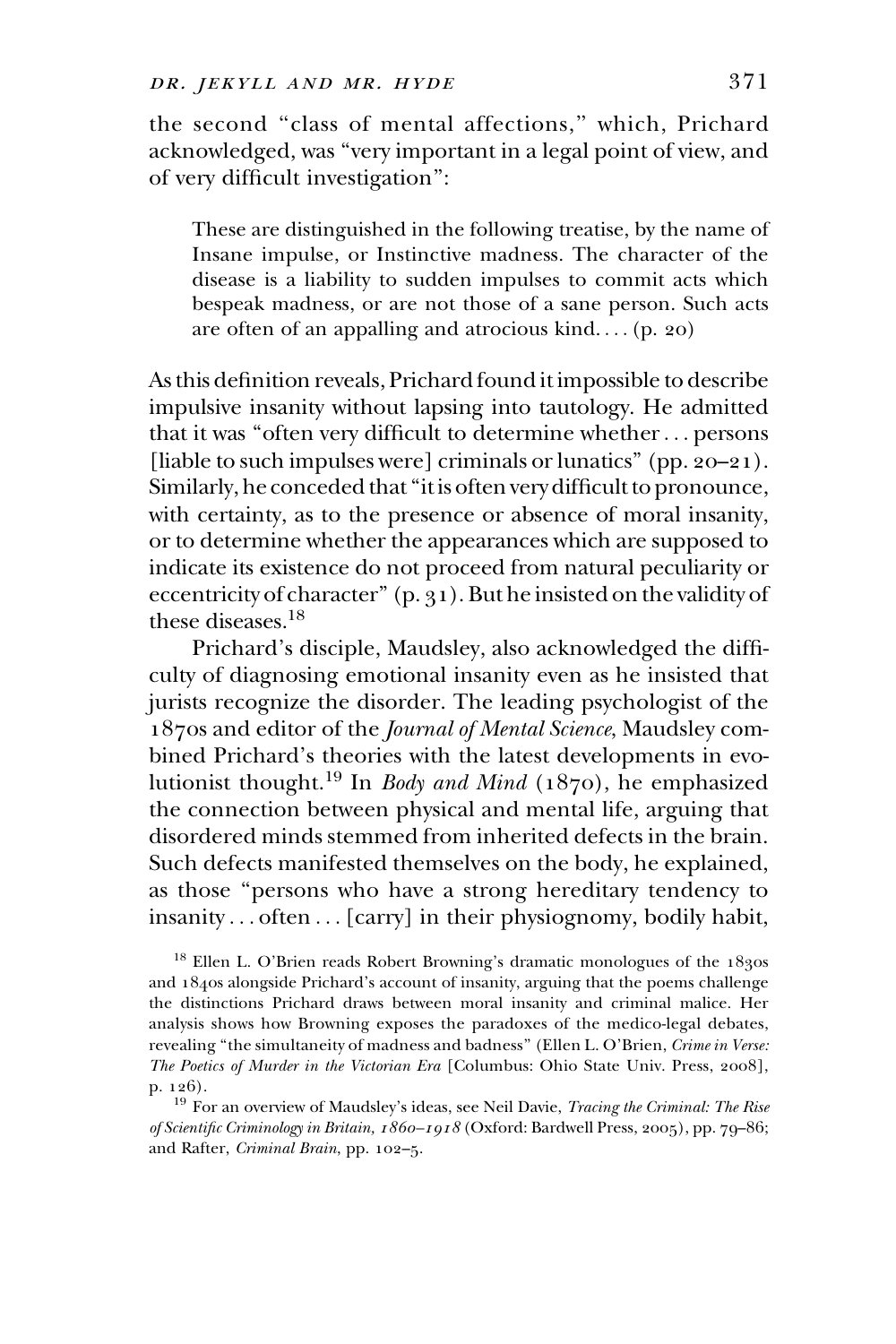and mental disposition the sure marks of their evil heritage."<sup>20</sup> For Maudsley, there was little that one could do to resist such a destiny. ''In consequence of evil ancestral influences,'' Maudsley observed, ''[some] individuals are born with such a flaw or warp of nature that all the care in the world will not prevent them from being vicious or criminal, or becoming insane" (Body and Mind, p.  $75$ ). "No one," he insisted, "can escape the tyranny of his organization; no one can elude the destiny that is innate in him, and which unconsciously and irresistibly shapes his ends''  $(p. 75)$ .

Maudsley developed these ideas in Responsibility in Mental Disease  $(1874)$ , devoting more than fifty pages to the disorders that Prichard had identified. Maudsley noted that moral insanity "has so much the look of vice or crime that many persons regard it as an unfounded medical invention."<sup>21</sup> But, he insisted,

there is a disorder of mind in which, without illusion, delusion, or hallucination, the symptoms are mainly exhibited in a perversion of those mental faculties which are usually called the active and moral powers—the feelings, affections, propensities, temper, habits, and conduct. The affective life of the individual is profoundly deranged, and his derangement shows itself in what he feels, desires, and does. He has no capacity of true moral feeling; all his impulses and desires, to which he yields without check, are egoistic; his conduct appears to be governed by immoral motives, which are cherished and obeyed without any evident desire to resist them. There is an amazing moral insensibility. (*Responsibility*, pp.  $171-72$ )

Like Prichard, Maudsley admitted that ''it may be said that this description is simply the description of a very wicked person, and that to accept it as a description of insanity would be to confound all distinction between vice or crime and madness'' (p. 173). Indeed, he conceded, ''so far as symptoms only are concerned, they are much the same whether they are the result

<sup>21</sup> Henry Maudsley, Responsibility in Mental Disease (New York: D. Appleton and Co., 1874), pp. 170–71.

 $20$  Henry Maudsley, Body and Mind: An Inquiry into Their Connection and Mutual Influence, Specially in Reference to Mental Disorders ... (London: Macmillan and Co., 1870), p. 61.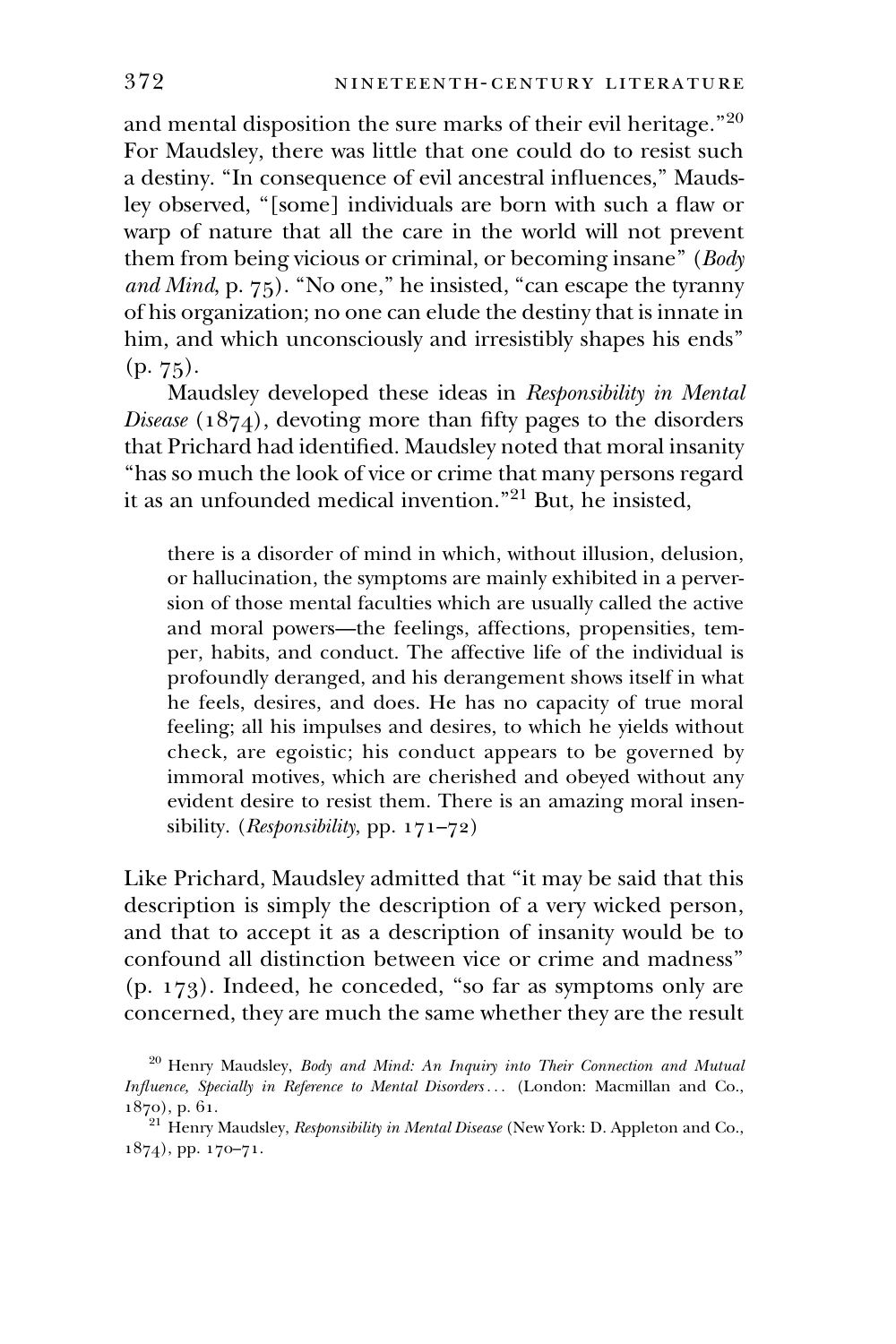of vice or of disease.'' But, he insisted, ''there is considerable difference when we go on to inquire into the person's previous history—when we pass from psychological to medical observation'' (p. 173). ''In a person who has a distinct hereditary predisposition to insanity,'' he explained, ''there ... [is] a marked change of character; he becomes 'much different from the man he was' in feelings, temper, habits, and conduct'' (p. 174). ''We observe, in fact," he continued, "that after a sufficient and wellrecognised cause of mental derangement—a combination of predisposing and exciting causes which are daily producing it—a person exhibits symptoms which are strangely inconsistent with his previous character, but which are consistent with moral insanity'' (p. 174). Maudsley's reasoning here is, of course, circular; much as Prichard had done, Maudsley ultimately cites the symptoms of the disease as evidence of its existence. At the same time, he suggests that medical professionals like himself are uniquely qualified to diagnose the illness. Maudsley similarly defended the idea of impulsive insanity from reproaches by lawyers and writers. Critics of the disorder "have acted partly... out of a natural jealousy of its abuse,'' he charged, ''but partly also ... out of bad philosophy'' (p. 150); ''its impulsive character is of the very essence of insanity," he claimed, "for in all forms of the disease paroxysms of impulsive violence are common features" (p. 153).<sup>22</sup>

Given the existence of these disorders, Maudsley argued, the ''narrow and ill-founded ... criterion of responsibility in insanity'' used by English courts resulted in gross injustice (Responsibility, p. 108). The crucial question that judges ought to ask in criminal cases, he explained, was whether or not the accused was capable of controlling his actions. If a person's reason was intact but he could not use it because his feelings or will were deranged, Maudsley insisted, the law ought to acknowledge that person as insane.<sup>23</sup> "How grossly unjust,"

<sup>&</sup>lt;sup>22</sup> Maudsley considered moral and impulsive insanity to be the chief subdivisions of ''Affective insanity—that is, Insanity without delusion, or Insanity of feeling and action'' (Responsibility, p. 132). But he cautioned ''against being supposed to propound [these divisions] as a [definitive] classification of insanity,'' noting that ''insane impulses and moral alienation are met with in various forms of mental disease'' (p. 132n).

<sup>&</sup>lt;sup>23</sup> See Maudsley, *Responsibility*, pp.  $105-11$ ,  $132-33$ .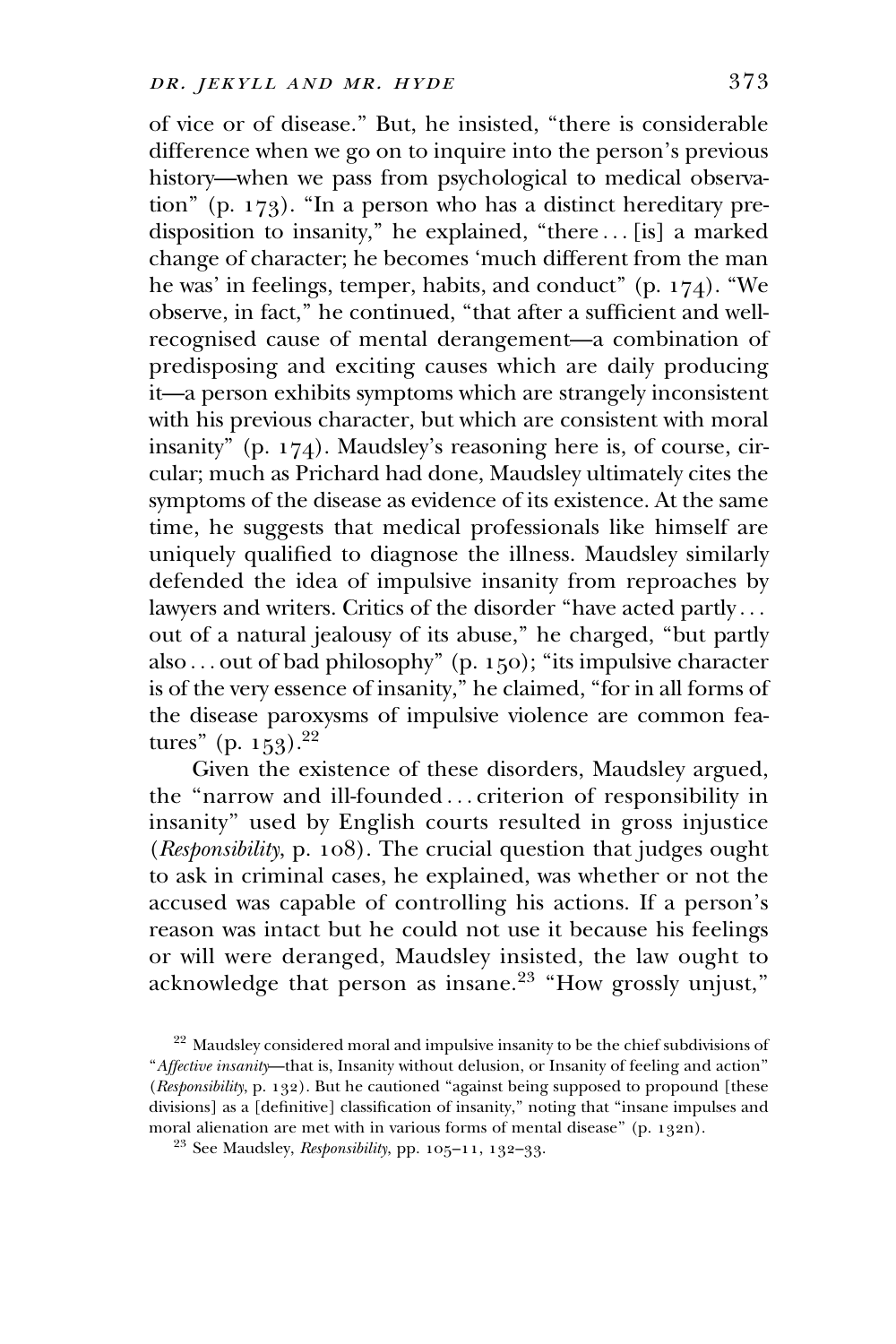he declared, "[that] ... the judicial criterion of responsibility... dooms an insane person of this class to death if he knew what he was doing when he committed a murder!'' (Body and Mind, p. 72). ''There can be no doubt that in the capability of selfformation which each one has in greater or less degree,'' Maudsley acknowledged, ''there lies a power over himself to prevent insanity" (Responsibility, p. 270). "A practical experience of the insane,'' he noted, ''teaches us what a power of self-control even they sometimes evince when they have a sufficient motive to exert it" (pp.  $270-71$ ). But when, through a combination of heredity and habit, individuals succumbed to disease, he maintained, they deserved mercy and care instead of blame and punishment.24

Although Maudsley's ideas received broad support from fellow alienists, some medical professionals disagreed with his views. The physiologist and London University Registrar William B. Carpenter, for one, advocated a different approach. In Principles of Mental Physiology (1874), Carpenter acknowledged the existence of moral and impulsive insanity but affirmed individuals' ability to resist egoistic desires. ''Whilst recognizing, as a fact of observation, the large share which congenital Constitution and external influences have in the formation of those tendencies of Thought and Feeling, which make up the Character of each individual,'' he explained, ''we must equally rely on the assurance of our own Consciousness, that we have within us a Power, which, if we use it aright, can in great measure control the excesses and supplement the deficiencies of these tendencies, and can direct them to good and useful instead of

<sup>24</sup> Maudsley avoided suggesting that "persons suffering from moral insanity should in every case be exempted from all responsibility for what they [did] wrong'' (Responsibility, p. 181). In some cases, he conceded, the fear of punishment influenced such individuals beneficially, and the actual infliction of punishment did some good. ''Perhaps... the truest justice,'' he concluded, ''would be the admission of a modified responsibility, the degree thereof, where it existed, being determined by the particular circumstances of each case'' (p. 181). In Body and Will (1883), he reiterated his wish that, instead of seeking revenge on violent individuals exhibiting ''an entire moral insensibility,'' jurists would show ''pity for these defective beings suffering ... under an irremediably bad organisation'' (Henry Maudsley, Body and Will: Being an Essay Concerning Will in Its Metaphysical, Physiological, and Pathological Aspects [New York: D. Appleton and Co., 1884], p. 279).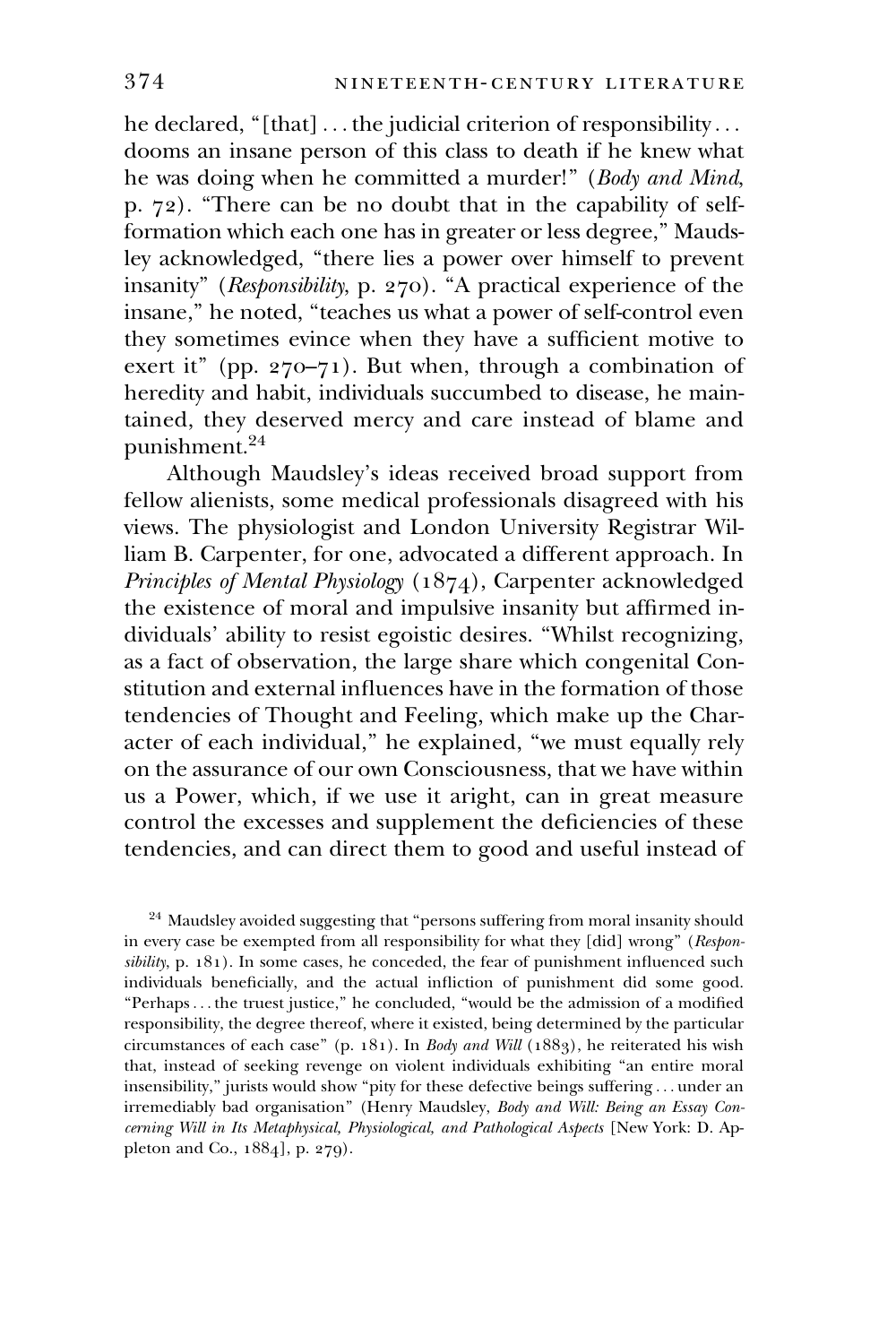evil and injurious ends."<sup>25</sup> "The strength of this Power, which we term Will," Carpenter insisted, "mainly depends upon the constancy with which it is exercised; the ascendancy of principles of action determinately adopted by the Reason, over the strong impulses of passion or desire, being only possible ... when that ascendancy has been habitually maintained'' (Principles, p. 366). He cautioned that, over time, repeated voluntary behaviors would become automatic. ''If a bad set of Habits have grownup with the growth of the individual, or if a single bad tendency be allowed to become an habitual spring of action,'' he explained, "a far stronger effort of Volition will be required to determine the conduct in opposition to them'' (pp. 350–51). ''This is especially the case,'' he continued, ''when the habitual idea possesses an Emotional character, and becomes the source of desires'' (p. 351). Unlike Prichard and Maudsley, Carpenter maintained that individuals who yielded to such desires would be fully responsible for their actions. "The nursemaid who cuts the throat of a child to whom she is tenderly attached, because her mistress has rebuked her for wearing too fine a bonnet,'' he observed, ''may be really labouring under a 'temporary insanity' which drives her irresistibly to a great crime; yet, just as the man who commits a murder in a state of drunken frenzy is responsible for his irresponsibility..., so is the ... murderess, in so far as she has habitually neglected to control the wayward feelings whose strong excitement has impelled her to the commission of her crime" (p. 323; see also pp.  $671-72$ ). In order to prevent such occurrences, Carpenter urged individuals to form good habits early in life.26

<sup>25</sup> William B. Carpenter, Principles of Mental Physiology, With Their Applications to the Training and Discipline of the Mind, and the Study of Its Morbid Conditions, 2d ed. (London: Henry S. King and Co., 1875), p. 366. Hereafter this edition will be cited as Principles.

<sup>26</sup> See Carpenter, *Principles*, pp. 245, 337-75. In the preface to the fourth edition of his treatise, Carpenter reiterated this point: ''a man (or woman) may come at last so far to have lost the power of self-control, as to be unable to resist a temptation to what is known to be wrong, and to be therefore morally irresponsible for the particular act,'' Carpenter explained; ''but such an individual, like the drunkard in the commission of violence, is responsible for his irresponsibility, because he has wilfully abnegated his power of self-control, by habitually yielding to temptations which he knows that he ought to have resisted'' (William B. Carpenter, Principles of Mental Physiology... , 4th ed. [New York: D. Appleton and Co., 1883], p. xlv). For discussions of Carpenter's ideas, see O'Brien, Crime in Verse, p. 122; Reed, Victorian Will, pp. 143–44; and Smith, Trial by Medicine, pp. 50–51.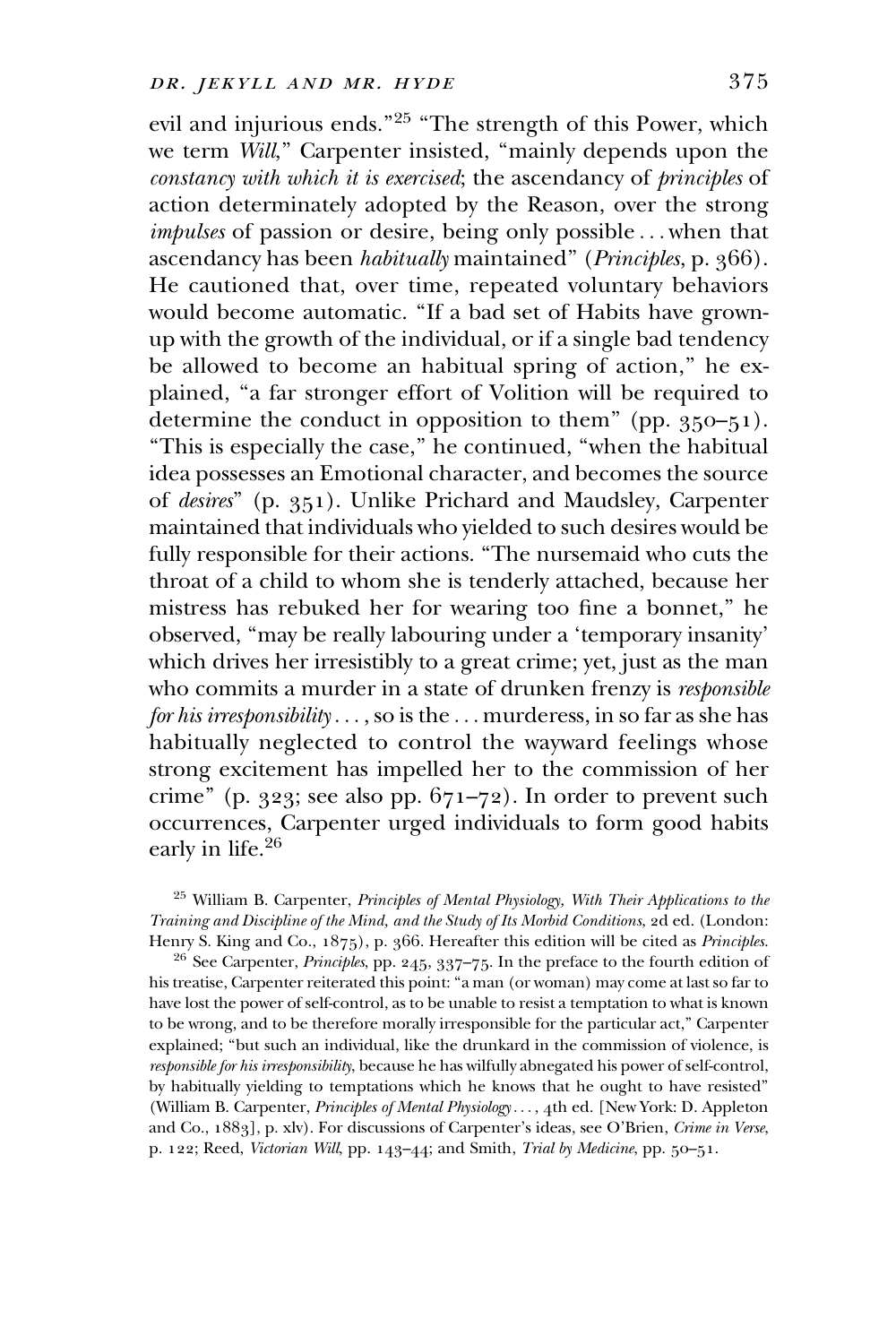Havelock Ellis, author of the first widely read scientific study of criminality in England, largely agreed with this view. ''Suppose we accept the definition of insanity which ... is now widely accepted by medical men ... , that insanity is a loss of self-control, the giving way to an irresistible impulse,'' Ellis explained in *The Criminal* (1890). "It cannot be unknown to any one that self-control may be educated, that it may be weakened or strengthened by the circumstances of life. If we define insanity as a loss of self-control and accept that as a 'defence,''' he insisted, ''we are directly encouraging every form of vice and crime, because we are removing the strongest influence in the formation of self-control."<sup>27</sup> Ellis, who would later coauthor a treatise on homosexuality with Stevenson's friend Symonds, seems to have shared some of Symonds's anxieties about the diminishing role of human agency in Victorian society. Rather than excuse criminals for committing ''irresistible'' acts, Ellis felt, courts ought to encourage would-be offenders to rein in their passions.<sup>28</sup>

Not surprisingly, many jurists likewise objected to the idea of irresistible impulse. Baron Bramwell, for one, argued that, rather than excuse criminals, the appearance of an uncontrollable impulse warranted even stronger and more certain punishment. ''The unhappy madman is a person who requires the threat more than anybody else,'' he explained, ''because, from the condition of his mind, he is more likely to have some temptation to commit the offence, and less intelligence to deter him

<sup>28</sup> Although Ellis opposed the idea of irresistible impulse, he did not entirely approve of jurists' treatment of insanity. Objecting to the ''divergent way in which somewhat similar cases were [handled by the courts]" (*The Criminal*, p. 292), Ellis proposed the addition of a commission of experts to decide points involving specialized knowledge or skill. He wanted the verdicts of the commission to be binding on courts, "subject to an appeal to a supreme medico-legal tribunal" (p. 294). On Ellis's collaboration with Symonds, see Oxford Dictionary of National Biography, s.v. ''Ellis, (Henry) Havelock,'' accessed 28 May 2013, <[http://www.oxforddnb.com.libus.csd.](http://www.oxforddnb.com.libus.csd.mu.edu/view/article/33009) [mu.edu/view/article/](http://www.oxforddnb.com.libus.csd.mu.edu/view/article/33009)33009>.

<sup>&</sup>lt;sup>27</sup> Havelock Ellis, *The Criminal* (London: Walter Scott, 1890), p. 291. Ellis's position is somewhat surprising, given the deterministic bent of his work. Like the Italian criminologist Cesare Lombroso, whose ideas he popularized, Ellis argued for the centrality of biology in the making of criminals. For discussions of Ellis's and Lombroso's ideas, see Davie, Tracing the Criminal, pp. 125–77; Rafter, Criminal Brain, pp. 65–88; and Wiener, Reconstructing the Criminal, pp. 235–40.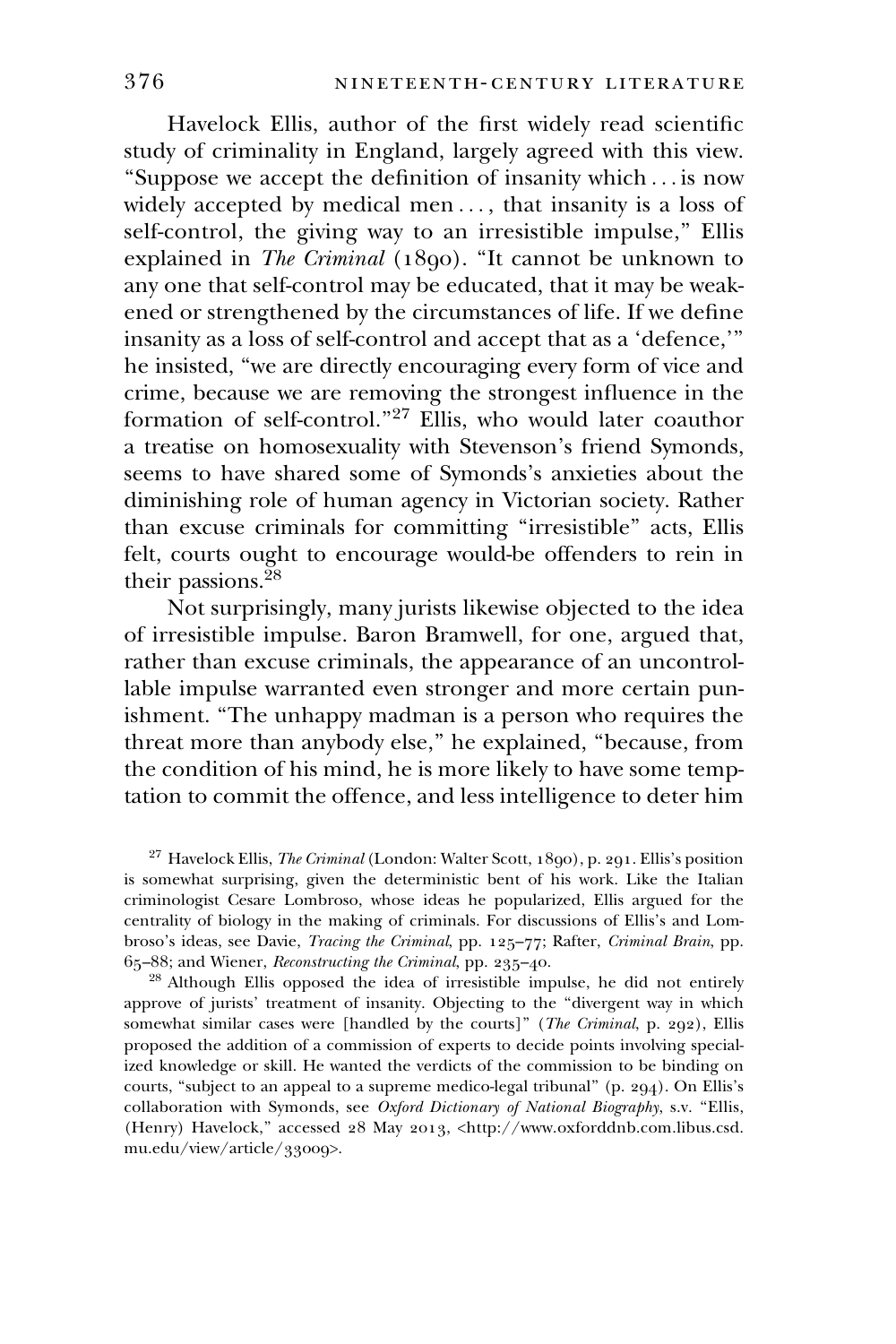from doing it.''29 Like Carpenter and Ellis, Bramwell felt that many so-called ''irresistible'' impulses were actually resistible and that the law needed to teach individuals to bring those desires under control.<sup>30</sup> Other jurists mockingly proposed a "policeman at the elbow'' test, according to which an impulse would be deemed truly irresistible if the defendant could not suppress it even when a policeman was by his side.<sup>31</sup>

In the last quarter of the century, as scientists and philosophers increasingly acknowledged the role of heredity and environment in shaping human behavior, alienists' arguments gained ground. The influential judge and statutory draftsman James Fitzjames Stephen, in fact, reversed his position on this question. In 1855, he read a paper to the Juridical Society, affirming the M'Naghten Rules and rejecting the irresistible impulse test. Like Bramwell, he expressed concerns that the distinction between ''irresistible'' impulses and unresisted impulses could be easily confounded.<sup>32</sup> Eight years later, in A General View of the Criminal Law of England (1863), however, Stephen acknowledged that defects of will might be relevant to the criterion set out in M'Naghten. <sup>33</sup> And in the 1870s, he drafted a Homicide Law Amendment Bill and a Criminal Code that incorporated the broader standard.<sup>34</sup> ''The proposition ... which I have to

<sup>29</sup> Bramwell, B., in Report of the Capital Punishment Commission, P.P., vol. XXI (1866), minute 152, quoted in Smith, Trial by Medicine, p. 74. See also Wiener, Reconstructing the Criminal, pp. 88–89.

 $^\mathrm{30}$  Bramwell went farther than most judges did. He argued that he would "control [impulses] by the fear of hanging, mad or not mad" (Special Report from the Select Committee on Homicide Law Amendment Bill, P.P., vol. IX  $[1874]$ , 27, quoted in Smith, Trial by Medicine, p. 105).

 $31$  See Maeder, Crime and Madness, p. 49.

<sup>32</sup> See James Fitzjames Stephen, "On the Policy of Maintaining the Limits at Present Imposed by Law on the Criminal Responsibility of Madmen,'' in Papers Read before the Juridical Society: 1855–1858, 4 vols. (London: V. and R. Stevens and G. S. Norton, 1858), I, 67–94.

 $33$  See James Fitzjames Stephen, A General View of the Criminal Law of England (London: Macmillan, 1863), p. 95; and Wiener, Reconstructing the Criminal, p. 273.

 $34$  See Wiener, *Reconstructing the Criminal*, p. 273. Other European legal codes also incorporated the idea of irresistible impulse. The newly unified German nation, for example, adopted a criminal code in 1871 that was influenced by French law. It provided that there was ''no punishable act, if, at the time of doing it, the actor was in a state of unconsciousness or of morbid disturbance of the mental faculties which excluded the free determination of his will'' (German Penal Code, par. 51, quoted in Smith, Trial by Medicine, pp. 80-81).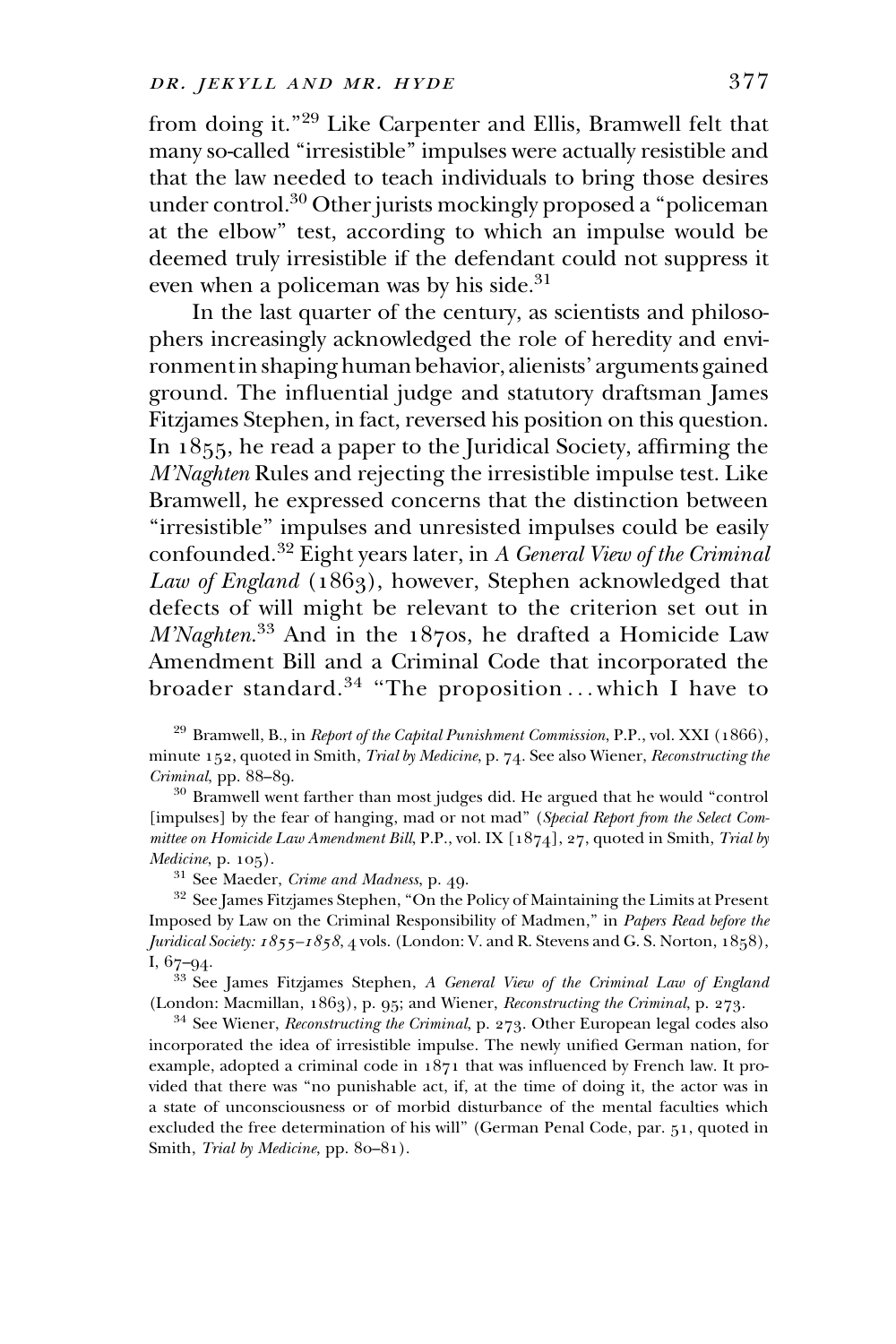maintain and explain," Stephen avowed in A History of the Criminal Law of England (1883), "is that, if it is not, it ought to be the law of England that no act is a crime if the person who does it is at the time when it is done prevented either by defective mental power or by any disease affecting his mind from controlling his own conduct, unless the absence of the power of control has been produced by his own default."<sup>35</sup> In Stephen's view, ''knowledge and power [were] the constituent elements of all voluntary action, and if either [was] seriously impaired the other [was] disabled" (*History*, II, 171).<sup>36</sup> He proposed the broader formulation in an attempt to make this idea explicit. Other judges and lawmakers remained skeptical. Not surprisingly, the Royal Commission on Indictable Offenses rejected his model code.<sup>37</sup>

While the M'Naghten test remained the legal standard, however, juries began to interpret and apply the rule in more flexible ways. Defendants from the professional classes, in particular, routinely invoked the idea of irresistible impulse, and juries increasingly acquitted individuals on this ground.<sup>38</sup> As *The Times* complained in 1882, the idea seemed to be that ''there [had to] be something wrong in a man's mental organization before he could ... [commit] a certain crime in certain circumstances.''39

 $35$  James Fitzjames Stephen, A History of the Criminal Law of England, 3 vols. (London: Macmillan and Co., 1883), II, 168. As the caveat in his test suggests, he remained concerned about cases in which individuals caused their own loss of control. ''I should be sorry to countenance the notion that the mere fact that an insane impulse is not resisted is to be taken as proof that it is irresistible," he explained (*History*, II, 172).

 $36$  In Stephen's view, the definition of insanity set forth in the *M'Naghten* Rules incorporated the idea of irresistible impulse. ''It is as true,'' he insisted, ''that a man who cannot control himself does not know the nature of his acts as that a man who does not know the nature of his acts is incapable of self-control'' (History, II, 171). In cases over which Stephen presided, he encouraged jurors to construe the M'Naghten test in this light (see John Hostettler, Politics and Law in the Life of Sir James Fitzjames Stephen [Chicester, England: Barry Rose, 1995], p. 71).

 $37$  The commission concluded that the "test proposed for distinguishing between... [an irresistible impulse] and a criminal motive, the offspring of revenge, hatred, or ungoverned passion, appears to us on the whole not to be practicable or safe, and we are unable to suggest one which would satisfy these requisites and obviate the risk of a jury being misled by considerations of so metaphysical a character" (Report of the Royal Commission on Indictable Offences  $1878-79$ , P. P. vol. XX  $[1878-79]$ , 18, quoted in Wiener, Reconstructing the Criminal, p. 274).

 $38$  See Wiener, Reconstructing the Criminal, p. 275.

 $39$  Times, 12 April 1882, quoted in Wiener, Reconstructing the Criminal, p. 275.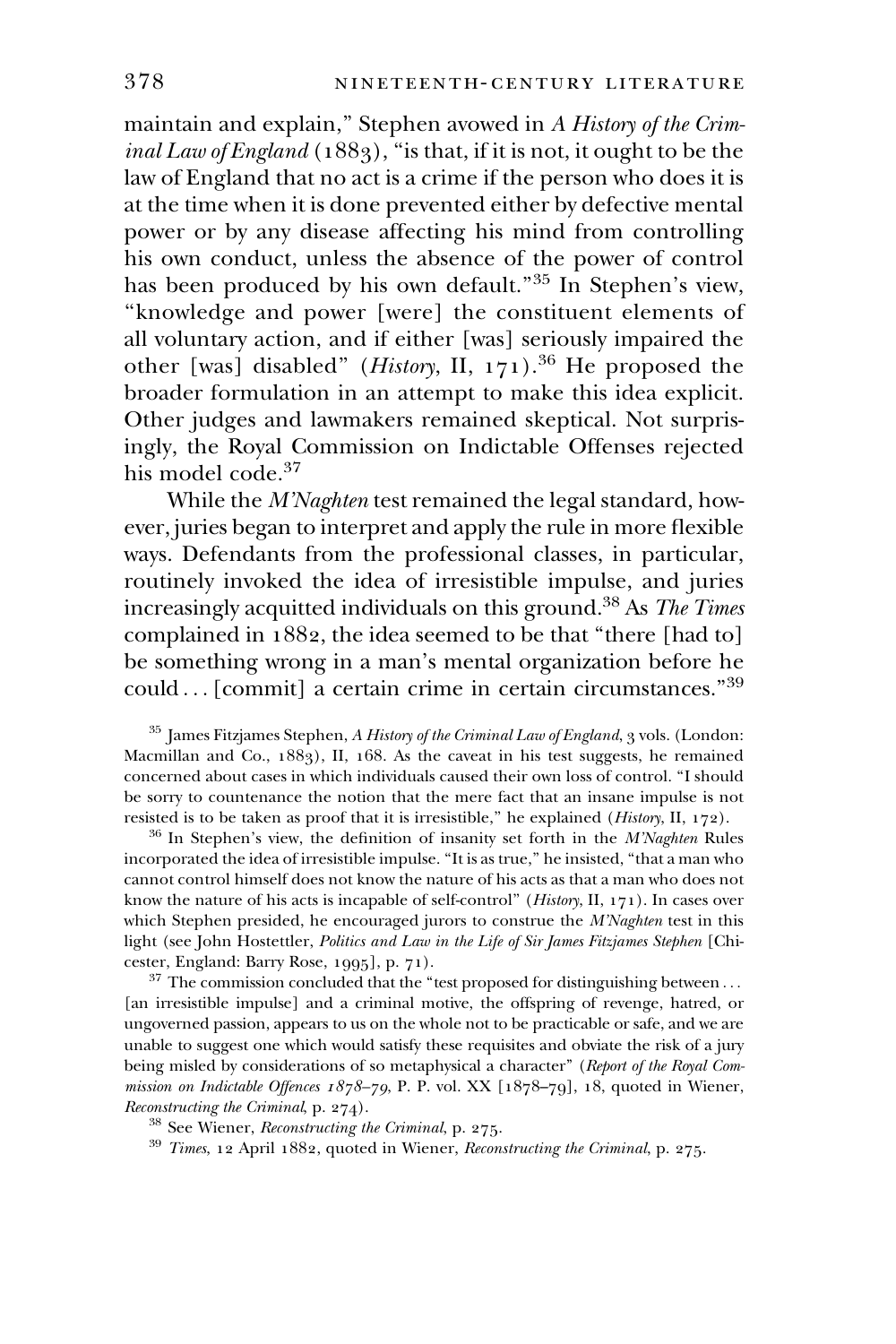Alienists like Maudsley celebrated these acquittals, but jurists and laypeople worried about the ways in which such verdicts muddied the distinctions between freedom and compulsion, deviance and disease. The scope of the insanity defense and the implications of brain science for criminal responsibility continue to spark heated debates to this day.40

#### ھک

### Stevenson began studying law at Edinburgh University in 1871 primarily to placate his father. He wished to pursue a literary career, but his father permitted him to give up

<sup>40</sup> Robert M. Sapolsky, for example, argues that contemporary neurobiology "argues against the retrenchment back towards a sole reliance on M'Naghten that has gone on in recent decades'' (Sapolsky, ''The Frontal Cortext and the Criminal Justice System," in Law and the Brain, ed. Semir Zeki and Oliver Goodenough [New York: Oxford Univ. Press, 2006], p. 239). In particular, he contends, research on individuals with impairments to the prefrontal cortext—an area of the brain that plays a key role in cognition as well as emotional regulation and impulse control—supports a test of exculpatory insanity that includes impaired volition. ''It is possible to know the difference between right and wrong,'' he maintains, ''but, for reasons of organic impairment, to not be able to do the right thing" ("Frontal Cortex," p. 239). In The Anatomy of Violence: The Biological Roots of Crime (New York: Vintage, 2013), Adrian Raine exhaustively documents the biological basis of criminal behavior even as he acknowledges the human desire to seek retribution for such acts. He ultimately argues for a compromise position, suggesting that we use our knowledge of the neural basis of crime to prevent more violence (see Anatomy of Violence, pp. 329–40, 366–73). To do that, he maintains, we need to adopt a ''clinical perspective'': we need to think of violence as a ''disease that affects our society'' and show more compassion and less retribution toward offenders (pp. 335, 336). Michael S. Gazzaniga, by contrast, argues that developments in neuroscience should not change legal conceptions of free will and individual responsibility. Responsibility, in his view, is best understood as ''an interaction between people, a social contract" rather than a "property of the brain" (Gazzaniga, Who's in Charge? Free Will and the Science of the Brain [New York: HarperCollins, 2011], pp. 193, 215). "Responsibility reflects a rule that emerges out of one or more agents interacting in a social context," he argues, "and the hope that we share is that each person will follow certain rules. An abnormal brain does not mean that the person cannot follow rules" (Who's in Charge? p. 193; see also Gazzaniga, ''My Brain Made Me Do It,'' in Defining Right and Wrong in Brain Science: Essential Readings in Neuroethics, ed. Walter Glannon [New York: Dana Press, 2007], pp. 183–94). Stephen J. Morse likewise rejects the idea that neuroscientific determinism undermines the legitimacy of criminal law (see Morse, ''Lost in Translation? An Essay on Law and Neuroscience," in Law and Neuroscience, ed. Michael Freeman, vol. 13 of Current Legal Issues [New York: Oxford Univ. Press, 2011], pp. 543–54). Walter Glannon underscores the limitations of brain imagining scans in assessing legal responsibility (see Glannon, ''What Neuroscience Can [and Cannot] Tell Us about Criminal Responsibility," in Law and Neuroscience, pp. 13–28).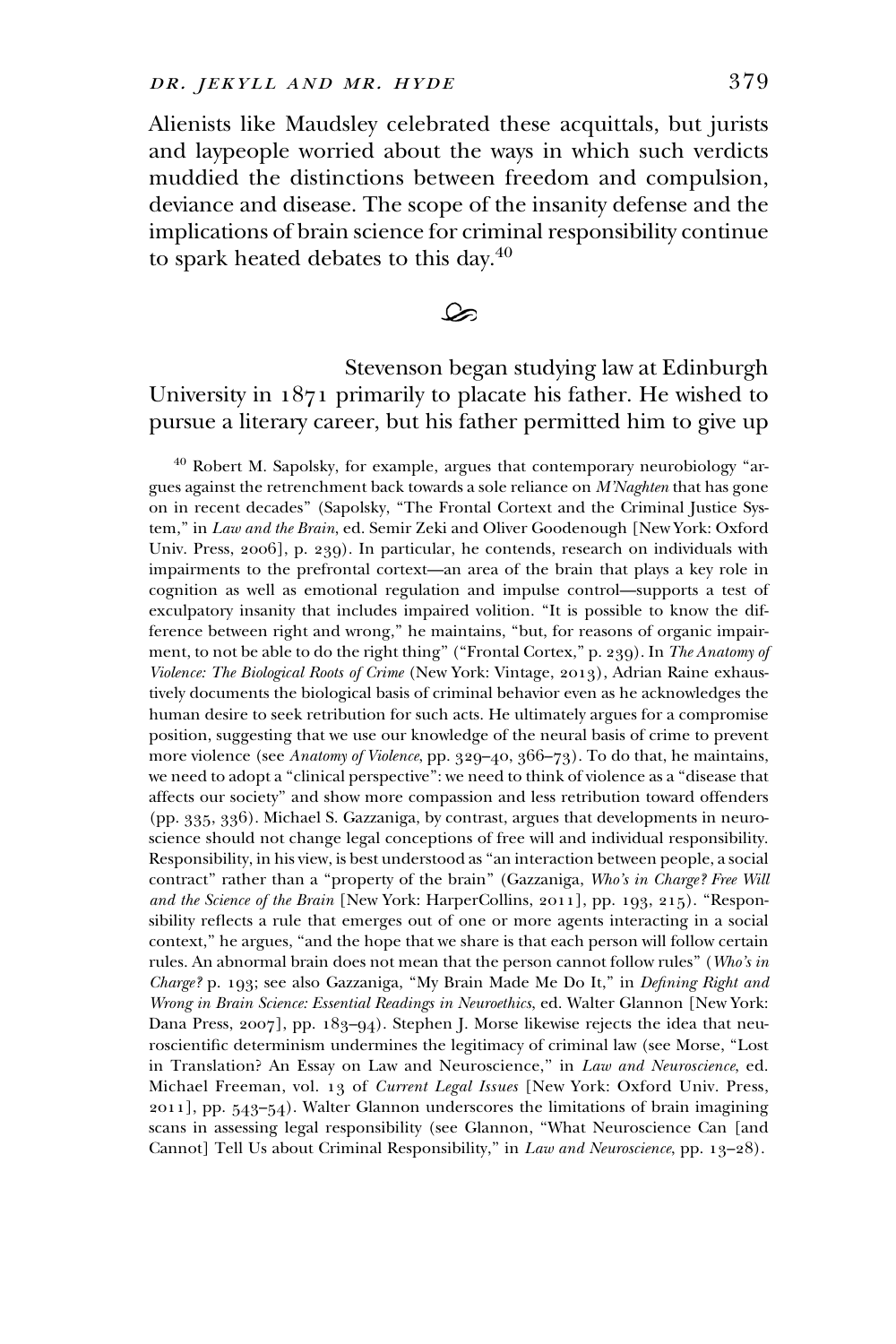engineering only if he took up law.<sup>41</sup> The aspiring writer found his legal training to be tedious. ''Scots Law ... is a burthen greater than I can bear,'' Stevenson complained to a friend in November 1872. <sup>42</sup> In July 1875, less than two weeks after passing the bar examination and just three days after writing his first brief as a lawyer, he left for the Continent; for the next few months, he resided in an artists' colony in France, where he devoted himself to fifteenth-century French poetry.<sup>43</sup>

Yet, in spite of his well-known objections to the study and practice of law, Stevenson showed an abiding interest in criminal justice. At his death, he owned more than twenty-eight volumes of trial reports, including George Borrow's Celebrated Trials, and Remarkable Cases of Criminal Jurisprudence (1825) and three volumes of the *Old Bailey Sessions Papers*.<sup>44</sup> He consulted his collection even after he went abroad. In October 1881, for example, Stevenson asked his father to send him several books from his library, including Hugo Arnot's A Collection and Abridgement of Celebrated Criminal Trials in Scotland (1785) and John Hill Burton's Narratives from Criminal Trials in Scotland (1852), so that he could write an article about a  $1752$  murder case.<sup>45</sup> Also in

<sup>41</sup> See David Daiches, *Robert Louis Stevenson and His World* (London: Thames and Hudson, 1973), p. 26; and The Letters of Robert Louis Stevenson, ed. Bradford A. Booth and Ernest Mehew, 8 vols. (New Haven: Yale Univ. Press, 1994–95), I, 209. Hereafter this edition will be cited as Letters.

<sup>42</sup> Robert Louis Stevenson, letter to James Walter Ferrier, 23 November 1872, in Letters, I, 258.

 $43$  Stevenson passed his final examination for the Scottish Bar on 14 July 1875 and wrote his first brief on 23 July (see J. R. Hammond, A Robert Louis Stevenson Chronology [New York: St. Martin's Press, 1997], p. 17; and Letters, II, 153). That fall, he returned to Scotland and attempted to work as an advocate, but after a few months, he abandoned the effort and devoted himself to his chosen profession of letters (Letters, II, 153).

<sup>44</sup> Stevenson owned at least 17 volumes of collected trials and 11 volumes of individual trial reports (see Stevenson's Library Database, The New Edinburgh Edition of the Collected Works of Robert Louis Stevenson, accessed 1 June 2014 <[https://](https://spreadsheets.google.com/pub?key=ppfchUIR5vJFJKjS8rKqIWA&output=html) [spreadsheets.google.com/pub?key](https://spreadsheets.google.com/pub?key=ppfchUIR5vJFJKjS8rKqIWA&output=html)=ppfchUIR5vJFJKjS8[rKqIWA&output](https://spreadsheets.google.com/pub?key=ppfchUIR5vJFJKjS8rKqIWA&output=html)=[html](https://spreadsheets.google.com/pub?key=ppfchUIR5vJFJKjS8rKqIWA&output=html)>).

<sup>45</sup> See Robert Louis Stevenson, letter to Thomas Stevenson, Early November 1881, in Letters, III, 246. On Stevenson's use of the case in Kidnapped (1886), see Letters, III, 246, n. 1. In letters to his friend Charles Baxter, Stevenson would later request copies of the Old Bailey Session Papers as well as Robert Pitcairn's Ancient Criminal Trials in Scotland (1883) and Sir John Lauder of Fountainhall's Decisions (1759–61) (see Robert Louis Stevenson, letter to Charles Baxter, 19 May 1891, in Letters, VII, 128; and Robert Louis Stevenson, letter to Charles Baxter, 16 April 1893, in Letters, VIII, 53). According to J. P. Mahaffy, Stevenson kept a copy of Lives of the Most Remarkable Criminals Who Have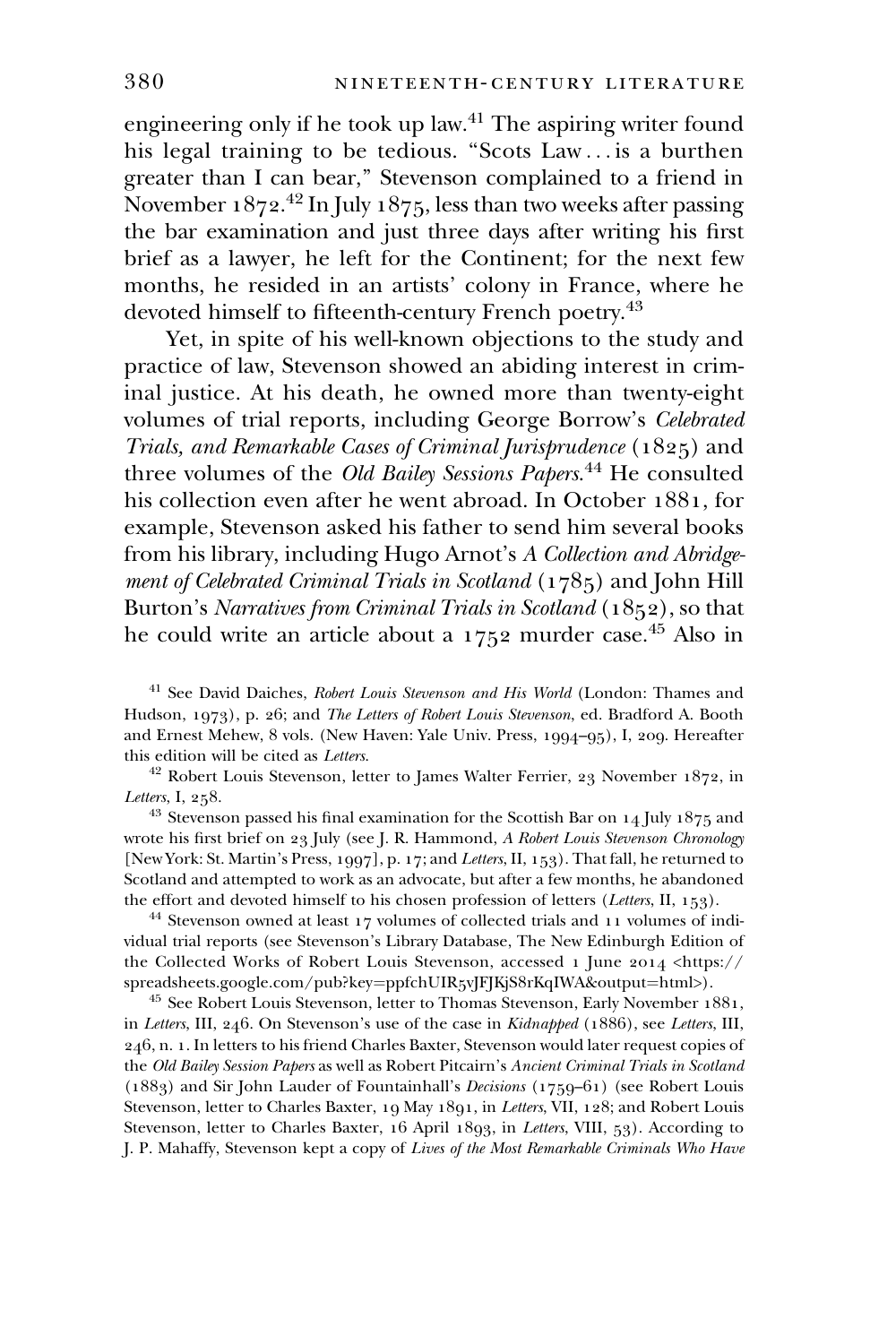1881, he began collaborating with Edmund Gosse on a series of papers recounting famous murder trials for the Century Magazine.<sup>46</sup> In addition to reading and writing about true crime, Stevenson enjoyed William Harrison Ainsworth's Newgate novels and Wilkie Collins's sensation and detective fiction.<sup>47</sup> He likewise esteemed Fyodor Dostoevsky's Crime and Punishment (1866), which, he told Symonds in the spring of 1886, was "the greatest book [he had] read easily in ten years."<sup>48</sup> *DR. JEKYLL AND M*<br>1881, he began collal<br>papers recounting fa<br>*zine*.<sup>46</sup> In addition to<br>venson enjoyed Willi<br>and Wilkie Collins's<br>wise esteemed Fyodor<br>which, he told Symon<br>book [he had] read (Not surprisingly<br>found its w

Not surprisingly, Stevenson's interest in criminal justice found its way into his own fiction. In stories such as ''The Suicide Club" (1882), "Markheim" (1885), and "Olalla" (1885), Stevenson probes the workings of the deviant mind, contributing to the popular taste for tales of illicit behavior.<sup>49</sup> In *Jekyll and* 

 $47$  On Ainsworth's fiction, see Robert Louis Stevenson, letter to Edmund Gosse, 9 November 1881, in Letters, III, 248. On Collins's novels, see Robert Louis Stevenson, letter to Margaret Stevenson, 8 September 1868, in Letters, I, 144–45; and Robert Louis Stevenson, letter to W. E. Henley, 17 or 18 July 1883, in Letters, IV, 143.

<sup>48</sup> Robert Louis Stevenson, letter to John Addington Symonds, Early March 1886, in Letters, V, 220. On Stevenson's reaction to the novel, see also Robert Louis Stevenson, letter to W. E. Henley, Early November 1885, in Letters, V, 151.

 $49$  Stevenson examines issues of criminality, too, in *Deacon Brodie, or the Double Life* (1880), which he cowrote with William Ernest Henley, and in The Hanging Judge (1887), which he cowrote with his wife, Fanny. Deacon Brodie focuses on an eighteenthcentury Scottish town councilor who leads a secret life of crime; The Hanging Judge examines the hypocrisy of another legal official—the eponymous jurist—who has a secret, criminal past (see Stevenson, Deacon Brodie, or the Double Life, in Plays, vol. 9 of The Works of Robert Louis Stevenson, South Seas ed. [New York: Charles Scribner's Sons, 1925], pp. 1–84; and Stevenson, The Hanging Judge, in Plays, pp. 231–303). On Stevenson's contributions to—and anxieties about—the popular appetite for sensational

Been Condemned and Executed for Murder, Highway Robberies, ... or other Offences  $(1874)$  in a small bookcase over the head of his bed, along with his copy of Shakespeare (see Stevenson's Library Database).

<sup>46</sup> See Robert Louis Stevenson, letter to Edmund Gosse, 26 December 1881, in Letters, III, 271. Gosse and Stevenson were still thinking about the series in March of the following year, though they did not end up going through with the plan (see Robert Louis Stevenson, letter to Edmund Gosse, 28 March 1882, in Letters, III, 307). On Stevenson's and Gosse's arrangement with R. W. Gilder of the Century Magazine, see The Letters of Robert Louis Stevenson, ed. Sidney Colvin, 4 vols. (New York: Charles Scribner's Sons, 1911), II, 75, 88–89. Earlier in 1881, Stevenson applied for the position of Chair of History and Constitutional Law at Edinburgh (see Robert Louis Stevenson, letter to Sidney Colvin, c. 24 June 1881, in Letters, III, 196–97). Stevenson did not obtain the position, which he sought chiefly for the sake of a steady income; he viewed his application as the "crown" of a "career of imposition" (Stevenson, letter to Alexander Whyte, Late October 1881, in Letters, III, 242; see also Robert Louis Stevenson, letter to Thomas Stevenson, Early November 1881, in Letters, III, 246, n. 4).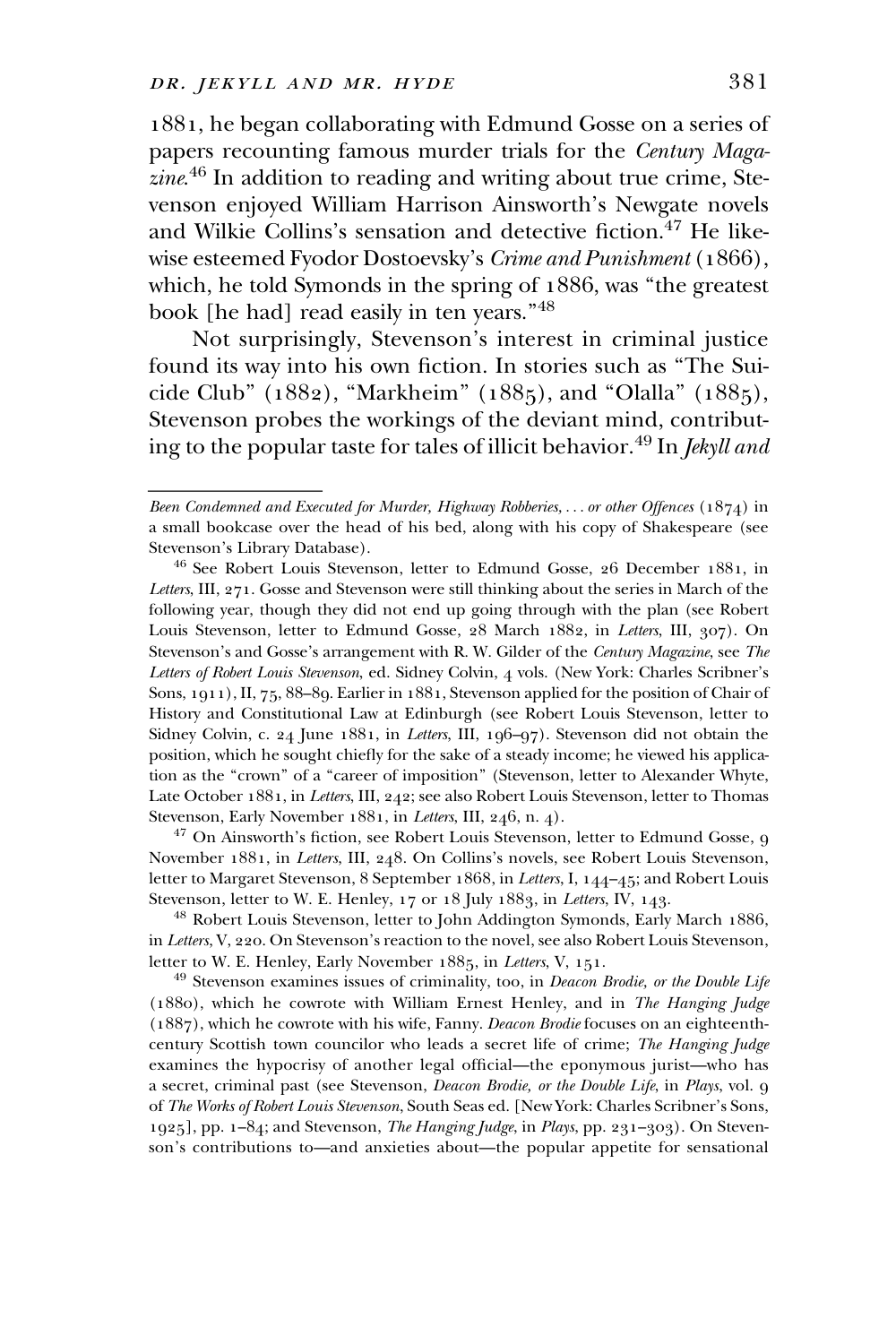Hyde, however, he takes up new questions about criminality, intervening in the debates about insanity that preoccupied jurists, alienists, and social observers. Stevenson would have been well aware of the controversy, for his essays and reviews of the 1870s and early 1880s appeared in journals such as The Spectator, The Academy, and The Fortnightly Review, which featured articles by Maudsley and Carpenter as well as discussions about their work.<sup>50</sup> As Ed Block, Jr. has shown, Stevenson's friendship 382<br>Hyde, however, he tz<br>intervening in the de<br>ists, alienists, and soc<br>well aware of the cor<br>1870s and early 1886<br>tor, The Academy, and<br>cles by Maudsley and<br>their work.<sup>50</sup> As Ed B<br>literature, see Patrick Brant<br>literatur

literature, see Patrick Brantlinger, The Reading Lesson: The Threat of Mass Literacy in Nineteenth-Century British Fiction (Bloomington and Indianapolis: Indiana Univ. Press, 1998), pp. 166–81.

 $50$  The 18 July 1874 issue of The Spectator, for example, included a review of Carpenter's Principles of Mental Physiology, and the 5 December 1874 issue included a debate about free will to which Carpenter contributed (see ''Dr. Carpenter's Mental Physiology," Spectator, 18 July 1874, pp. 917–18; and William B. Carpenter, "To the Editor of the 'Spectator,''' Spectator,  $5$  December 1874, p. 1530). In August 1879, the journal included an article responding to Maudsley's materialism; in November 1879, it published a review of Maudsley's Pathology of Mind; and in July 1883, the journal included a review of his *Body and Will* (see "Materialism, and its Lessons," *Spectator*, 9 August 1879, pp. 1006–7; ''Dr. Maudsley's Pathology of Mind,'' Spectator, 22 November 1879, pp. 1481-83; and "Dr. Maudsley on Body and Will," Spectator, 28 July 1883, pp. 964–65). Reviews of Stevenson's Edinburgh: Picturesque Notes and Travels with a Donkey in the Cévennes meanwhile appeared in December 1878 and September 1879; a review of Virginibus Puerisque appeared in June 1881; and a review of New Arabian Nights appeared in November 1882 (see "Current Literature," Spectator, 21 December 1878, p. 1607; [Anon.], rev. of Travels with a Donkey in the Cévennes, by Robert Louis Stevenson, Spectator, 27 September 1879, pp. 1224-25; "Life at Twenty-Five," Spectator, 11 June 1881, pp. 775–76; and ''Mr. Stevenson's Stories,'' Spectator, 11 November 1882, pp. 1450–52). Stevenson seems to have read the journal on a fairly regular basis; in addition to the 8 August 1874 issue, he owned two issues from August 1876 and one each from May and September 1879 (see Stevenson's Library Database). The Academy likewise featured discussions of mental physiology as well as writing by Stevenson. A review of Maudsley's Responsibility in Mental Disease appeared in the April 1874 issue of the journal (see C. Lockhart Robertson, rev. of Responsibility in Mental Disease, by Henry Maudsley, Academy, 18 April 1874, pp. 434–35). That same year, Stevenson began contributing his own reviews to the publication; his piece on Edgar Allan Poe appeared the following January (see Stevenson, rev. of The Works of Edgar Allan Poe, Vols. I and II, edited by John H. Ingram, Academy, 2 January 1875, pp. 1–2). Articles by Maudsley also appeared in The Fortnightly Review in the late 1870s; one of these pieces nearly overlapped with Grant Allen's review of Stevenson's Travels with a Donkey in the Cévennes (see Maudsley, "Hallucinations of the Senses,'' Fortnightly Review, 24 [1878], 370–86; Maudsley, ''Materialism and its Lessons,'' Fortnightly Review, 26 [1879], 244–60; and Grant Allen, ''Some New Books,'' Fortnightly Review, 26 [1879], 153–54). Stevenson's essay ''The Morality of the Profession of Letters'' appeared in the journal in January 1881 (''The Morality of the Profession of Letters," Fortnightly Review, 29 [1881], 513–20). Stevenson may also have seen a review of Carpenter's Principles of Mental Physiology and Maudsley's Physiology of Mind in the January 1879 issue of The Edinburgh Review, as he mentions reading an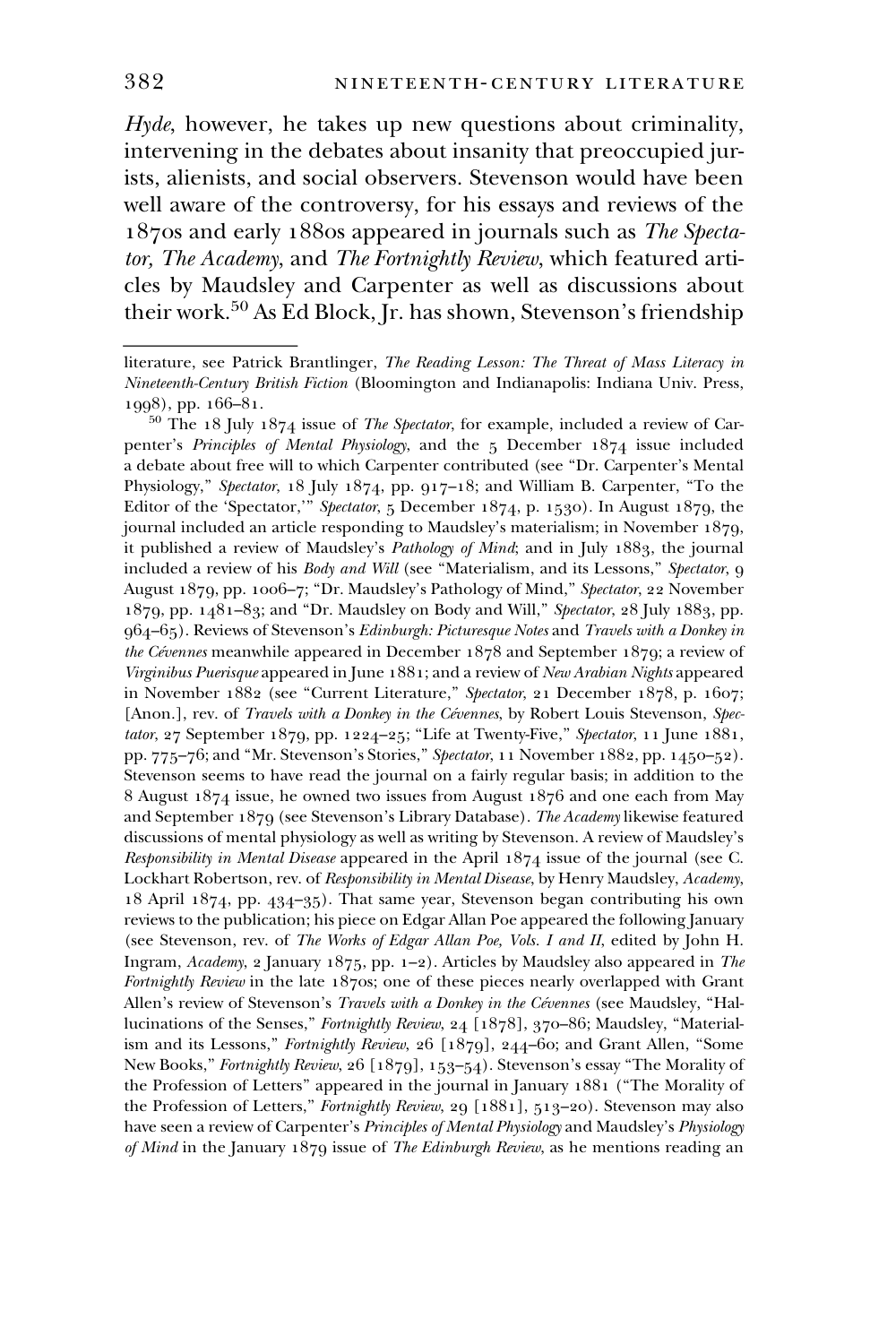with the psychologist James Sully likewise exposed him to the work of evolutionist thinkers such as Maudsley.<sup>51</sup> (Sully was a frequent visitor at Skerryvore during the period in which Stevenson wrote *Jekyll and Hyde*.)<sup>52</sup> Stevenson may, in fact, have read Sully's essay ''Genius and Insanity,'' which appeared in Popular Science Monthly in August 1885; Sully discusses the idea of moral insanity and cites Maudsley's Responsibility in Mental Disease in this piece.<sup>53</sup> Stevenson also owned a copy of Charles Darwin's The Expression of the Emotions in Man and Animals  $(1872)$ , which references Maudsley's account of the "reappearance of primitive instincts'' in the degenerated brains of insane patients.54 Stevenson may have encountered Carpenter's ideas at Edinburgh, moreover, for the University granted the physiologist an honorary Doctor of Civil Law in 1871, when Stevenson was a student there.<sup>55</sup> In early  $1875$ , less than a year after the publication of Maudsley's and Carpenter's treatises on mental DR. JEKYLL AND M<br>with the psychologist<br>work of evolutionist<br>a frequent visitor at<br>Stevenson wrote *Jekyl*<br>read Sully's essay "C<br>*Popular Science Month*<br>of moral insanity an<br>Disease in this piece.<sup>5</sup><br>Darwin's *The Expres*<br> physiology, Stevenson signaled his interest in disordered mental

article in the journal by his friend Sidney Colvin later that year (see ''Mental Physiology,'' Edinburgh Review, 1 January 1879, pp. 58–83; and Robert Louis Stevenson, letter to Sidney Colvin, 28 July 1879, in Letters, II, 330-31).

 $51$  See Block, "James Sully," pp. 443-52. Beginning about 1876, Sully and Stevenson were both members of the Savile Club, and their work overlapped in the Cornhill *Magazine* between  $1876$  and  $1882$  (Block, "James Sully," pp.  $446-47$ ). Sully's essays in the journal provided ''popularized evolutionist explanations of duality, primitive consciousness, illusions, and madness'' (p. 447). In his autobiography, Sully emphasized the mutual influence that he and Stevenson had on each other (p. 446).

 $52$  See Block, "James Sully," p. 446.

<sup>&</sup>lt;sup>53</sup> See Sully, "Genius and Insanity," Popular Science Monthly, 27 (1885), 450, 454, 461. The essay first appeared in Nineteenth Century, 10 (1881), 573-87.

<sup>&</sup>lt;sup>54</sup> Charles Darwin, *The Expression of the Emotions in Man and Animals*, ed. Paul Ekman, 3d ed. (New York: Oxford Univ. Press, 1998), p. 241; for Maudsley's account, see Body and Mind, pp. 52–53. On Stevenson's reaction to Darwin's treatise, see Robert Louis Stevenson, letter to Frances Sitwell, 1 September 1873, in Letters, I, 287. As Stevenson owned a copy of Prichard's The Natural History of Man, 3d ed. (London: Hippoltye Baillière,  $1848$ ), he would also have been familiar with some of Prichard's ideas (see Stevenson's Library Database).

<sup>&</sup>lt;sup>55</sup> See E. Ray Lankester, "Obituary: William Benjamin Carpenter," Academy, 21 November 1885, p. 344. Stevenson would also have encountered a reference to Carpenter's ideas in *The Moonstone*—which he read in September 1868—as the doctor's assistant, Ezra Jennings, cites Carpenter's account of the ''perceptive consciousness'' when he explains his plan to induce Franklin Blake to steal the eponymous diamond a second time (see Wilkie Collins, The Moonstone, ed. John Sutherland [New York: Oxford Univ. Press, 1999], pp. 385–86; and Robert Louis Stevenson, letter to Margaret Stevenson, 8 September 1868, in Letters, I, 144–45).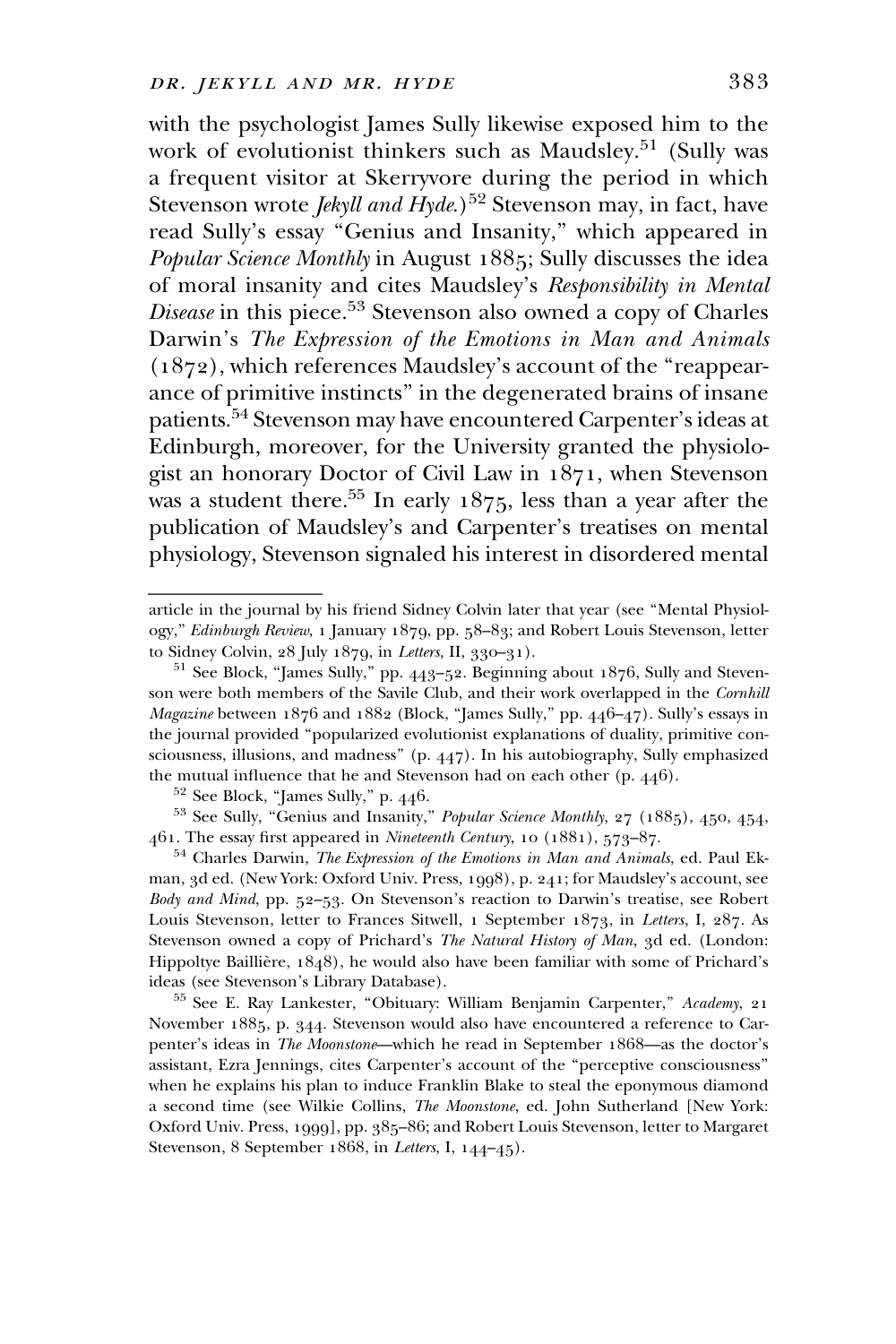states. In a review of Edgar Allan Poe's collected tales, he praised the writer's ''almost incredible insight into the debateable region between sanity and madness'' (Stevenson, rev. of The Works of Edgar Allan Poe, p.  $1$ ).<sup>56</sup>

In Jekyll and Hyde, Stevenson offers his own analysis of the nature and scope of insanity and its implications for criminal law. Drawing upon while moving beyond the process of legal justice, Stevenson imaginatively places the doctor on trial.<sup>57</sup> Jekyll seems to be the prototype of the respectable, professional man who succumbs to bouts of madness. The disease does not affect his cognitive faculties; he is well aware of the difference between right and wrong. When he first gives way to his illicit desires, Jekyll confesses to being ''conscious of a heady recklessness'': ''I knew myself, at the first breath of this new life,'' he explains, ''to be more wicked, tenfold more wicked, sold a slave to my original evil" (*Jekyll and Hyde*, p.  $57$ ). The fact that *Jekyll* flees after killing Carew also suggests that he knows he has done wrong, at least according to positive law. Upon assuming the identity of his ''better self'' (p. 62), he is filled with shame and "remorse" (p. 64) for Hyde's actions. Thus, by his own testimony, Jekyll would be found legally sane and fully responsible for Carew's death under the M'Naghten test.

<sup>56</sup> Stevenson mentions, in particular, stories such as ''The Tell-Tale Heart'' and ''The Imp of the Perverse,'' which—as John Cleman astutely argues—hold the idea of irresistible impulse up to critique (see Cleman, ''Irresistible Impulses: Edgar Allan Poe and the Insanity Defense," American Literature, 63 [1991], 623-40). Stevenson would have encountered the "right and wrong" test of insanity during his legal studies, as Scottish courts adopted a cognitive test that was identical to M'Naghten (see John H. A. MacDonald, A Practical Treatise of the Criminal Law of Scotland [Edinburgh: William Paterson, 1867], pp. 14–16). Stevenson had long been attuned to questions of free will and responsibility, as he was raised in a rigidly Calvinist family. During his early childhood, his father and his nurse, Alison Cunningham, instilled in him a heightened awareness of sin. In his late teens, however, Stevenson rejected his parents' Christian beliefs and, in January 1873, he announced to his father that he was an atheist (see Jenni Calder, Robert Louis Stevenson: A Life Study [New York: Oxford Univ. Press, 1980], pp. 32–34; William Gray, Robert Louis Stevenson: A Literary Life [New York: Palgrave, 2004], pp. 3–4; and Robert Louis Stevenson, letter to Charles Baxter, 2 February 1873, in Letters, I, 273–74).

<sup>&</sup>lt;sup>57</sup> On the centrality of the law courts to Victorian fiction and the role of novels as forums for moral and legal judgment, see Jonathan H. Grossman, The Art of Alibi: English Law Courts and the Novel (Baltimore: Johns Hopkins Univ. Press, 2002).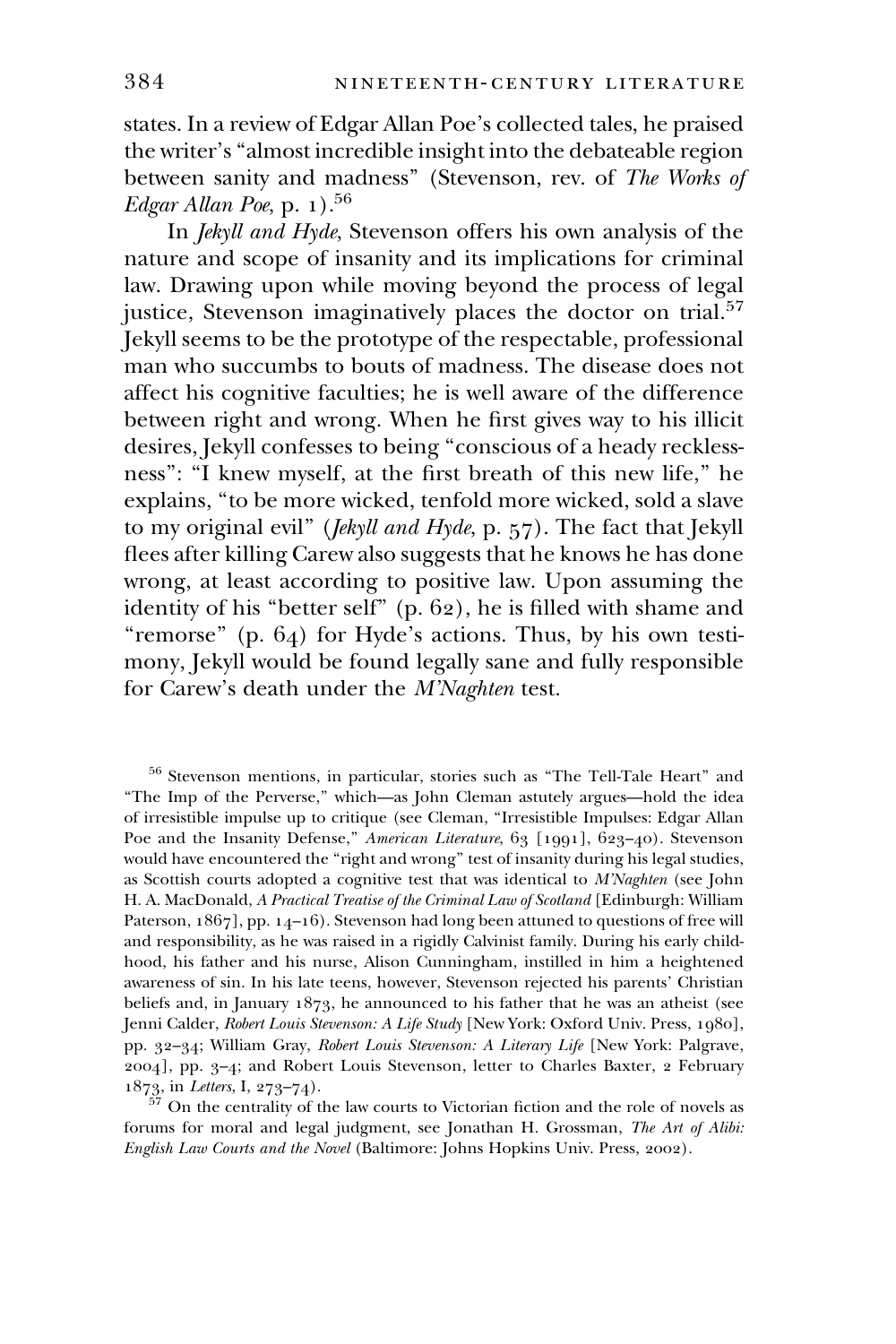As we have seen, however, in the statement that he prepares for Utterson, Jekyll suggests that he suffers from moral and impulsive insanity. Lacing his "confession" with the language of disease, he describes his first experiment with vice as an attack of ''a great sickness'': he experiences ''racking pangs'' and ''a grinding in the bones, deadly nausea, and a horror of the spirit that cannot be exceeded at the hour of birth or death" (Jekyll and  $Hyde$ , pp. 56, 57). Later on, he observes that "the powers of Hyde seemed to have grown with the sickliness of Jekyll'' (pp. 68–69). At the end of his statement, he describes his desperate efforts to obtain a certain ''drug''—a ''medicine''—that would heal his psychic division (p. 68). Coming from a man who possesses not only a Doctor of Medicine but also a Doctor of Civil Law and a Doctor of Laws, his statements are hardly surprising. Jekyll is in a position to know the latest developments in medical jurisprudence and to craft the strongest possible case in his defense.<sup>58</sup> But his friends and acquaintances likewise suggest that he suffers from mental disease. The young woman who witnesses Carew's murder describes Hyde as "carrying on ... like a madman" (*Jekyll* and  $Hyde$ , p. 21). When Utterson's clerk hears of the incident, he, too, promptly declares that ''the man, of course, was mad'' (p. 29). Upon learning of Jekyll's strange testamentary disposition and inexplicable association with Hyde, even the skeptical lawyer Utterson denounces his friend's "mad will" (p. 33). Utterson feels that ''so great and unprepared a change'' in Jekyll ''point[s] to madness,'' though he believes that ''there must lie for it some deeper ground'' (p. 33). Dr. Lanyon, for his part, explains that, more than ten years earlier, Jekyll ''began to go wrong, wrong in [his] mind" (p. 12). After he receives a letter from Jekyll, asking

<sup>58</sup> Jekyll's credentials are noted in his will; the document refers to ''Henry Jekyll, MD, DCL, LLD, FRS, &c.'' (Jekyll and Hyde, p. 11). Jekyll's degrees indicate that he studied civil law at the university level and is entitled to practice as an advocate. The Doctor of Civil Law degree was abbreviated D.C.L. at Oxford and LL.D. at Cambridge (see J. H. Baker, An Introduction to English Legal History, 3d ed. [London: Butterworths, 1990], pp. 193–94). Civil law countries such as France and Germany, as we have seen, recognized the idea of irresistible impulse. Although alienists distinguished between moral and impulsive insanity, the two forms of insanity overlapped in practice, as defense arguments for irresistible impulse merged into general claims about offenders' emotional and volitional impairment (see Smith, Trial by Medicine, p. 114). Jekyll likewise blurs the distinctions between these disorders when he crafts his defense.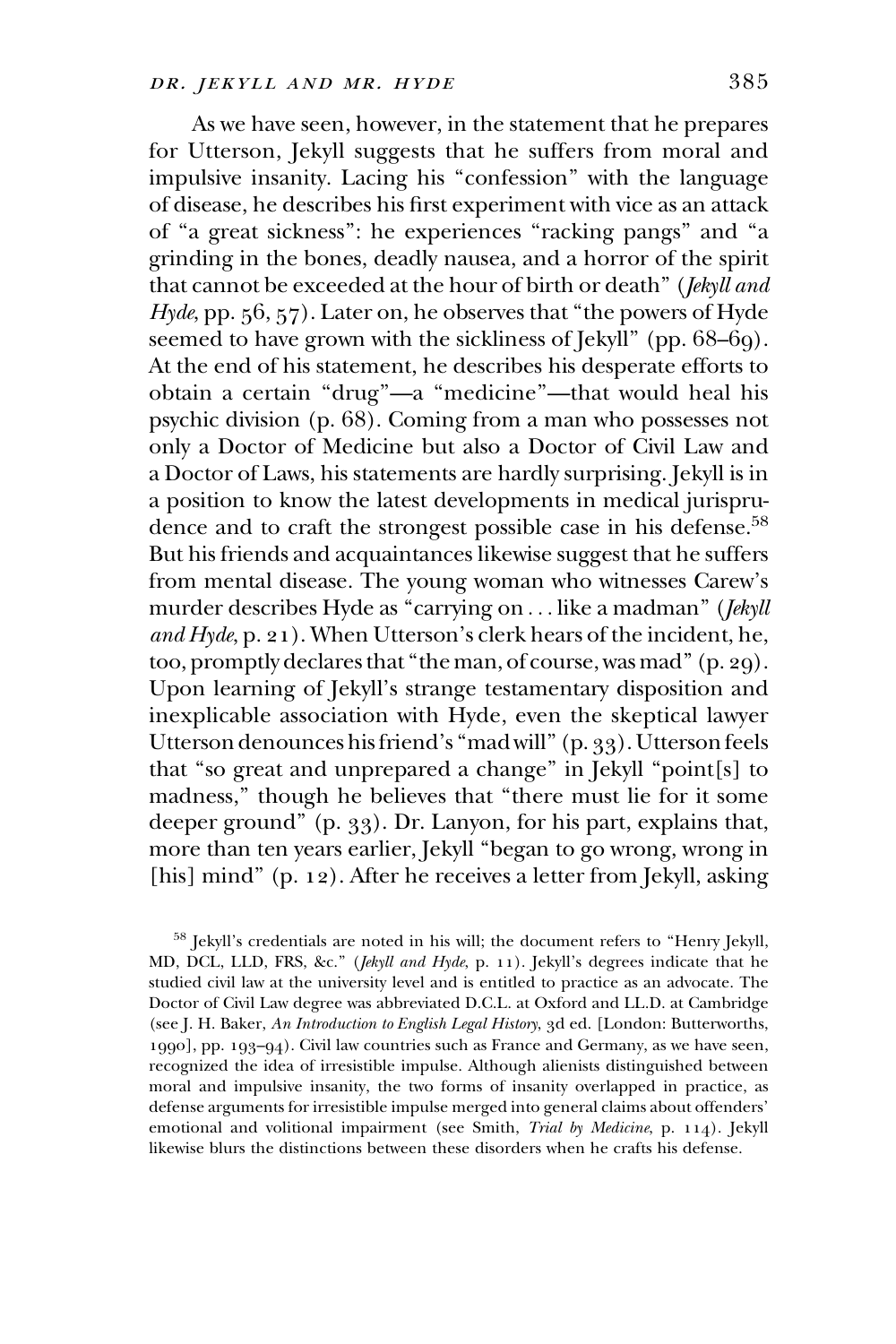him to break into Jekyll's cabinet to obtain certain chemicals locked therein, Dr. Lanyon feels certain that his colleague is "insane" (p. 49). "The more I reflected," he explains to Utterson, ''the more convinced I grew that I was dealing with a case of cerebral disease'' (p. 51). When Jekyll goes to Dr. Lanyon's house to obtain the mixture, the doctor describes him as ''wrestling against the approaches of the hysteria'' (p. 52).

There is other evidence, too, suggesting that Jekyll suffers from disordered emotional and volitional faculties. Jekyll, ''the very pink of the proprieties, celebrated too" (Jekyll and Hyde, p. 9), shows an inexplicable delight in committing violent acts—a sign, according to Prichard and Maudsley, of moral insanity. Jekyll experiences a profound change in character when his "lower elements" (p. 57) take control of his will, again in accordance with Prichard's and Maudsley's accounts of the disease. During these periods, it is as if Jekyll becomes a different person—an utter "stranger" (p. 58). In his "second and worse [self]'' he has—as Maudsley put it—''no capacity of true moral feeling; all his impulses and desires, to which he yields without check, are egoistic; his conduct appears to be governed by immoral motives" (Responsibility, p. 172). Indeed, Jekyll then engages in acts that show a complete ''moral insensibility and insensate readiness to evil" (*Jekyll and Hyde*, p.  $64$ )—exactly the reverse of his normal behavior. As critics have noted, the deterioration of Jekyll's mind is reflected in the transformation of his body, in accordance with evolutionist thought.<sup>59</sup> Utterson recoils in horror when he meets the doctor's evil double, for Hyde has a "dwarfish" stature, "a displeasing smile," and "a savage laugh" (pp. 16, 15). Hyde's voice, too, is "husky, whispering and somewhat broken'' (p. 16); overall, he conveys a ''haunting sense of unexpressed deformity'' (p. 25). To Utterson, Hyde "seems hardly human" (p. 16). Poole refers to Hyde as a "thing" (pp. 39, 41)—a "masked thing like a monkey" (p. 42). Jekyll, too, alludes to ''the animal'' and ''brute that [sleeps] within'' (pp. 66, 68). Through the vicious behavior and shocking demeanor

 $59$  On Stevenson's portrait of Hyde's atavism, see Arata, Fictions of Loss, pp. 33-53; Mighall, Geography, pp. 145–53, 187–95; Reid, Robert Louis Stevenson, pp. 92–105; Block, ''James Sully''; Mighall, ''Diagnosing Jekyll''; Persak, ''Spencer's Doctrines''; and Tropp, ''Schopenhauer,'' pp. 144–47.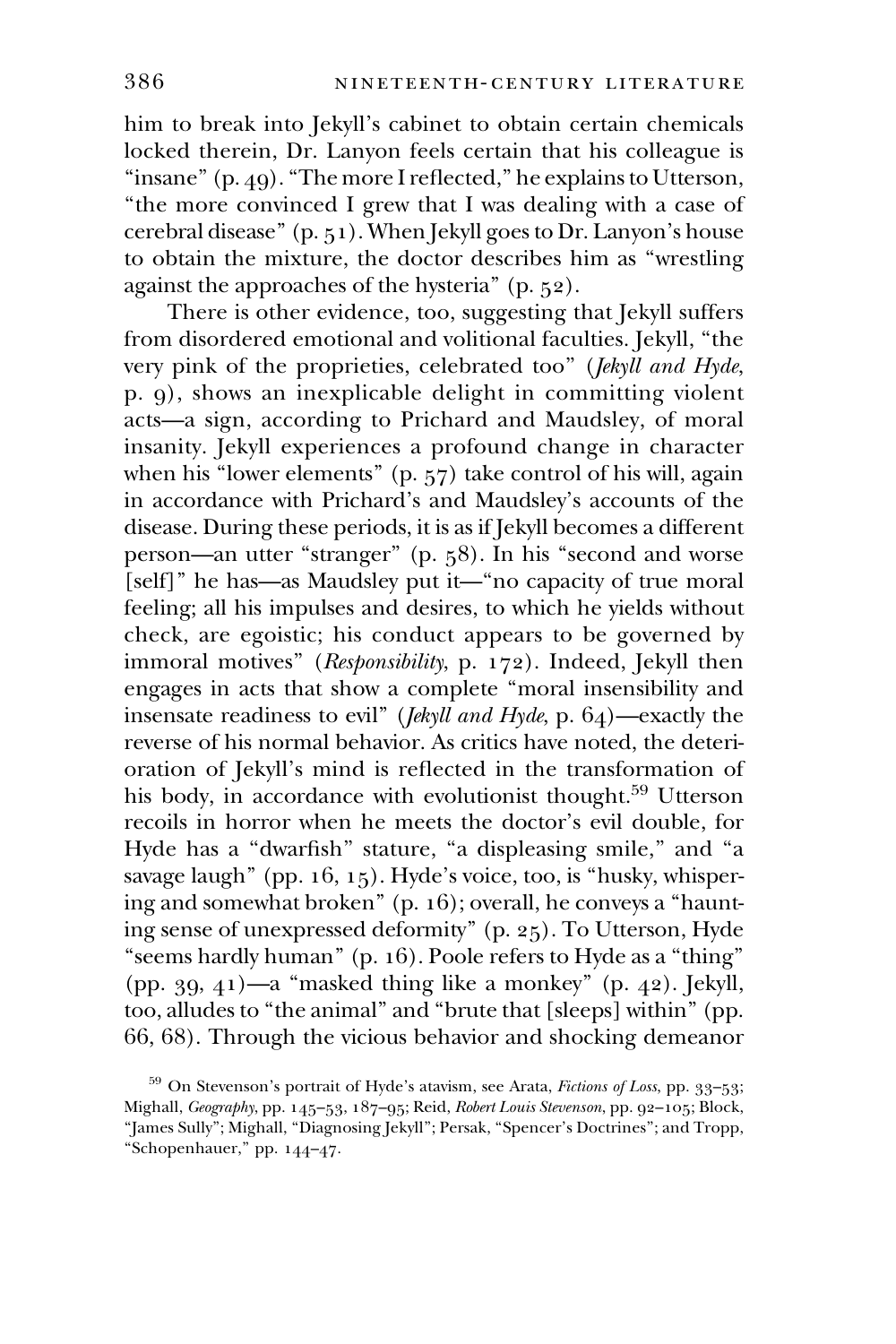of Jekyll's alter ego, Stevenson presents Jekyll as a victim of hereditary disease. The beast that sleeps within, Stevenson suggests, is a throwback to an earlier era of human development; Jekyll has little control over—and thus little responsibility for the savage acts that he commits.

The spontaneous transformations that Jekyll experiences further evoke his powerlessness in the face of mental disease. At first, indulging in vice is a conscious choice; Jekyll decides when and where to satisfy his sadistic appetite. Over time, however, he loses control of his impulses when he least expects and wishes to do so. Two months before he murders Carew, for example, he goes to sleep as Jekyll and awakens as Hyde. The nocturnal setting suggests the role that his unconscious desires play in this transformation. Dr. Lanyon later comes to Jekyll's rescue when Jekyll unexpectedly turns into his evil double; the scientist, as we have seen, brings Jekyll the drug that restores him to his "original and better self" (Jekyll and Hyde, p. 62). But by the end of the novel, Jekyll can no longer maintain this identity. If he sleeps or even dozes for a moment, he turns into Hyde. At this point, his impulses have become truly irresistible. Neither the weight of his conscience nor his ''terrors of the scaffold'' (p. 65) has any effect on his behavior. The changes to his body and character and the loss of his self-control accord with Prichard's and Maudsley's accounts. Jekyll's physical and moral deterioration seem neatly to track the progress of emotional and volitional disease, thereby excusing him for Carew's murder.

The novel, however, refuses to accept this defense. Far from weakening the idea of individual responsibility, the text holds Jekyll fully accountable for his actions. Like Carpenter and Bramwell in his day and Michael Gazzaniga and Stephen Morse in our own, Stevenson affirms the existence of free will in spite of biological and environmental influences on human behavior. To broaden the scope of insanity, Stevenson shows, is to blur the distinctions between deviance and disease, making it easy for educated, respected men like Jekyll to evade responsibility for murder. The problem with acquitting Jekyll on the ground of moral or impulsive insanity, Stevenson shows, is that he exercises control over his actions until late in the text.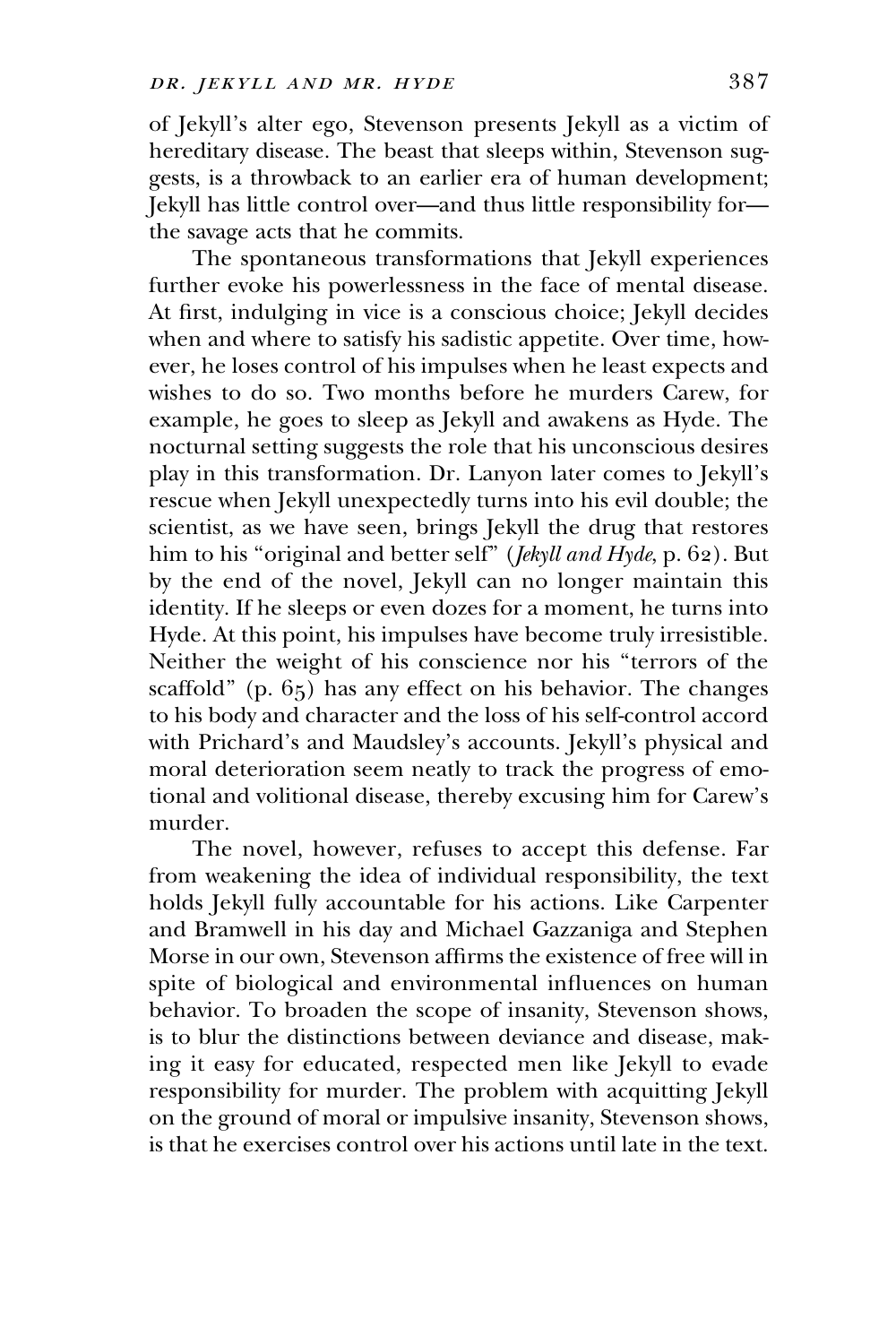Although the novel suggests that Jekyll's evil impulses are, to some extent, inherited and innate, it emphasizes that Jekyll makes a conscious choice to embrace this inheritance.<sup>60</sup> His agency is evident in his account of his initial transformation:

There was something strange in my sensations, something indescribably new and, from its very novelty, incredibly sweet. I felt younger, lighter, happier in body; within I was conscious of a heady recklessness, a current of disordered sensual images running like a mill race in my fancy, a solution of the bonds of obligation, an unknown but not an innocent freedom of the soul. I knew myself, at the first breath of this new life, to be more wicked, tenfold more wicked, sold a slave to my original evil; and the thought, in that moment, braced and delighted me like wine. (Jekyll and Hyde, p. 57)

As Jekyll readily admits, he is thrilled by the changes that he experiences. He feels not only ''younger'' but ''happier,'' elated by his newfound freedom (p. 57). Hitherto, his life has been one of ''effort, virtue and control'' (p. 58); now he is released from all social constraints. Jekyll knows what he is doing: he takes and furnishes a second residence in Soho, making his "preparations with the most studious care"  $(p. 59)$ ; he announces to his servants that Hyde will have ''full liberty and power about [his] house in the square'' (p. 59); and he draws up a will, leaving his fortune to his alter ego. The document marks the voluntary relinquishing of his self-control; through this instrument, he attempts to give free rein and legal sanction to his violent impulses. Thus "fortified," he "[begins] to profit by the strange immunities of [his] position'' (pp. 59–60). He has no incentive to rein in his desires because he believes that he is free—legally, if not morally—from the consequences of his actions:

 $60$  Most critics emphasize Stevenson's alignment with—rather than resistance to the evolutionist psychology of his day. Reid stands apart in arguing that the novel "question[s] the power of heredity" even as it draws upon degenerationist thought (Robert Louis Stevenson, p. 97). In her reading, though, Stevenson shows that degeneration stems not so much from "biological inheritance" as "from the *denial* of savage instincts'' (p. 11). Stevenson, she maintains, explains devolution in terms of environmental influence—in particular, overcivilization (pp. 97–98).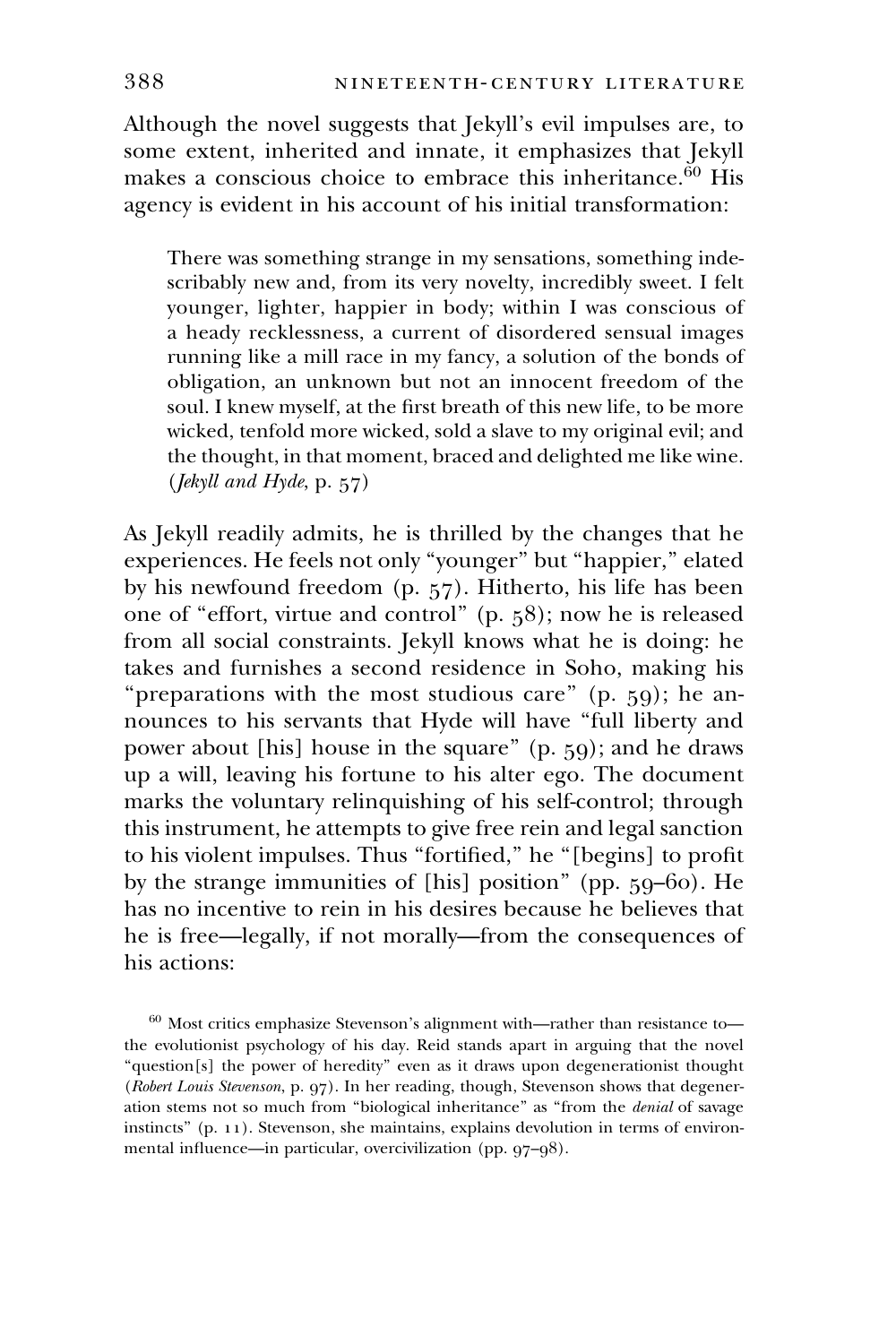Think of it—I did not even exist! Let me but escape into my laboratory door, give me but a second or two to mix and swallow the draught that I had always standing ready; and whatever he had done, Edward Hyde would pass away like the stain of breath upon a mirror; and there in his stead, quietly at home, trimming the midnight lamp in his study, a man who could afford to laugh at suspicion, would be Henry Jekyll. (p. 60)

Jekyll here expresses a fantasy of freedom—a desire to make the responsible agent simply disappear. He admits that he ''stood at times aghast before the acts of Edward Hyde'' but insists that ''the situation was apart from ordinary laws, and insidiously relaxed the grasp of conscience" (p. 60). "It was Hyde, after all, and Hyde alone,'' he explains, ''that was guilty. Jekyll was no worse; he woke again to his good qualities seemingly unimpaired'' (p. 60). Even as Jekyll acknowledges the failure of his efforts, he attempts to conceal his culpability, manipulating language and law to serve his ends. The novel suggests that to excuse Jekyll's violence by deeming it ''irresistible'' is to allow calculating criminals to elude responsibility for their actions. A broad definition of insanity, the novel shows, encourages offenders to indulge, rather than to suppress, their illicit desires.

The analogy between insanity and intoxication that Jekyll introduces reinforces this point. ''I do not suppose,'' Jekyll observes before relating his brutal murder, ''that, when a drunkard reasons with himself upon his vice, he is once out of five hundred times affected by the dangers that he runs through his brutish, physical insensibility" (*Jekyll and Hyde*, pp. 63–64). "Neither had I," he continues, "long as I had considered my position, made enough allowance for the complete moral insensibility and insensate readiness to evil, which were the leading characters of Edward Hyde'' (p. 64). Taking their cue from such statements, critics have read the novel as a meditation on addiction and a contribution to the Victorian alcohol debate.<sup>61</sup> Jekyll's references to drink, though, also shed light on

 $61$  See Thomas L. Reed, Jr., The Transforming Draught: "Jekyll and Hyde," Robert Louis Stevenson and the Victorian Alcohol Debate (Jefferson, N.C.: McFarland and Co., 2006); Susan Zieger, Inventing the Addict: Drugs, Race, and Sexuality in Nineteenth-Century British and American Literature (Amherst: Univ. of Massachusetts Press, 2008), pp. 155–95; Susan Heseltine Jagoda, ''A Psychiatric Interpretation of Dr. Jekyll's 'Case,''' Victorian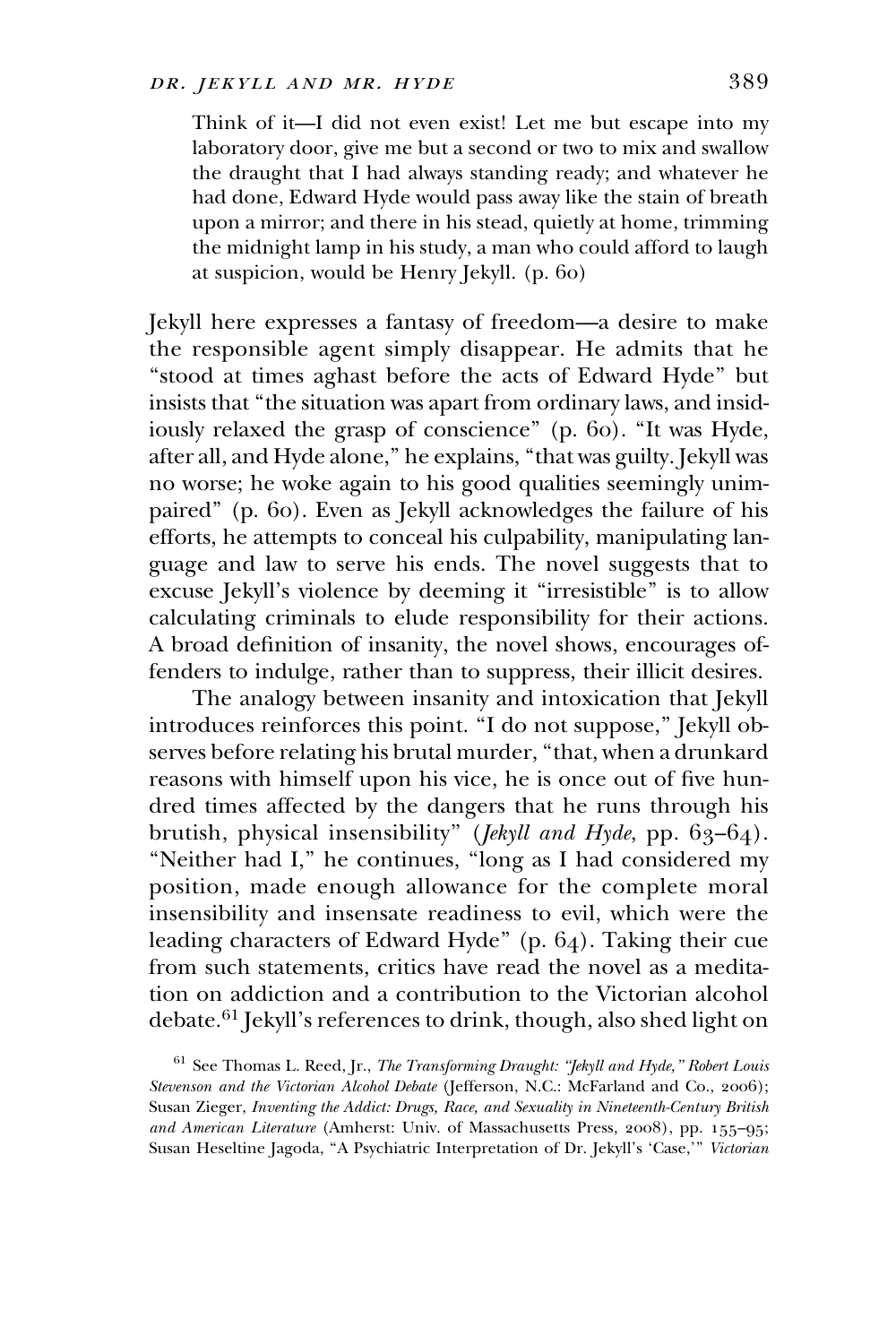the controversy over insanity. The discourses of insanity and intoxication overlapped in this period, as many doctors believed that these conditions both resulted from a diseased will. In Inebriety: Its Etiology, Pathology, Treatment and Jurisprudence (1882), for example, the physician Norman Kerr observed that ''men and women of the highest culture, the purest life, the most exalted aims, have become reckless drunkards.''62 They did so, he maintained, ''not from a determination to become drunken ... [or] any innate love of the inebriating agent, but from a want of power to resist the overwhelming weight of a well-nigh irresistible impulse within them, which, especially when awakened to action on the contact of a narcotic with the nervous system, hurled them away in spite of their vain efforts at escape in a whirlwind of excessive indulgence'' (Inebriety, p. 4). In this protracted account, Kerr syntactically strips drunkards of agency, evoking the plight of those who succumb to alcohol's allure. In Kerr's view, inebriety was not a choice but a disease whose "nearest ally [was] 'insanity'" (p. 14); the physical basis of the disease, he argued, had serious implications for criminal law.<sup>63</sup> Maudsley likewise conflated the conditions, explaining that the ''great exaltation of ideas and feelings and will'' that resulted from the deterioration of the moral sense was like that experienced in the early stages of alcoholic intoxication. In his view, the physical basis of intoxication illuminated ''the physical nature of the initial process of a moral derangement'' (Body and Will, p. 267). For Maudsley, as for Kerr, the connection went further, too: Maudsley claimed that intemperance was itself a chief cause of insanity, and, as we a well-nigh irresistibl<br>when awakened to ac<br>nervous system, hurle<br>at escape in a whirl<br>p. 4). In this protract<br>ards of agency, evok<br>alcohol's allure. In K<br>a disease whose "nea<br>ical basis of the disea:<br>criminal law.<sup>63</sup> Ma have seen, he insisted that those who suffered from such illness

Newsletter, no. 89 (1996), 31–33; and Daniel L. Wright, '''The Prisonhouse of My Disposition': A Study of the Psychology of Addiction in Dr. Jekyll and Mr. Hyde," Studies in the Novel,  $26$  (1994),  $254-67$ . Zieger reads the diseased will as a metaphor for both alcohol addiction and homosexuality; the two discourses, she notes, were linked in the world outside the novel.

<sup>62</sup> Norman Kerr, Inebriety: Its Etiology, Pathology, Treatment and Jurisprudence, 2d ed. (London: H. K. Lewis, 1889), p. 4.

<sup>63</sup> In many cases, Kerr argued, intoxicated individuals ought to be exempt from criminal responsibility; in others, they ought to receive a reduction in punishment (see Inebriety, pp. 390–417). In his view, cases involving ''the inebriety of insanity'' and ''the insanity of inebriety'' both warranted complete exemptions (p. 400).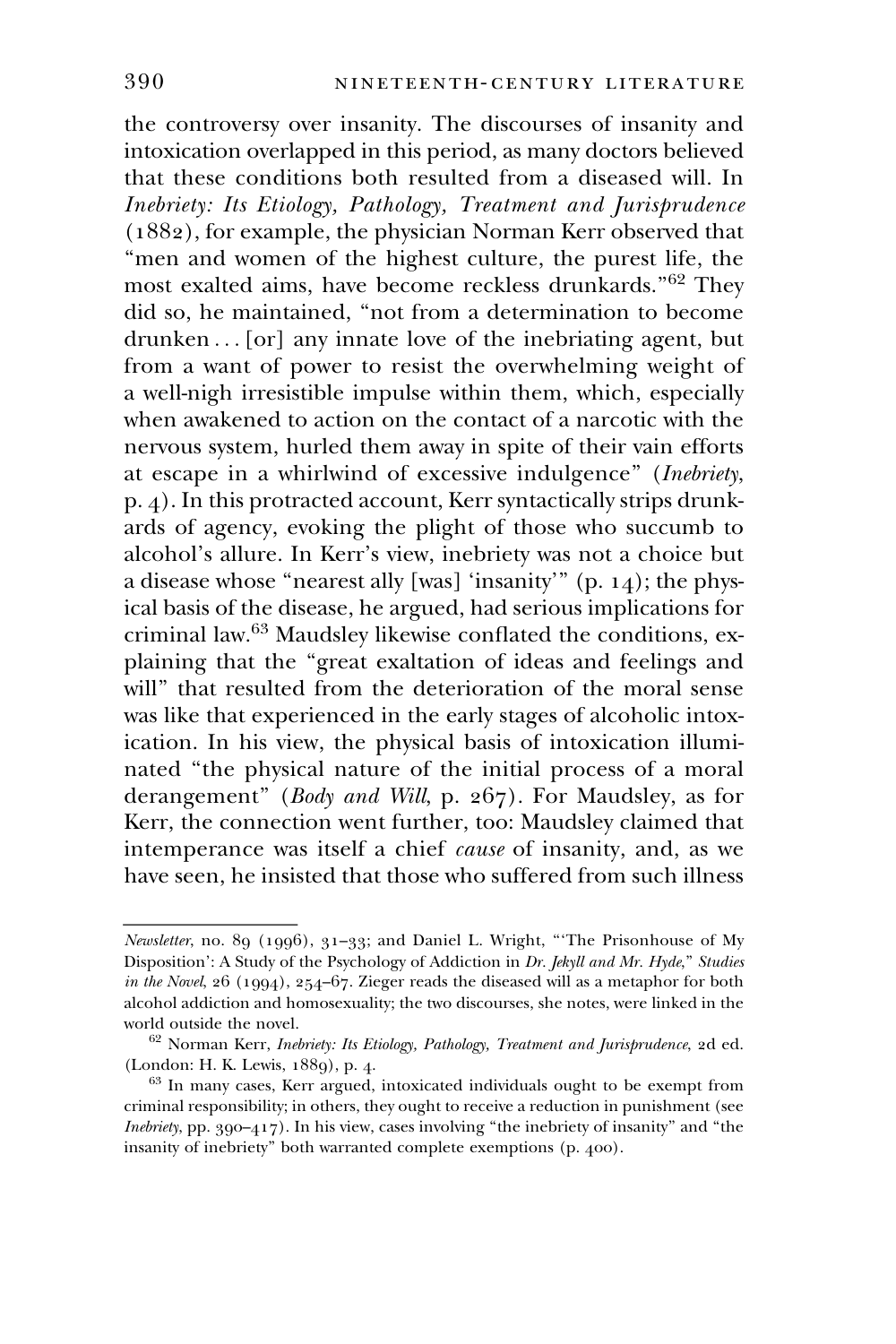deserved compassion and care instead of blame and punishment.<sup>64</sup> Jurists, however, viewed intoxication in a different light. Then, as today, courts were reluctant to excuse individuals who committed crimes while voluntarily inebriated. Judges deemed such individuals culpable for getting drunk in the first place.65 Carpenter, as we have seen, endorsed this idea. The criminal who acted from an overpowering impulse was, in Carpenter's view, "remotely responsible (like the drunkard ...), because he ... allowed himself to become thus possessed, when the means of escape lay in his own power" (*Principles*, p.  $672$ ).<sup>66</sup>

In Jekyll and Hyde, Stevenson affirms this approach. Much as Carpenter does, Stevenson presents addiction to vice as a habit that can—and should—be controlled. After Jekyll unexpectedly wakes up in the body of Hyde, he admits: ''I began to spy a danger that, if this were much prolonged, the balance of my nature might be permanently overthrown, the power of voluntary change [might] be forfeited, and the character of Edward Hyde [might] become irrevocably mine" (Jekyll and Hyde, p. 62). But, even as he bids "a resolute farewell to the liberty, the comparative youth, the light step, leaping pulses and secret pleasures, that [he]...enjoy[s] in the disguise of Hyde" (p. 63), he neither gives up his house in Soho nor destroys Hyde's clothes. His vivid description of these pleasures suggests that he is not, in fact, willing to let go of them. As Jekyll explains, using a tellingly passive formulation, ''I chose the better part and was found wanting in the strength to keep to it"  $(p. 63)$ . When Jekyll brutally beats Carew to death two months later, he still has

 $64$  On intemperance as a cause of insanity, see Maudsley, *Body and Mind*, pp.  $67-68$ ; Maudsley, Body and Will, pp. 273–75; and Maudsley, Responsibility, pp. 43, 283–87.

<sup>65</sup> See K.J.M. Smith, Lawyers, Legislators and Theorists: Developments in English Criminal Jurisprudence 1800–1957 (New York: Oxford Univ. Press, 1998), pp. 100–102, 239–45; and Walker, Crime and Insanity, I, 177-81. The courts did accept the idea that alcoholism could give rise to involuntary intoxication, and they permitted evidence of a defendant's intoxicated condition to be used to establish other defenses (see Smith, Lawyers, pp. 101–2, 240–41). Today, some states permit evidence of voluntary intoxication to negate the mens rea requirement for ''specific intent'' crimes. But the principle is controversial and some states have begun to narrow or abolish it (see Cases and Materials on Criminal Law, ed. Joshua Dressler and Stephen P. Garvey, 6th ed. [St. Paul: Thomson Reuters, 2012], pp. 587–89).

<sup>66</sup> On the analogy between insanity and intoxication, see also W. B. Carpenter, "The Physiology of the Will," Contemporary Review, 17 (1871), 215-16.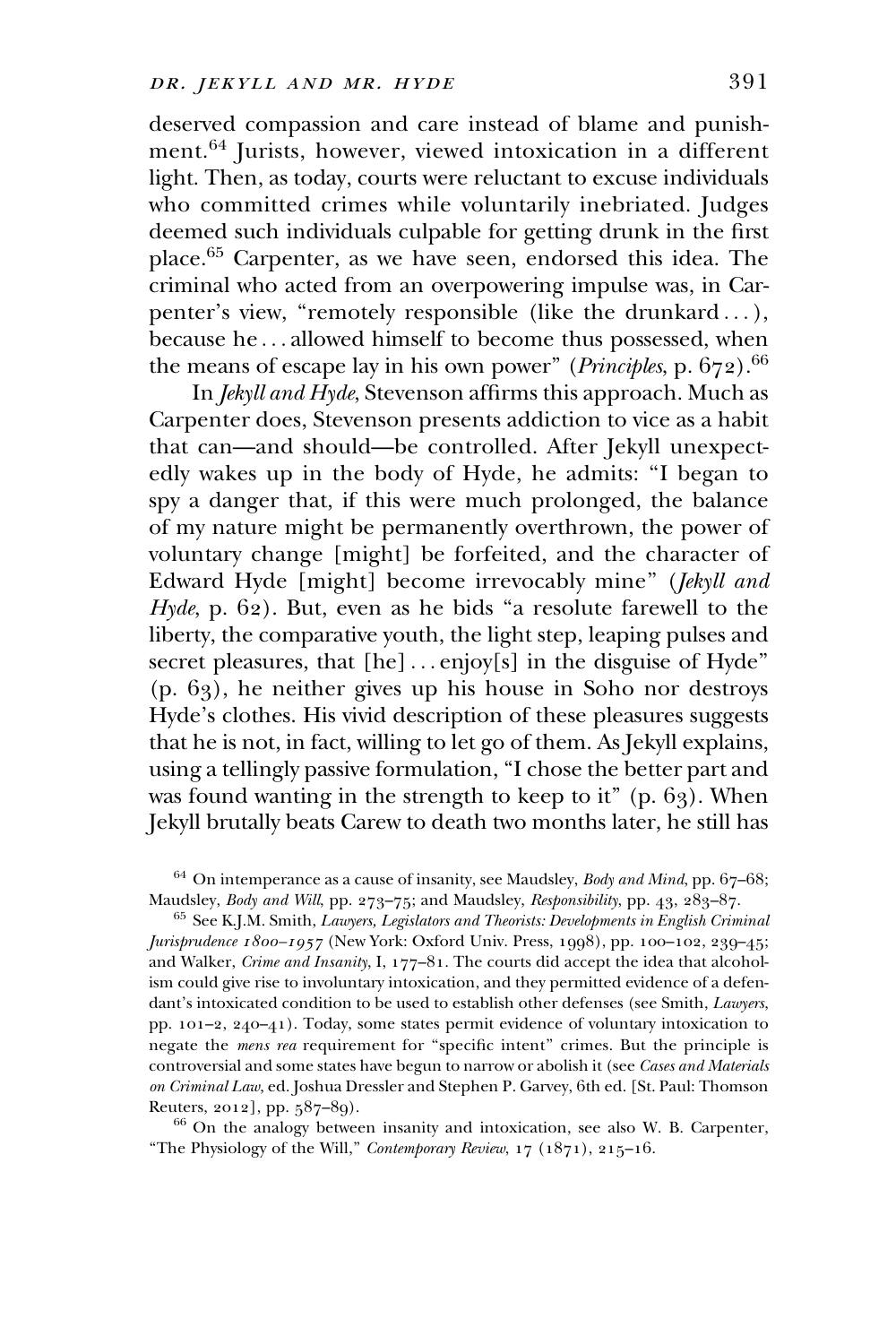control over his impulses. (Only later does he find himself repeatedly and unexpectedly turning into Hyde.) After leading an upright and quiet life for a time, Jekyll becomes ''tortured with throes and longings, as of Hyde struggling after freedom; and at last, in an hourof moralweakness,'' he again indulges his longings (p. 63). He is susceptible to these feelings because, as he acknowledges, he has ''voluntarily stripped [him]self of all those balancing instincts, by which even the worst of us continues to walk with some degree of steadiness among temptations'' (p. 64). It is difficult but still possible for him to resist his illicit desires at this point. Jekyll is responsible, the novel shows, for failing to bring his addiction under control before it is too late.

The law does, in fact, deter Jekyll from indulging his desires at several points in the text. After he kills Carew, Jekyll's impulses are checked for a time by his ''terrors of the scaffold''; "had it not been for his fear of death," Jekyll later observes, ''[Hyde] would long ago have ruined himself in order to involve me in the ruin'' (Jekyll and Hyde, pp. 65, 69). Several months after the murder, Jekyll unexpectedly turns into Hyde while sitting on a bench in the park. Angry and desperate, Hyde "lust[s] to inflict pain"; even then, though, he manages to "[master] his fury with a great effort of the will" (p.  $6\overline{7}$ ). As Lanyon reports, when Hyde arrives at Lanyon's house to obtain the drug later that night, a policeman standing nearby ''advanc[es] with his bull's eye open'' (p. 51). ''At the sight,'' Lanyon explains, "I thought my visitor started and made greater haste" (p. 51). These reactions reveal that Jekyll is capable of reining in his violent desires when he wishes to do so. Like Bramwell in his day and Gazzaniga in our own, Stevenson shows that the idea of irresistible impulse provides a ready excuse for criminals who are able—but unwilling—to control their actions.

The motif of role-play that runs through the text further underscores Jekyll's responsibility for Carew's murder. In his statement, Jekyll likens his transformations to that of an actor who dons a "disguise" (Jekyll and Hyde, pp. 60, 63). "When I wore the semblance of Edward Hyde,'' he relates, ''none could come near to me at first without a visible misgiving of the flesh'' (p. 58). He is nonetheless attracted to this role, eager to escape "the dryness of a life of study" (p. 59). "I had but to ... doff at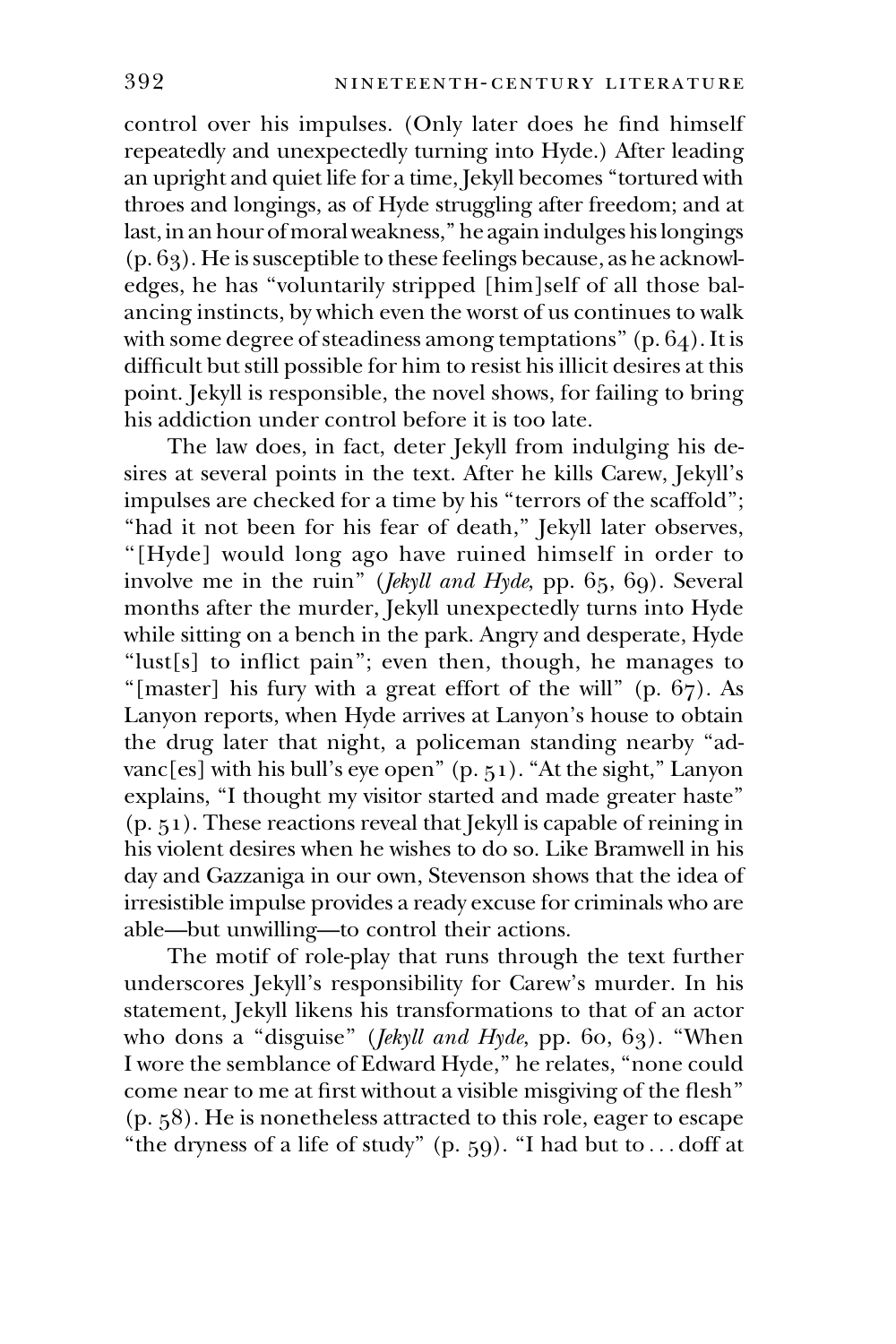once the body of the noted professor,'' he explains, ''and to assume, like a thick cloak, that of Edward Hyde'' (p. 59). Later on, he again describes himself as being ''in [his] second character'' (p. 66) when he assumes the identity of his ''worse [self]'' (p. 62). And, until late in the novel, his transformations all take place in a "cabinet" located above an old "anatomical theatre" that functions as Jekyll's laboratory (p. 62; see also p. 47). Through the motif of the mad doctor as actor, Stevenson emphasizes the voluntary nature of the changes that Jekyll experiences. The theatrical imagery undercuts the idea that his crimes are biologically determined; Stevenson suggests that Jekyll's behavior is the effect of design rather than disease.

The metaphor of the actor, like that of the alcoholic, moreover, underscores the loss of freedom that results from repeatedly indulging in vice. Jekyll's life becomes incoherent when he attempts to maintain ''two characters as well as two appearances" (Jekyll and Hyde, p. 59). By the end of the text, it is "only under the immediate stimulation of the drug that [he is] able to wear the countenance of Jekyll'' (p. 68). Stevenson uses the theatrical metaphor to show the dangers of repeatedly assuming a deviant disguise: over time, Jekyll loses his ''original and better self" in the part that he plays. $67$  Utterson, of course, goes to the other extreme: he shuns all role-play; though he "enjoy[s] the theatre, [he has] not crossed the doors of one for twenty years'' (Jekyll and Hyde, p. 5). The problem, Stevenson shows, is that Jekyll does not feed his appetite in moderation; rather, he repeatedly indulges his passions until he utterly confounds the distinctions between his nighttime fantasies and his waking

<sup>67</sup> Stevenson is drawing here on a well-known critique of the theater. Anxieties about self-estrangement and self-forgetting, as David Marshall shows, underlie Jean-Jacques Rousseau's influential account of actors and acting in Letter to M. d'Alembert on the Theatre (1758) (see Rousseau, Politics and the Arts: Letter to M. d'Alembert on the Theatre, trans. Allan Bloom [Ithaca: Cornell Univ. Press, 1968], pp. 79–81; and Marshall, "Rousseau and the State of Theater," Representations, no. 13 [1986], 90-92). Stevenson was himself attracted to the theater. In 1872, he took part in a number of amateur theatricals; in  $1875$ , he played Duke Orsino in a performance of Twelfth Night; and two years later, he acted in a play based on Masks and Faces by Charles Reade (see Hammond, Chronology, pp. 9, 17, 21). Between 1880 and 1885, he also cowrote four plays and planned several others (see Hammond, Chronology, pp. 25, 29, 37, 43, 45; and Stevenson, Plays). As an avid actor and playwright, Stevenson would have been keenly aware of the possibilities and dangers of theatricality and disguise.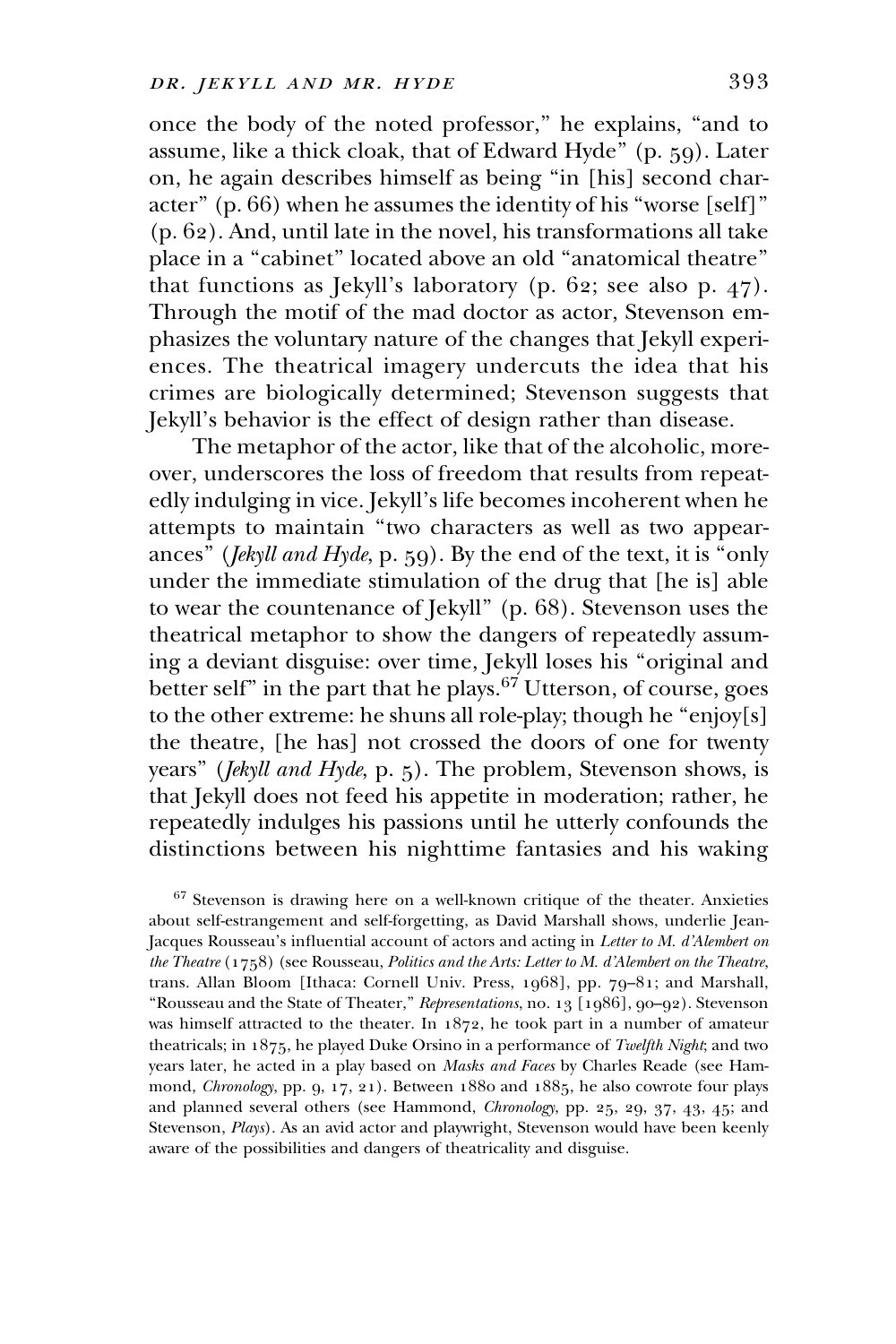actions. Through the metaphor of the theater, Stevenson emphasizes Jekyll's responsibility for Carew's murder, while demonstrating the need to regulate one's passions before it is too late.

The defense of emotional insanity, the novel shows, is ultimately founded on little more than a desire to avoid responsibility for one's actions. As we have seen, after Jekyll attacks Carew, he insists that ''no man morally sane could have been guilty of that crime upon so pitiful a provocation'' (Jekyll and  $Hyde$ , p.  $64$ ). He suggests, in short, that it is not possible for him to have been sane at the time because he committed such an appalling and inexplicable act. Following Prichard and Maudsley, Jekyll uses his supposed insanity to excuse his crime—but the crime itself provides the evidence of his insanity. At other points, he refers to his "moral weakness" (p. 63) and "moral insensibility'' (p. 64) but offers no proof of his madness other than the vicious and seemingly uncontrollable nature of his acts. His circular reasoning undermines his defense, undoing the association between his inner beast and mental disease.

The novel likewise undermines the diagnoses offered by Jekyll's friends and acquaintances. Much as Jekyll does, they conflate ''madness'' with behavior that is disagreeable, shocking, and strange. As we have seen, Utterson—''a lover of the sane and customary sides of life"—thinks that it is "madness" for Jekyll to change his will to leave his property to Hyde (Jekyll and Hyde, p. 11). When Hyde disappears following Carew's murder, Utterson asks Jekyll, ''You have not been mad enough to hide this fellow?'' (p. 26). Dr. Lanyon's own charges of Jekyll's mental instability stem from a disagreement about science; Lanyon cannot understand how a man of Jekyll's stature could reject the views of the scientific establishment. Through these careless diagnoses, Stevenson shows how easy it is to elide the distinctions between illness and vice.<sup>68</sup> Far from signaling mental disease, "madness" becomes synonymous with

<sup>68</sup> Rosner similarly observes that Jekyll's ''self-serving diagnosis is undercut by the excess of references to insanity in the novel" ("Total Subversion," p. 30). In her view, ''almost everyone is seen as 'insane' in one way or another—suggesting perhaps that insanity may be a norm in the world of the novel or that medical terms like insanity may be almost meaningless'' (p. 30). Jekyll, though, is the only one who is described as insane; madness is hardly a norm in the world of the text.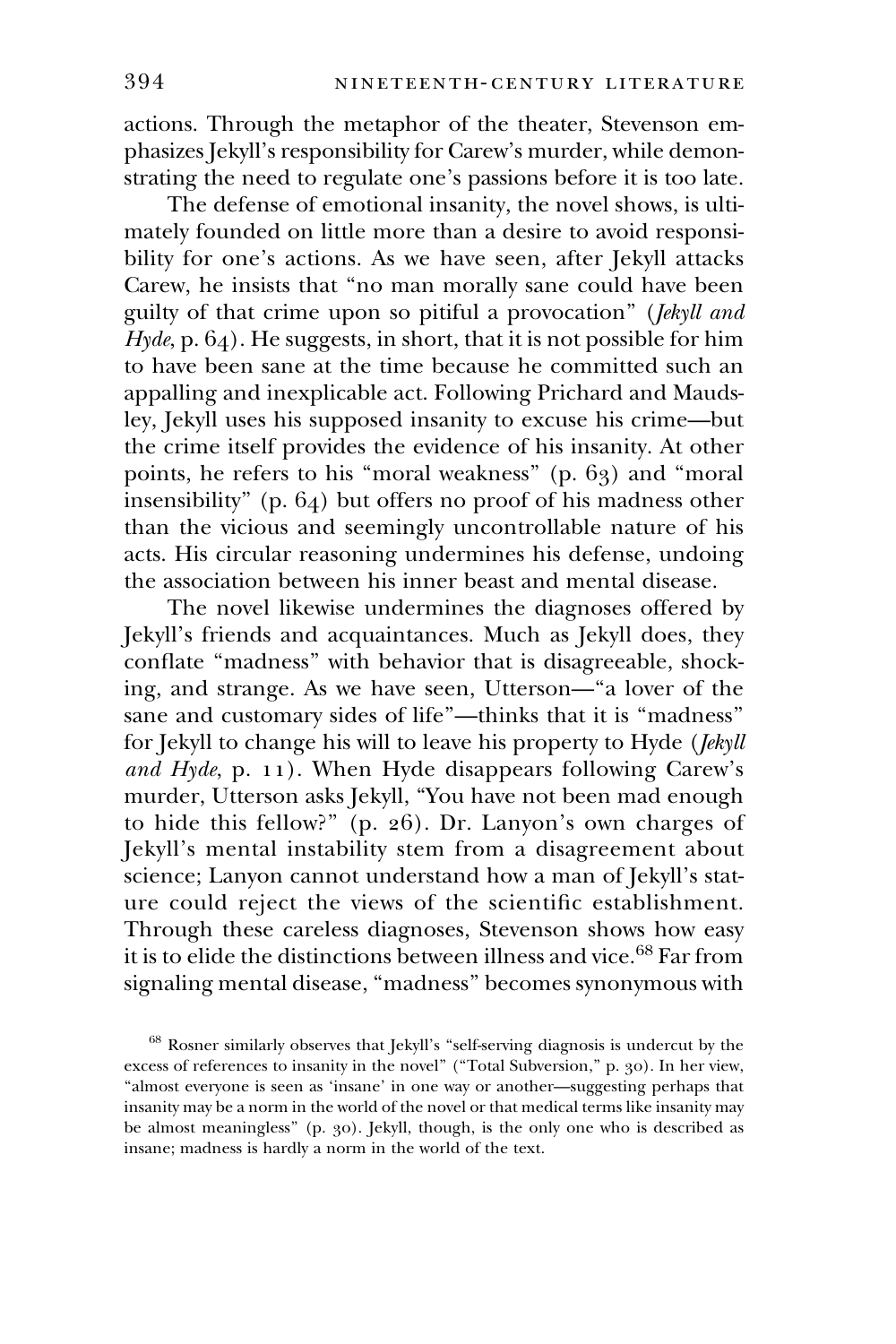folly, stupidity, and eccentricity. The woman who witnesses Carew's murder likewise invokes the idea of insanity when she describes the attack. (Hyde, she reports, was "carrying on... like a madman.'') And Utterson's clerk, Mr. Guest, as we have seen, instinctively quips that ''the man, of course, was mad.'' These verdicts are no more substantiated than are Utterson's and Lanyon's judgments, but the young woman and the clerk display a similar assurance about them. For nothing seems more shocking and strange, in the world of respectable Victorian society, than a vicious attack on an elderly M.P. Through these instinctive responses to Carew's brutal murder, Stevenson shows the danger of conflating criminality and madness, while contesting the growing distortion of the idea of insanity in Victorian culture.

The novel ultimately substitutes the language of moral and legal judgment for that of illness, reaffirming the distinctions between deviance and disease. Jekyll repeatedly refers to Hyde's evil nature, emphasizing his "wicked[ness]," "cruelty," and ''infamy'' (Jekyll and Hyde, pp. 57, 58, 59, 60). Invoking a theological understanding of crime as sin, Jekyll likens Hyde to Satan, denouncing his evil double as a "child of Hell" (p. 67). Although Jekyll attempts to distance himself from his alter ego ("He, I say—I cannot say I," the doctor famously insists  $[p. 67]$ ), the novel undermines his efforts, highlighting his guilt, shame, and ''remorse'' (pp. 64, 65). Indeed, the specter of legal punishment looms large in his consciousness. After beating Carew to death, he declares that he ''was glad to have [his] better impulses thus buttressed and guarded by the terrors of the scaffold'' (p. 65). Later, he alludes to Hyde's ''terror of the gallows,'' which drives Hyde ''continually to commit temporary suicide, and return to his subordinate station of a part instead of a person'' (p. 69). Although here again Jekyll attempts to separate his "original and better self" from his evil double, the novel shows that they are one and the same. Through the language of guilt and the specter of the scaffold, Stevenson presents Jekyll as a villain rather than a victim, a criminal who needs punishing rather than a patient who deserves treatment and care.

In the end, the novel metes out its own justice. Jekyll is "punished," as he observes, by Hyde's "moral insensibility and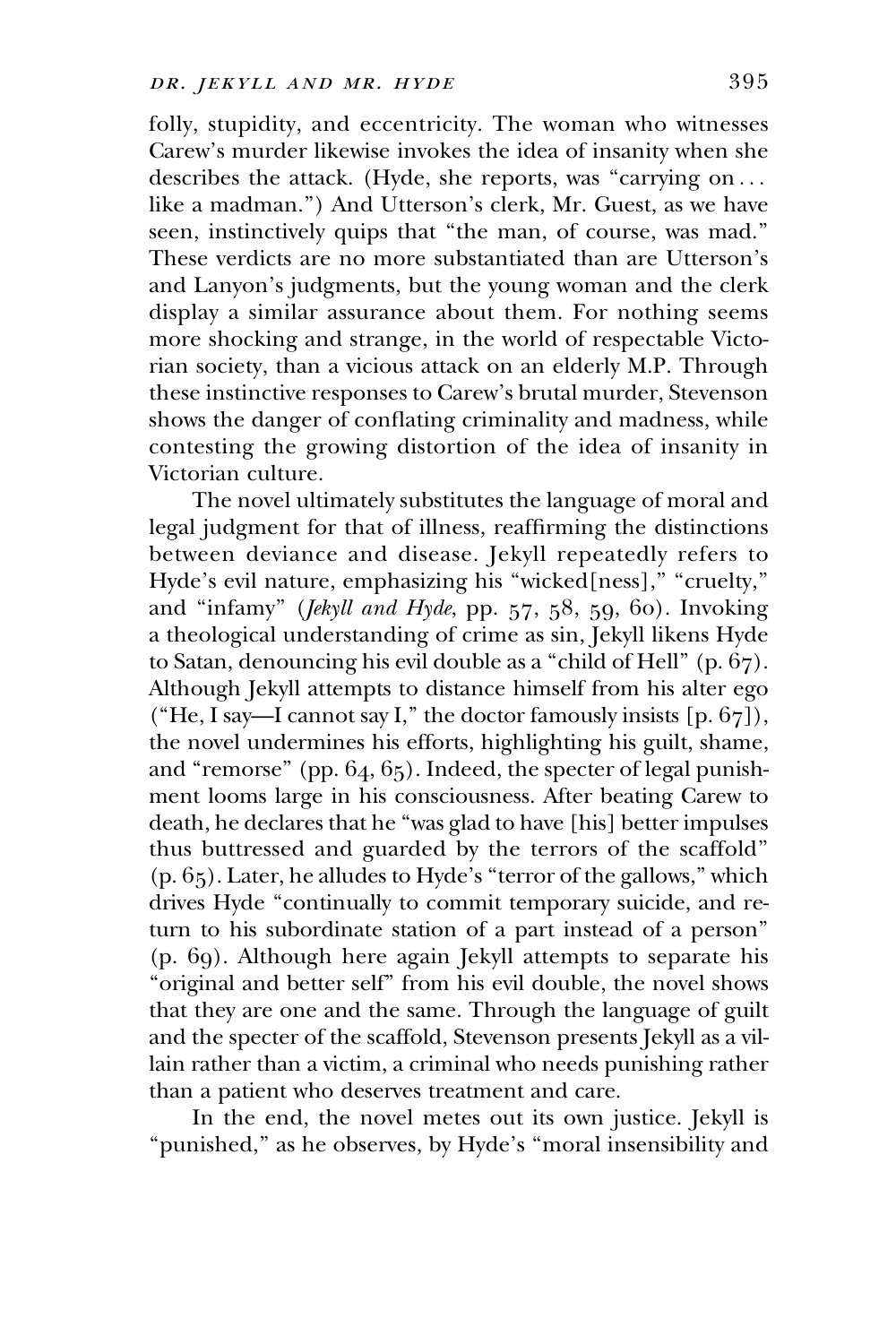insensate readiness to evil'' (Jekyll and Hyde, p. 64). After the murder, he becomes a "prisoner" in his own house (p. 35). "I have brought on myself a punishment and a danger that I cannot name,'' he cryptically explains to Utterson: ''If I am the chief of sinners, I am the chief of sufferers also. I could not think that this earth contained a place for sufferings and terrors so unmanning'' (p. 33). Later on, after he loses control of his impulses, he becomes ''a creature eaten up and emptied by fever, languidly weak both in body and mind, and solely occupied by one thought: the horror of [his] other self'' (p. 68). When Utterson and Poole eventually discover Jekyll's dead body, Poole declares that they have come ''too late ... [either] to save or punish'' (p. 45). Jekyll, though, does not need the legal authorities to discipline him; his loss of willpower is itself an unbearable torture. Previously, he sought to escape ''the prisonhouse of [his] disposition'' (p. 59); now he becomes a prisoner in his own body. He paces back and forth in the cabinet over the laboratory, weeping and wringing his hands, locked in a cell of his own making. Before Utterson can break down the door, of course, Jekyll takes his own life. His suicide may be an act of cowardice—an attempt to avoid legal punishment—or an acknowledgment of guilt. But while Jekyll avoids the gallows, he does not escape death; although he eludes a formal indictment, he does not escape moral judgment.<sup>69</sup> Stevenson technically gives Jekyll the last word, but he undermines Jekyll's defense at

<sup>69</sup> Most critics overlook the closure that Stevenson provides. For Hirsch, the ''psychological focus and epistemological skepticism of the gothic deconstructs the detective genre as Stevenson explores it''; the text ''ends in puns and ambiguities—its mysteries (dis)solved" ("Frankenstein, Detective Fiction, and Jekyll and Hyde," pp. 241, 242). For Peter K. Garrett, ''the tale's greatest power and interest derive less from any high philosophic intention we may ascribe to it than from its fictional irresponsibility, its refusal or failure to offer any secure position for its reader or to establish any fixed relation between its voices" (Garrett, "Cries and Voices: Reading Jekyll and Hyde," in ''Dr Jekyll and Mr Hyde'' after One Hundred Years, p. 70). John R. Reed, too, contends that ''the issue of freedom is left unresolved as the story ends with the posthumous voice of Henry Jekyll" (*Victorian Will*, p. 389). Persak likewise claims that the novel "fails to provide a moral resolution by having either Utterson or the omniscient 'narrator' place into perspective Jekyll's moral dilemma, his experiment, and his death'' (''Spencer's Doctrines,'' p. 17). Carol Margaret Davison, by contrast, argues that Stevenson shows Utterson to be the true criminal; the lawyer is responsible for Jekyll's death, she claims, because he knows that when he breaks down the door, Jekyll will commit suicide (see Davison, "A Battle of Wills: Solving The Strange Case of Dr Jekyll and Mr Hyde," in Troubled